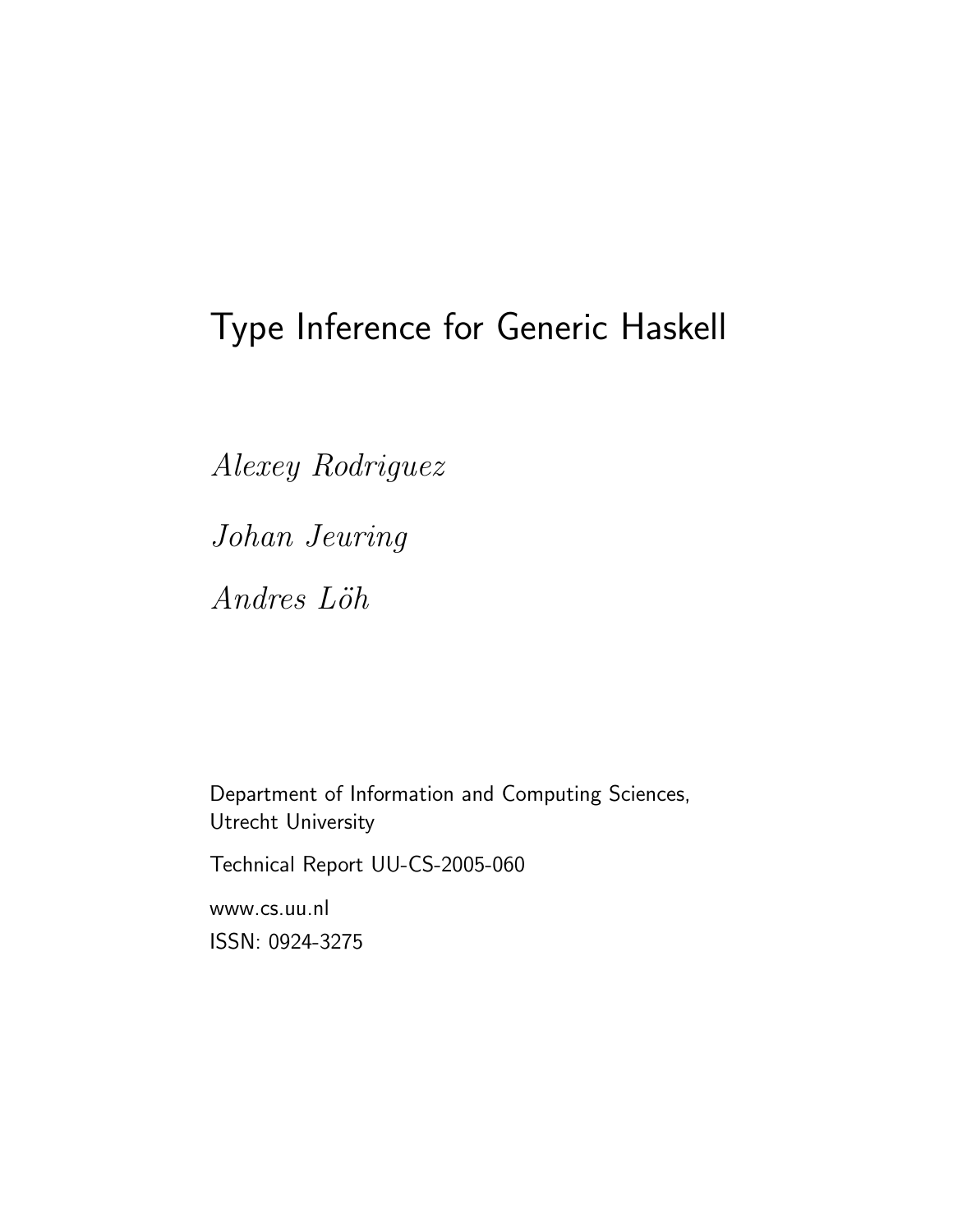## Type Inference for Generic Haskell

Alexey Rodriguez, Johan Jeuring, and Andres Löh

Institute of Information and Computing Sciences Utrecht University P.O. Box 80.089 3508 TB Utrecht, the Netherlands

Abstract. The more expressive a type system, the more type information has to be provided in a program. Having to provide a type is sometimes a pain, but lacking expressivity is often even worse. There is a continuous struggle between expressivity and (type-)verbosity. However, even very expressive type systems allow type inference for parts of a program. Generic Haskell is an extension of Haskell that supports defining generic functions. Generic Haskell assumes that the type of a generic function is explicitly specified. This is often no problem, but sometimes it is rather painful to have to specify a type – in particular for generic functions with many dependencies – and sometimes the specified type can be generalized. In this paper, we identify three type inference problems specific to generic functions, and present (partial) solutions to each of them.

## 1 Introduction

A generic function can be used on a large set of data types. Generic functions are useful, amongst others, for implementing functions that have to be written over and again for different data types. Examples are equality, reading and showing functions, traversal functions over large structures, and programs on data types that frequently change [12, 20].

There exist several approaches to generic programming  $[1, 15, 20, 9, 22, 11,$ 2]. Generic Haskell [9, 22, 21] is one of the more powerful (but also elaborate) approaches to generic programming. It is an extension of Haskell with amongst others type-indexed functions which have kind-indexed types, and type-indexed data types which have kind-indexed kinds.

A generic function in Generic Haskell is defined by induction on the structure of types. Generic Haskell translates a generic function into a number of components. The application of a generic function is then translated into an application of these components. During the translation process, the compiler makes use of type information for generic functions. Until now, work on Generic Haskell has assumed that this type information is provided explicitly by the programmer and merely checked by the compiler.

In some cases, providing the type of a generic function can be quite a pain. In other cases the provided type might be more specific than necessary. This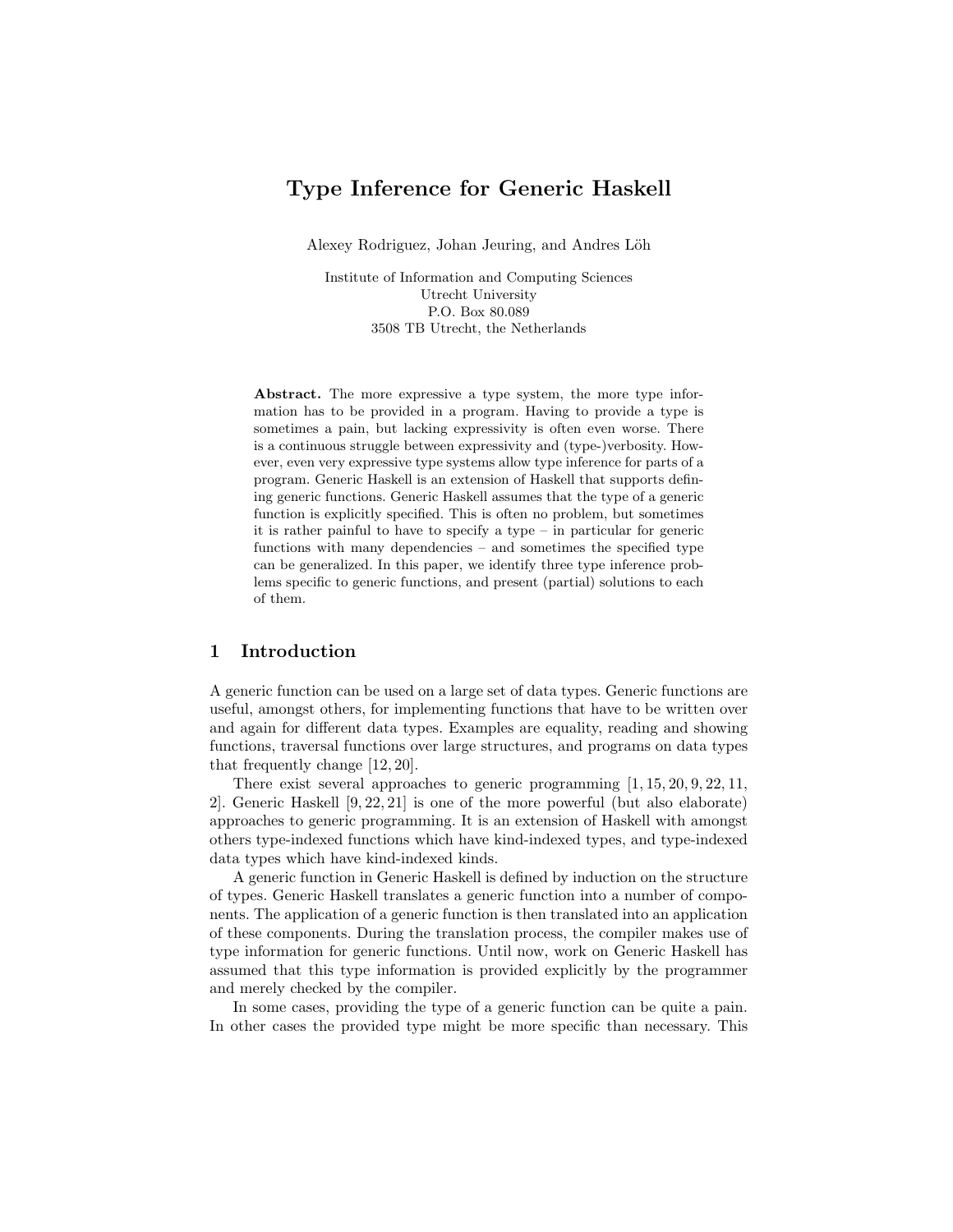paper investigates which type information can be inferred instead of checked by the compiler. We introduce three different type inference problems typical for generic programming, and discuss (im)possibilities of type inference for these problems. The question of how much type information can be inferred for languages with advanced type systems has received quite some attention in the last decade: partial type-inference algorithms have been designed for System F [3], the lambda calculus with arbitrary-rank polymorphism [18, 25], Cyclone [16], intersection type systems [5], a system with generalized algebraic data types [27, 19, 24], to mention just a few. This paper investigates the same problem for a typed generic programming language.

The main results of this paper are:

- We distinguish three different type-inference problems for generic functions.
- We discuss (im)possibilities of type inference for generic functions, and give examples which show that complete type inference is impossible, and give algorithms for type inference for restricted classes of generic functions. We can infer the type of about half of the functions of Generic Haskell's library, and we argue why it is unlikely that the type of the other half of the library can be inferred.
- We introduce a special kind of qualified types to infer generic types.

We use the core language of Generic Haskell to illustrate the ideas, and Generic Haskell's type system to explain type inference, but the results also apply to similar approaches to generic programming, such as PolyP [15], derivable type classes [14], and Clean's generic-programming extension [1]. Furthermore, we expect that the qualified-types approach we use might have applications in other areas, but we have yet to investigate the relation between type inference for generic functions and areas such as generalized algebraic data types and intersection types.

Organization. This paper is organized as follows: in the next section, we introduce Generic Haskell, with the focus on the types of type-indexed functions. Then, in Section 3, we precisely formulate the three inference problems for "type arguments", "dependencies", and "base types", and describe how to solve the first two of these. Section 4 is devoted to base-type inference. In Section 5 we conclude and discuss related and future work.

## 2 Type-indexed functions and their types

A generic function can be used on a large set of data types. A generic function is a type-indexed function that is defined on a collection of types that can be used to represent the structure type of (almost) any data type. Since structure types only appear in the translation of generic functions, and not in the type system for Generic Haskell, we will use the term type-indexed function in the rest of this paper.

This section introduces type-indexed functions and their types. It discusses how the type of a type-indexed function is used in the translation of the typeindexed function.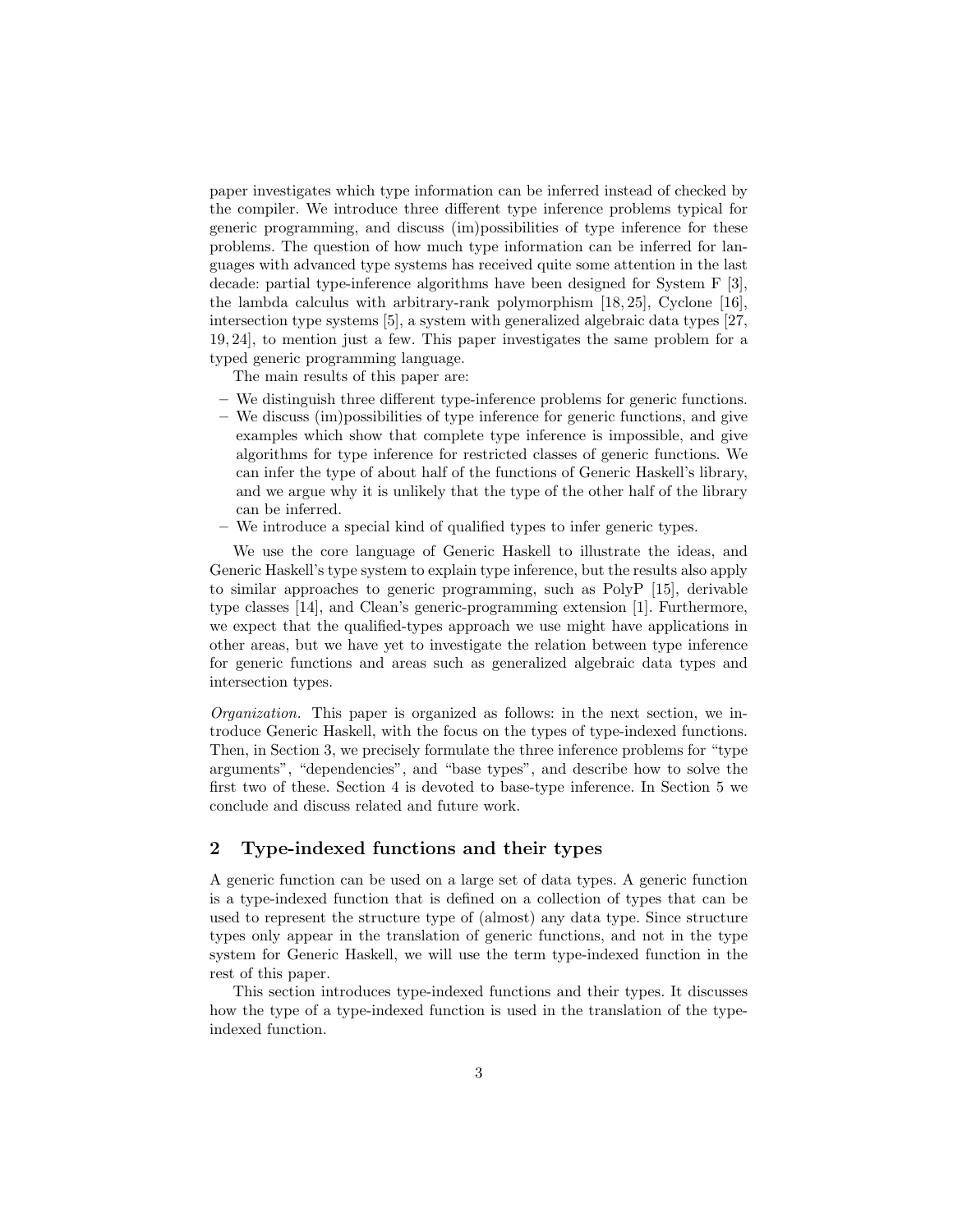#### 2.1 Type-indexed functions

A type-indexed function consists of a family of function definitions, and each of the function definitions contains a type pattern. An example is the definition of equality:

| $eq \langle \text{Int} \rangle x$                          |                  |           | $x = y$ -- use built-in equality                                                                               |
|------------------------------------------------------------|------------------|-----------|----------------------------------------------------------------------------------------------------------------|
| $eq \langle \text{Bool} \rangle$ True                      | True             | $= True$  |                                                                                                                |
| $eq \langle \text{Bool} \rangle$ False False               |                  | $= True$  |                                                                                                                |
| $eq \langle \text{Bool} \rangle$ _                         |                  | $= False$ |                                                                                                                |
| $eq\langle [\alpha]\rangle$ xs                             | $\overline{u}$ s |           |                                                                                                                |
|                                                            |                  |           | $\mid$ eq $\langle$ Int $\rangle$ (length xs) (length ys) = and (zipWith (eq $\langle \alpha \rangle$ ) xs ys) |
| $\vert$ otherwise                                          |                  | $= False$ |                                                                                                                |
| $eq \langle (\alpha, \beta) \rangle (x_1, x_2) (y_1, y_2)$ |                  |           | $=eq \langle \alpha \rangle x_1 y_1 \wedge eq \langle \beta \rangle x_2 y_2$                                   |

This function is defined on integers, booleans, lists, and pairs, and defines the standard structural equality on these types. Function eq can be used on combinations of these three type constructors by supplying a type argument, for instance, eq  $\langle$  [[Bool], Bool]) can be used to test two pairs, each consisting of a list of booleans and a single boolean, for equality.

In the definition of eq we have used several syntactic extensions of the core language of Generic Haskell, which contains a typecase construct for defining type-indexed functions. The core language is presented in Figure 1.

The expression language is standard, and includes variables, constructors, applications, abstractions and let bindings. In addition to these constructs, we have type application (i.e., the application of a type-indexed function to a type) and definitions of type-indexed functions. A type is a type variable, a type constructor (decorated by its arity) or a type pattern variable (pattern variable for short). For simplicity, we do not introduce kinds in the language, and assume that all type variables have kind  $\star$ . It follows that we cannot handle parametrized type patterns with higher-kinded pattern types. However, the results of this paper can be applied in a straightforward way to a type system with kinds [23].

A type pattern is an application of a type constructor to (possibly zero) pattern variables. We assume that type patterns are linear, so that no pattern variable occurs more than once. A type argument is a pattern variable, or an application of a type constructor to type arguments. A type environment  $\Gamma$  binds possibly type-indexed functions to type schemes. It may also introduce type pattern variables explicitly  $(\Gamma, \alpha)$  or in type-indexed function bindings  $(\Gamma, x \langle \alpha \rangle : \sigma)$ , but only if not already bound in environment  $\Gamma$ . This condition appears in a well-formedness judgement for environments, which has been omitted.

We write  $\forall \overline{a_i} \cdot \sigma$  instead of the more verbose  $\forall a_1 \cdot \forall a_2 \cdot \ldots \sigma$ , for a type scheme abstracting over a number of type variables, and similarly for other expressions where multiple arguments are used. We use the standard definitions for function ftv, which returns the free type variables, and a similar function  $fpv$ , which returns the free pattern variables of a type. Function  $\text{d}pv$ , for defined pattern variables, returns the pattern variables explicitly introduced in an environment Γ. In type rules we write  $A \# B$  to express that sets A and B are disjoint; for a set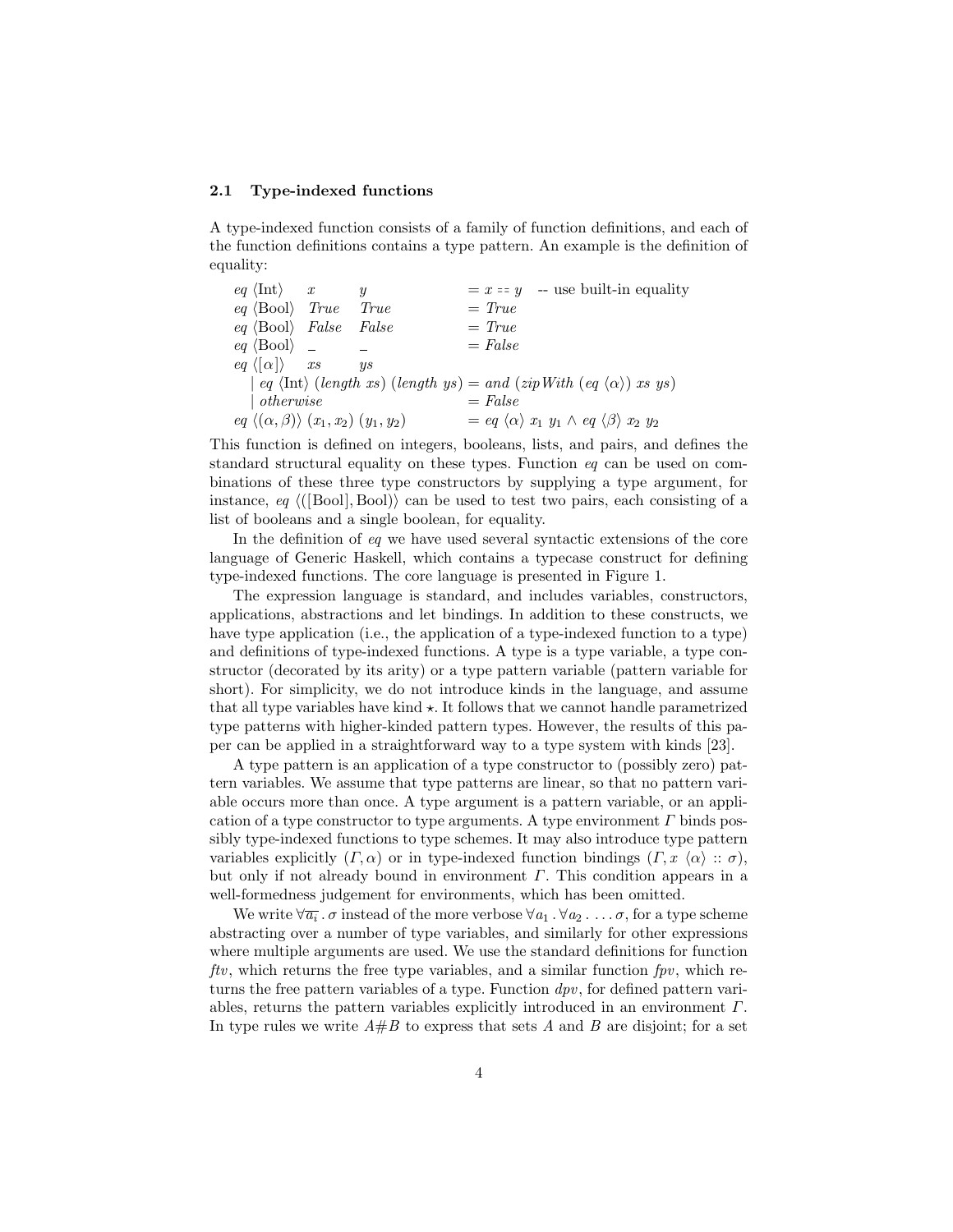of variables, we write  $\{\overline{a_i}\}\.$  Generalization of types  $Gen(X; t)$  is a shorthand for  $\forall \overline{a_i} \cdot t$  such that  $\{\overline{a_i}\}\# \textit{ftv}(X)$ .

| Expressions                                                 | $e$ : $x = x \mid C \mid e_1 \mid e_2 \mid \lambda x \rightarrow e \mid \text{let } x = e \text{ in } e' \mid x \mid A$<br>  let $x \langle \alpha \rangle$ = typecase $\alpha$ of R in $e'$ |
|-------------------------------------------------------------|----------------------------------------------------------------------------------------------------------------------------------------------------------------------------------------------|
| Arms                                                        | $R$ ::= $\emptyset$   $\Omega \rightarrow e$ , R                                                                                                                                             |
| <b>Types</b>                                                | $t, u ::= a, b, \ldots   T^n (t_i)   \alpha, \beta, \ldots$                                                                                                                                  |
| <b>Type patterns</b> $\Omega := T^n \overline{\alpha_i}$    |                                                                                                                                                                                              |
| <b>Type arguments</b> $A ::= \alpha   T^n A_i$              |                                                                                                                                                                                              |
| <b>Type schemes</b> $\sigma ::= t   \forall a \cdot \sigma$ |                                                                                                                                                                                              |
|                                                             | <b>Environments</b> $\Gamma$ ::= $\emptyset$   $\Gamma$ , $x$ :: $\sigma$   $\Gamma$ , $x \langle \alpha \rangle$ :: $\sigma$   $\Gamma$ , $\alpha$                                          |

Fig. 1. Expression and type syntax for core Generic Haskell

#### 2.2 Translation of type-indexed functions

The Generic Haskell compiler translates a type-indexed function by generating a specialized function for each of the type patterns. For the Int and Bool cases, this is trivial. For example, the component of equality on integers is

 $\textsf{cp}(eq, \text{Int}) \ x \ y = x = y$  -- use built-in equality

The generation of components is interesting if applications of type-indexed functions appear on the right-hand side. The component for lists is

```
cp(eq, [] cp(eq, \alpha) xs ys
    | \operatorname{cp}(eq, \operatorname{Int}) (length \, xs) (length \, ys) = and (zip With (\operatorname{cp}(eq, \alpha)) \, xs \, ys)\downarrow otherwise = False
```
As can be observed, the applications of type-indexed functions are translated into applications of components, but in addition, components of type-indexed functions on variables of the type pattern appear as extra arguments of a component. In this case, the component for equality on lists  $cp(eq, []$  takes an equality function on the element type of the list  $cp(eq, \alpha)$  as argument. This argument is used on the right-hand side in the translation of the call eq  $\langle \alpha \rangle$ , but not in the translation of the call  $eq \langle Int \rangle$ , which has a constant type argument. However, we would translate a call to  $eq \langle \vert \text{Int} \vert \rangle$  as an application of components, supplying  $cp(eq, Int)$  as the argument for  $cp(eq, []$ .

The function eq has a dependency on eq, because the component  $cp(eq, \alpha)$ is required to define  $cp(eq, []$ . A type-indexed function is usually recursive and therefore depends on itself, but a function can call other type-indexed functions as well, and thus have multiple dependencies [22, 21].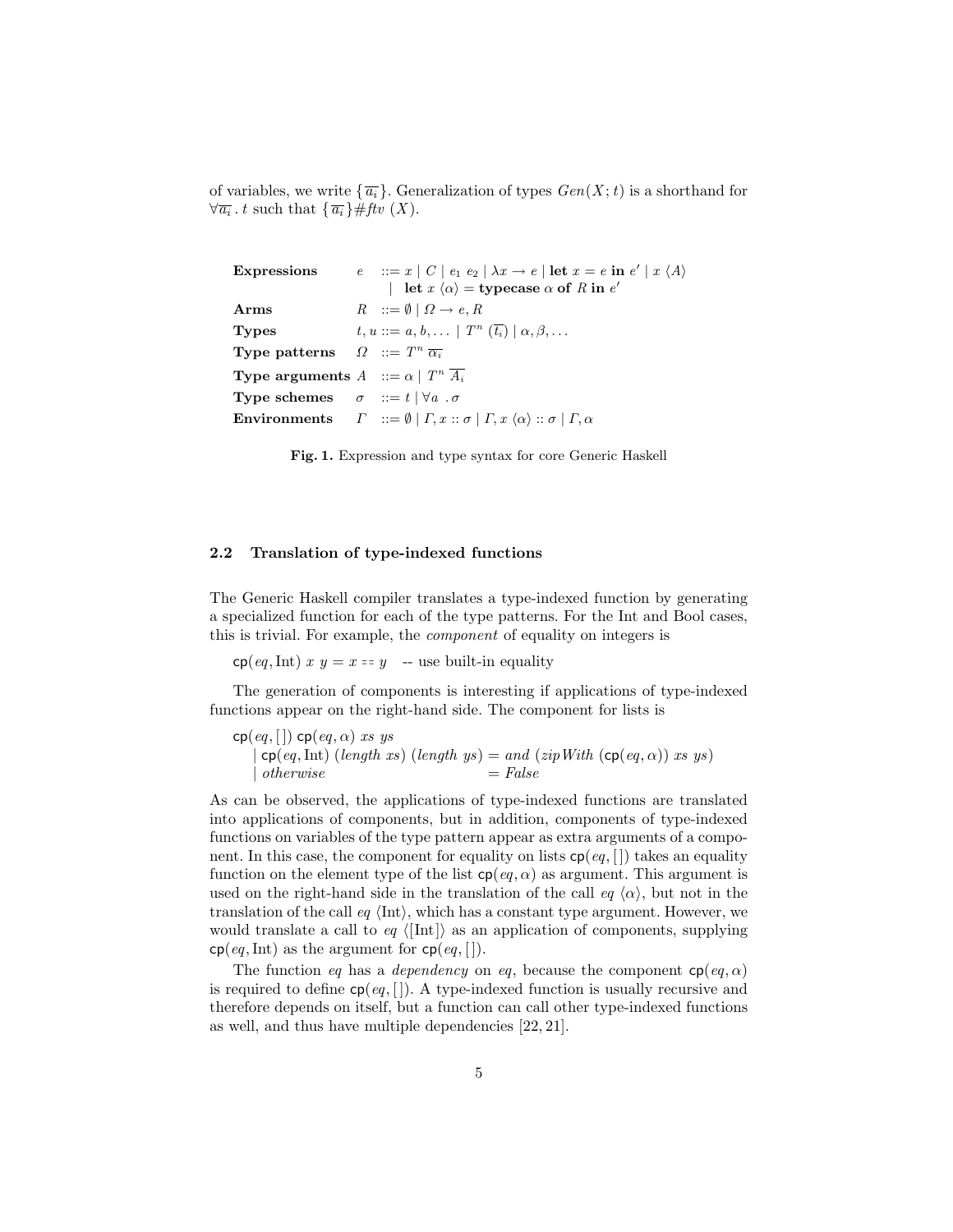#### 2.3 Generic type signatures

In Generic Haskell, type signatures of type-indexed functions are called generic type signatures. A generic type signature for a function  $f$  takes a special form, containing enough information to both

- $-$  indicate that  $f$  is indeed a type-indexed function,
- allow the compiler to instantiate the type of f for any type application  $f(\Lambda)$ of the function f to some type argument A; in particular, the type of  $\textsf{cp}(f, T)$ can be derived from the type signature for any named type T.

To continue our running example, the generic type signature of eq is

$$
\textit{eq} \ \ \underbrace{\langle \alpha \rangle \ :: \ (\textit{eq} \ \langle \alpha \rangle)} \Rightarrow \underbrace{\alpha \to \alpha \to \text{Bool}}
$$

type arguments dependencies base type

As indicated above, there are three important parts to the type signature:

- one or more type arguments, enclosed by  $\langle \rangle$ , indicate that eq is a type-indexed function,
- there are dependencies if the function calls itself or other type-indexed functions recursively,
- the base type gives the type of a variable component such as  $cp(eq, \alpha)$ .

From this type signature, the following *kind-indexed type* [10] can be generated:

$$
kit(eq, \star) \qquad a = a \rightarrow a \rightarrow \text{Bool}
$$
\n
$$
kit(eq, \kappa_1 \rightarrow \kappa_2) \ a = \forall a' . kit(eq, \kappa_1) \ a' \rightarrow kit(eq, \kappa_2) \ (a \ a')
$$

With this kind-indexed type, we have that  $cp(eq, T)$  :: kit $(eq, \kappa)$  T for each type constructor T of kind  $\kappa$ . In particular, we get the following types for the components of the eq function:

$$
cp(eq, Int) :: Int \rightarrow Int \rightarrow Bool
$$
  
\n
$$
cp(eq, Bool) :: Bool \rightarrow Bool \rightarrow Bool
$$
  
\n
$$
cp(eq, []) :: \forall a . (a \rightarrow a \rightarrow Bool) \rightarrow [a] \rightarrow [a] \rightarrow Bool
$$
  
\n
$$
cp(eq, (,)) :: \forall a b . (a \rightarrow a \rightarrow Bool) \rightarrow (b \rightarrow b \rightarrow Bool) \rightarrow
$$
  
\n
$$
(a, b) \rightarrow (a, b) \rightarrow Bool
$$

In general, the situation is slightly more complex than for eq. The kindindexed type for eq takes a single type argument, and therefore the arity of eq is 1. For some type-indexed functions the kind-indexed type takes more than one type argument, examples are map (arity 2) and  $zipWith$  (arity 3). In Section 4 we argue that it is impossible to infer the arity of a type-indexed function, and that type inference is only possible for a fixed arity. Since the majority of typeindexed functions has arity 1, we will assume that type-indexed functions have arity 1 in the rest of this paper.

#### 2.4 A type system for core Generic Haskell

This section presents a type system for core Generic Haskell, or GH for short. Since we are not going to use dependencies in the typing rules in the following sections, rules for dependencies are omitted. The type checking rules for core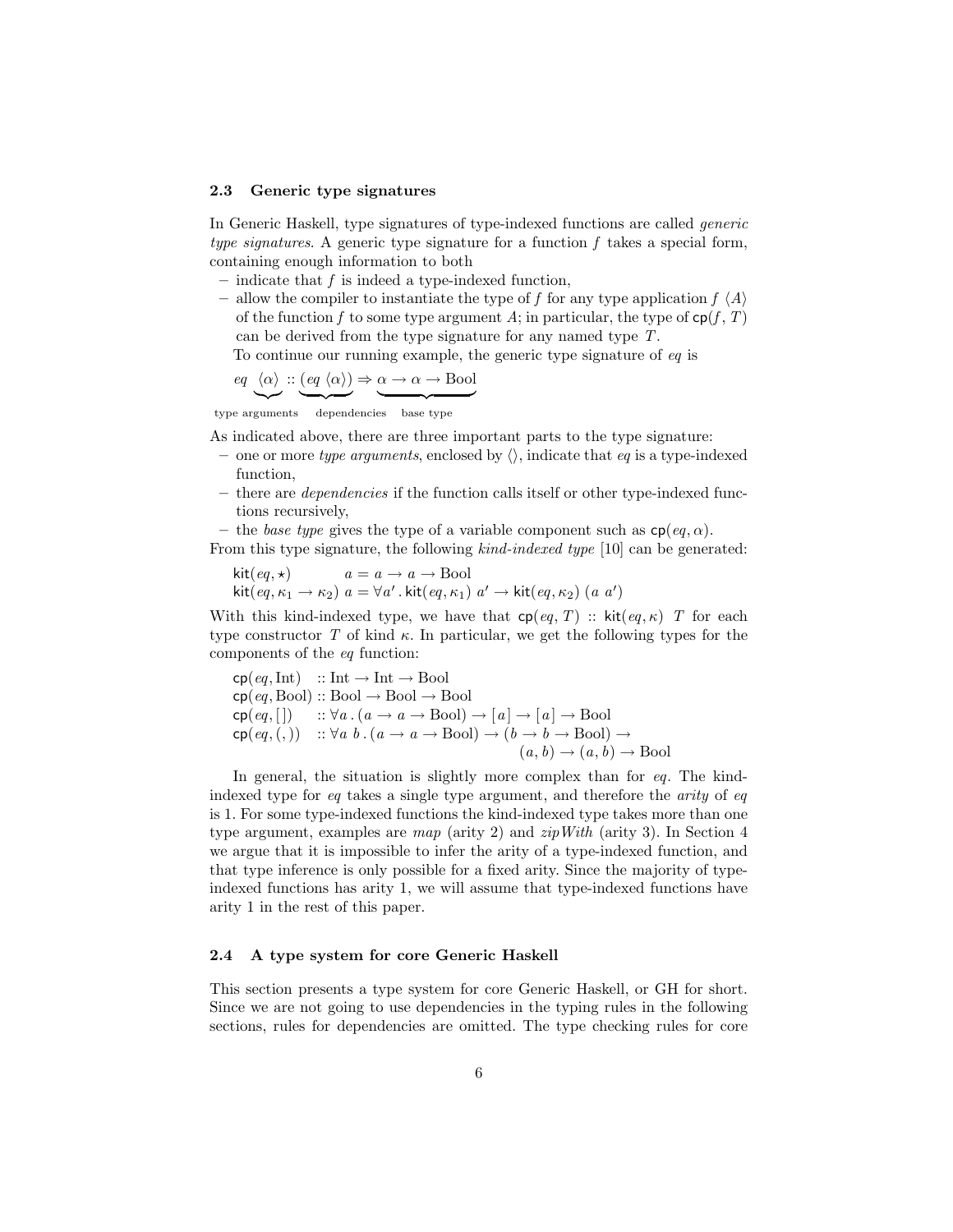$$
x \langle \alpha \rangle :: \sigma \in \Gamma
$$
  
\n
$$
\frac{f p v (A) \subseteq d p v (\Gamma)}{\Gamma \vdash x \langle A \rangle :: \sigma[A/\alpha]} \text{ (gapp)} \quad \frac{\overline{\{a_j\}} \# f t v (\Gamma) \quad \Gamma, x \langle \alpha \rangle :: \forall \overline{a_j} . t' \vdash e :: t}{\Gamma \vdash \text{let } x \langle \alpha \rangle = \text{typecase } \alpha \text{ of } \overline{\Omega_i \rightarrow e_i} \text{ in } e :: t} \text{ (glet)}
$$

Fig. 2. Type checking rules for Generic Haskell

Generic Haskell are presented in Figure 2, in which judgements of the form  $\Gamma \vdash e :: \sigma$  express that expression e has type  $\sigma$  in environment  $\Gamma$ . We only present the non-standard rules; the rules for variables, λ-abstraction, application, ∀-introduction and ∀-elimination, and let are omitted.

The type application rule (gapp), adapted from [21], returns the specialized type of a type-indexed function. The rule checks that all pattern variables occurring in a type argument are defined.

The type-indexed let rule (glet) first checks that each arm types with the base type specialized to the corresponding type pattern. The arms may use the function recursively, be it in a non-polymorphic way. Then it uses the generalized type to check the type of the expression e.

In his thesis [21], Löh shows how to translate type-indexed functions and types to plain Haskell functions and types, and that type-correct programs in Generic Haskell are translated to type-correct programs in Haskell.

## 3 Type inference problems

We can identify three type inference problems for type-indexed functions. Since type-indexed functions cannot be defined in plain Haskell, these problems cannot be formulated for Haskell.

The first type inference problem is about inferring type arguments. If we use the type-indexed function eq on expressions  $x_1$  and  $x_2$  of type Bool, we have to write eq  $\langle$ Bool $\rangle$   $x_1$   $x_2$ . We would rather write eq  $x_1$   $x_2$ , and infer from the types of eq,  $x_1$  and  $x_2$  that it is the instance of eq on Bool we mean.

Problem 1 (Type-argument inference). Given a type application  $f \langle A \rangle$  of a typeindexed function f to a type argument A, infer the type argument  $A$ . In other words, use contextual information to determine A so that the programmer can simply write f instead of  $f(A)$ .

As explained in Section 2.2, function eq depends on itself. This information has to be provided explicitly in the type of eq. This dependency can be inferred from the arm for  $\langle \alpha | \rangle$  in its definition.

Problem 2 (Dependency inference). Given the definition of a type-indexed function and a partial type signature without dependencies, infer the dependencies to complete the type signature.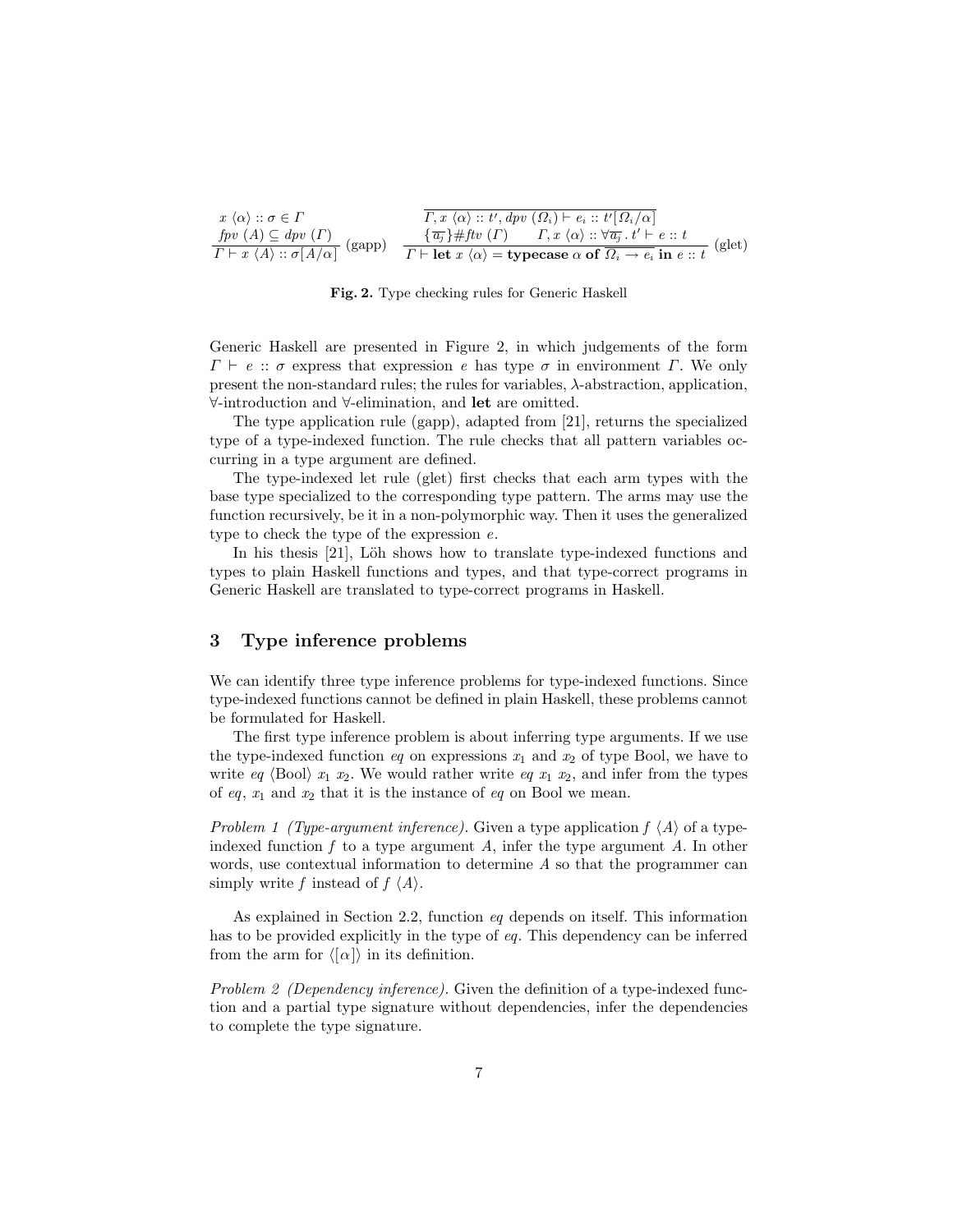Finally, in some circumstances even the base type for type-indexed functions can be inferred.

Problem 3 (Base-type inference). Given the definition of a type-indexed function and a partial type signature without base type, infer the base type to complete the type signature.

The first two problems are relatively easy to solve. Problem 1 can be reduced to type inference for overloaded functions in Haskell. If a type-indexed function f is applied to a constant type argument  $A$ , the problem of inferring the  $A$  is equivalent to finding the correct instance of a class  $C_f$  which has f as a method and one instance for each arm of the typecase. This reduction is described in more detail in the technical report [23] accompanying this paper.

Problem 2 can be solved by scanning each type-indexed function's body for calls to other type-indexed functions. This induces direct dependencies between type-indexed functions. Because the dependency relation has to be reflexive and transitive [21], the reflexive transitive closure has to be computed. For functions of arity 1, this technique completely solves the problem of dependency inference. A more detailed discussion is again included in the technical report.

Problem 3 is by far the most difficult and most interesting of the three problems. Therefore, the rest of this paper is devoted to the problem of base-type inference.

#### 4 Base-type inference

Base-type inference amounts to computing a type  $t$  for a term  $e$ , such that under an environment  $\Gamma$ ,  $\Gamma \vdash e :: t$ , where  $\vdash$  is the typing relation for type-indexed functions defined in Section 2.4.

We would like type-indexed functions to have principal types [7]. If typeindexed functions have principal types, we can design a compositional typeinference algorithm that gives the best possible type for an expression, and we can use standard techniques to prove its correctness.

Unfortunately, there exist type-indexed functions that may be assigned two incomparable types [21]. An example of such a function is the function which equals the type-indexed identity function  $(gid)$  with one type and the typeindexed map function  $(map)$  with the other type. The type of the type-indexed map function cannot be used in all contexts where the type of the type-indexed identity is used, and conversely. Since we cannot give the function a single type that subsumes the two others, the Generic Haskell type system lacks the principal types property.

A natural approach to this problem is to infer types only for a fragment of the Generic Haskell type system. Based on the observation that the typeindexed identity and map functions have different arities, we could restrict type inference to infer types of type-indexed functions with a fixed arity, for example the arity 1.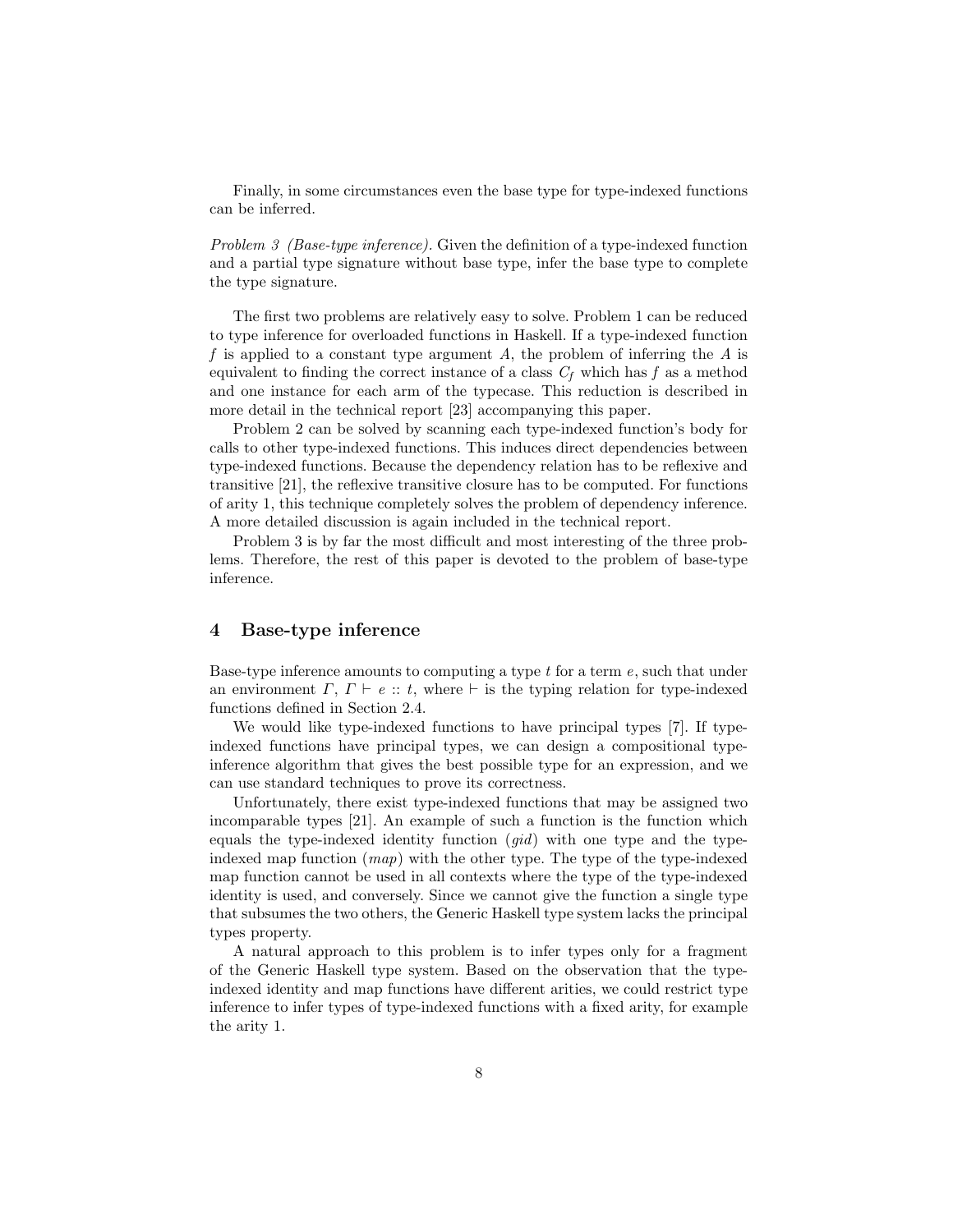Unfortunately, even in this restricted setting we can find functions with no principal type. Consider the definition of fun

let fun  $\langle \alpha \rangle$  = typecase  $\alpha$  of Bool  $\rightarrow \lambda x \rightarrow not \ x$ Int  $\rightarrow \lambda x \rightarrow x$ 

We can assign two different types to fun: fun  $\langle \alpha \rangle$  :: Bool  $\rightarrow$  Bool and fun  $\langle \alpha \rangle$  ::  $\alpha \rightarrow \alpha$ . These types are not comparable, and there does not exist a type subsuming these two types in Generic Haskell's type system.

We solve the problem by adding qualified types [17] to the Generic Haskell type system. The above function's type now becomes  $fun \langle \alpha \rangle :: \forall a \cdot P(a) \Rightarrow a \rightarrow$ a. This type represents the two types above through appropriate instantiations of type variable a such that they satisfy the predicate P.

Using qualified types we can assign a type to an expression that represents all its possible types. We shall now introduce the predicates used in the extension of the type system with qualified types.

## 4.1 Qualified types for type-indexed functions

Function fun lacks a principal type because the substitution in rule (glet), Figure 2, is a non-injective function from base types to arm types. It follows that several incomparable base types may type the arm of a type-indexed function, or even a type-indexed function.

Our type system represents all the types of a type-indexed function with qualified types. Types are qualified with disjunctions of type equations called choice predicates. For example, the type of function fun is: fun  $\langle \alpha \rangle$  ::  $\forall a \cdot a =$  $\alpha \vee a =$ Bool  $\Rightarrow a \rightarrow a$ . From it, we can derive the two types for fun using a generic instance [7, 17] relation. Specifically, we substitute either  $\alpha$  or Bool for variable a; these are the only substitutions that satisfy the equations at either side of the disjunction.

Each arm in the definition of a type-indexed function gives rise to a qualified type. This process, which we call marking, may be seen as the inverse of (glet) substitution: we obtain the base type from the arm type. More precisely, marking obtains a qualified (base) type  $q$  from the arm type  $t$  replacing all occurrences of the type index  $\Omega$  by constrained type variables; formally we write  $mark_{\Omega}^{\alpha}\Gamma$ ;  $t \equiv$ q. A choice predicate constrains a type variable to be either a type argument  $(\alpha)$ or the original type. Figure 3 gives a specification for marking.

Marking and generalizing  $fun \langle Bool \rangle : \text{Bool} \rightarrow \text{Bool}$  produces:

fun  $\langle \alpha \rangle$  ::  $\forall b \ c$ .  $(b = \alpha \lor b = \text{Bool}, c = \alpha \lor c = \text{Bool})$  ::  $b \to c$ 

where every Bool in the original type is replaced by potentially different constrained variables. Indeed, this type scheme subsumes all 4 possible base types including  $fun \langle \alpha \rangle : \alpha \to \alpha$  and  $fun \langle \alpha \rangle : \text{Bool} \to \text{Bool}.$ 

Generalized marked types have the property that all generic instances, when specialized to the type index, are also generic instances of the generalized type of the arm. That is, for all  $\sigma$  such that  $mark^{\alpha}_{\Omega} \Gamma$ ;  $t \equiv q$  and  $\sigma \leqslant Gen(\Gamma; q)$ , we have that  $\sigma[\Omega/\alpha] \leqslant Gen(\Gamma; t)$ . It follows that all specialized instance types can also type the arm.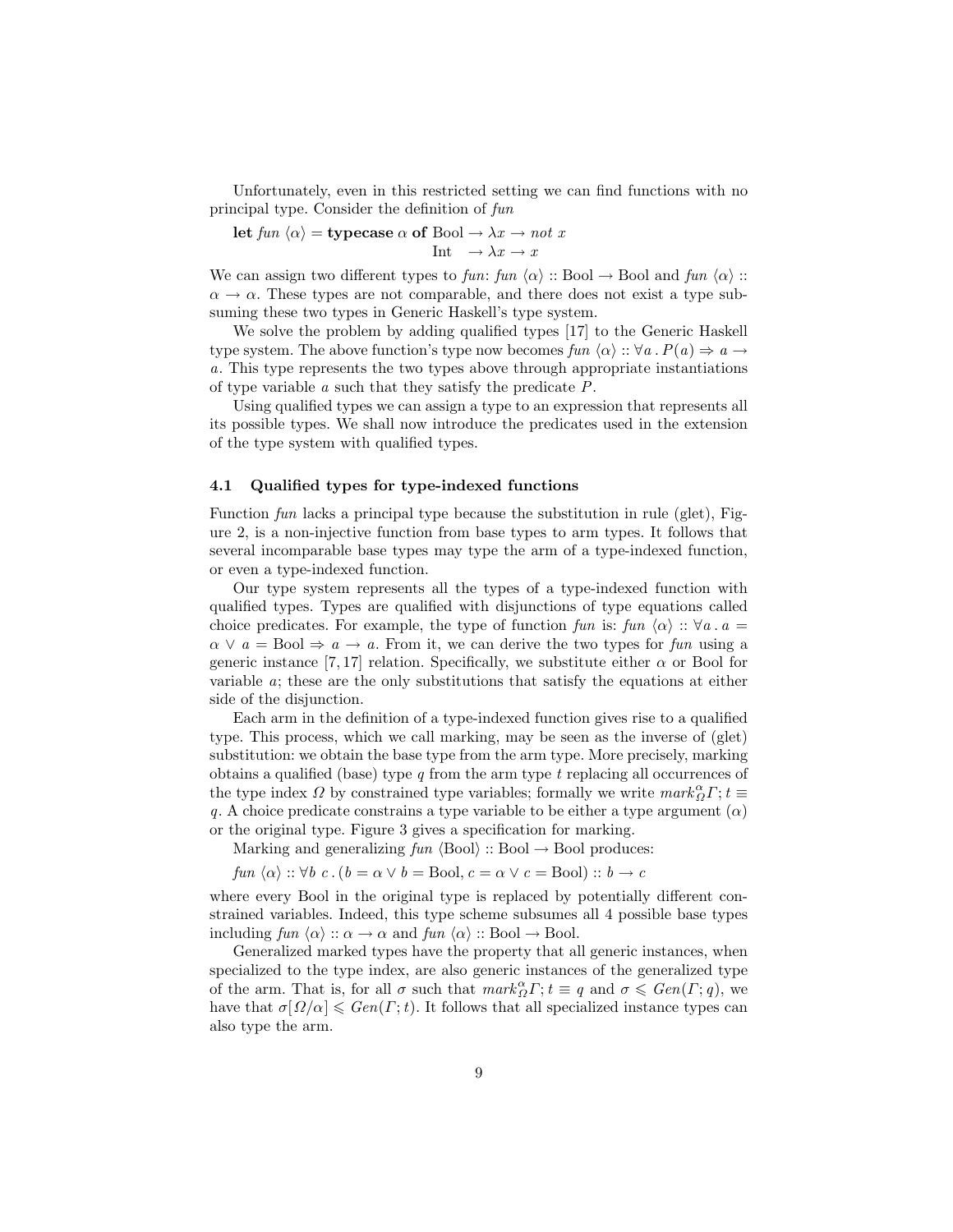| $\frac{a \notin \Gamma}{mark_T^{\alpha} \Gamma; T \equiv a = \alpha \vee a = T \Rightarrow a}$ (mark-const)                                                                                                                                         |
|-----------------------------------------------------------------------------------------------------------------------------------------------------------------------------------------------------------------------------------------------------|
| $\frac{a \notin \Gamma}{\text{mark}^{\alpha}_{T} \Gamma; b \equiv a = \alpha \land b = T \lor a = b \Rightarrow a}$ (mark-var)                                                                                                                      |
| $\frac{mark_T^{\alpha} \Gamma}{mark_T^{\alpha} \Gamma; \, t_i \equiv P_i \Rightarrow t_i'} \frac{T \neq T'}{T \cdot \overline{t_i}}$ (mark-app)<br>$mark_T^{\alpha} \Gamma; T' \overline{t_i} \equiv \overline{P_i} \Rightarrow T' \overline{t_i'}$ |

Fig. 3. Marking: Introduction of predicates

Marking a type variable deserves special attention. The resulting choice predicate mentions the variable in an additional type equation; thus imposing a restriction when the type argument (left) choice is taken. The additional type equation ensures that the property just stated above is enforced for variable cases. To witness, we mark and generalize fun  $\langle \text{Int} \rangle : a \rightarrow a$ :

*fun* 
$$
\langle \alpha \rangle
$$
 ::  $\forall b \ c \ a . (b = \alpha \land a = \text{Int} \lor b = a$   
,  $c = \alpha \land a = \text{Int} \lor c = a) \Rightarrow b \to c$ 

A generalized type without the additional equations would admit the generic instance fun  $\langle \alpha \rangle : \forall a \cdot \alpha \rightarrow a$ . The instance type, specialized, breaks the property fun  $\langle \text{Int} \rangle : \forall a \cdot \text{Int} \rightarrow a \leq \text{fun} \langle \text{Int} \rangle : \forall a \cdot a \rightarrow a$ , making it unsuitable to type the Int arm of the function. The additional equations prevent this typing.

Base types for a type-indexed function should be generic instances of all generalized marked types. Combining the generalized marked types for Bool and Int for fun we thus get

$$
\begin{aligned} \n\text{fun } \langle \alpha \rangle :: \forall b \ c \ a \,. \, (b = \alpha \lor b = \text{Bool}, c = \alpha \lor c = \text{Bool} \\ \n\quad, b = \alpha \land a = \text{Int} \lor b = a, c = \alpha \land a = \text{Int} \lor c = a) \\ \n\Rightarrow b \to c \n\end{aligned}
$$

which represents the same set of types as  $fun \langle \alpha \rangle :: \forall a \cdot a = \alpha \vee a = \text{Bool} \Rightarrow$  $a \rightarrow a$ . However, our type system cannot prove their equality. We provided the latter type at the start of this section for readability.

A well-formedness condition, appearing in our type rules, requires that type variables constrained by several predicates, such as  $b$  and  $c$  above, be constrained by a single predicate. Hence, the type of fun changes to:

$$
\begin{aligned} \n\text{fun } \langle \alpha \rangle :: \forall b \ c \ a \,. \, (b = \alpha \land a = \text{Int} \lor b = a \land b = \text{Bool} \\ \n\text{, } c = \alpha \land a = \text{Int} \lor c = a \land c = \text{Bool} \implies b \to c \n\end{aligned}
$$

ensuring a consistent choice for the constrained variables.

Otherwise, some untypable programs in the Generic Haskell type system become typable in GQH. For instance, consider the following program

let  $f(x) =$ let val  $\langle \alpha \rangle$  = typecase  $\alpha$  of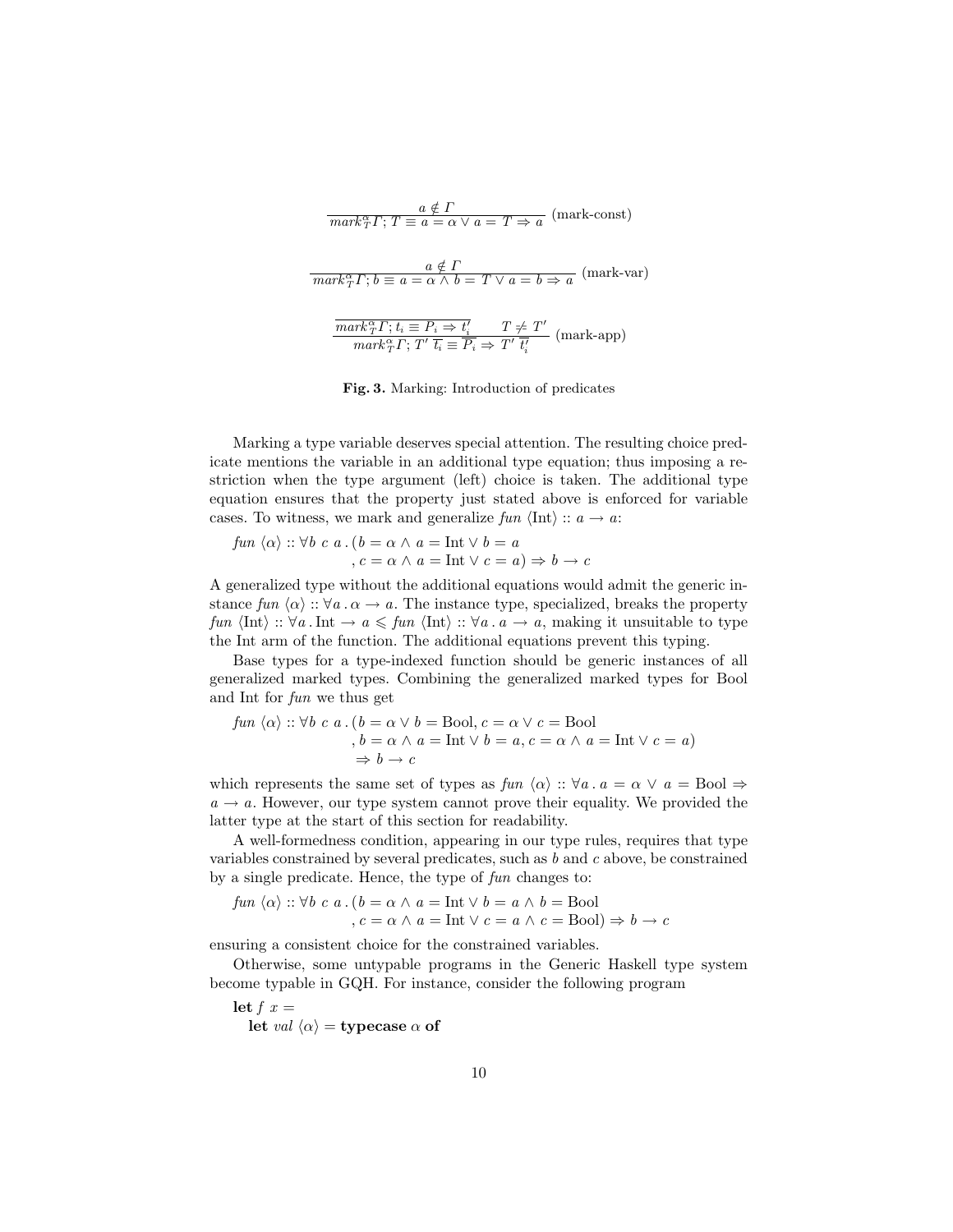Int  $\rightarrow x$  $Bool \rightarrow True$  $\text{Float} \rightarrow x$ in val  $\langle Int \rangle$ in plus  $(f 2) 2$ 

The GH type system assigns the type Bool to val  $\langle \alpha \rangle$ . It follows that x has type Bool. The typing val  $\langle \alpha \rangle : \alpha$  is wrong because it makes one of the Int or Float arms ill-typed, depending on the type of  $x$ .

Consider the situation when val type checks with the following type, assuming that  $x$  has type  $b$  in the environment.

val  $\langle \alpha \rangle$  ::  $\forall a \cdot (a = \alpha \land b = \text{Int} \quad \lor a = b$ ,  $a = \alpha$   $\vee a = \text{Bool}$ ,  $a = \alpha \wedge b =$  Float  $\vee a = b$   $\Rightarrow a$ 

Substituting Int for  $\alpha$ , this leads to the following type for f:

$$
f :: \forall a \ b \ . \ (a = \text{Int} \ \land \ b = \text{Int} \quad \lor \ a = b
$$

$$
, a = \text{Int} \quad \lor \ a = \text{Bool}
$$

$$
, a = \text{Int} \land \ b = \text{Float} \lor \ a = b) \Rightarrow a
$$

The function f may be typed with the generic instance Int. However,  $f$ : Int is not valid in GH and hence GQH would not be sound with respect to the former.

That is why GQH ensures that the qualified type for  $f$  is as follows:

 $f :: a = Int \wedge b = Int \wedge b = \text{Float} \vee$  $a = b \wedge a = \text{Bool} \Rightarrow a$ 

Making GQH sound with respect to GH.

Completeness and recursive type-indexed functions Most type-indexed functions are recursive. Currently we do not know how to type recursive typeindexed functions with qualified types. Therefore our type system types recursive type-indexed functions with types that do not use predicates. As a result, some recursive type-indexed functions do not have a principal type, since that type might be qualified. In order to exploit the principal types property in the inference algorithm, it disallows recursive type-indexed functions that may type with a qualified type. It follows that the type inference algorithm is not complete with respect to the type system.

Fortunately, the omitted functions are extremely contrived. By not allowing them we do not lose (to the best of our knowledge) useful type-indexed programs.

As an example, consider the following function:

$$
f(\alpha) = \text{typecase } \alpha \text{ of } \left[\beta\right] \to const \left[\bot\right] f(\beta)
$$

This function can be typed with  $f(\alpha) :: \alpha$  and  $f(\alpha) :: \forall a \cdot [a]$ . This function does not have an unqualified principal type. Thus, it is not accepted by our type inference algorithm. More specifically, it is rejected by a condition in rule (w-gletrec) in Figure 8.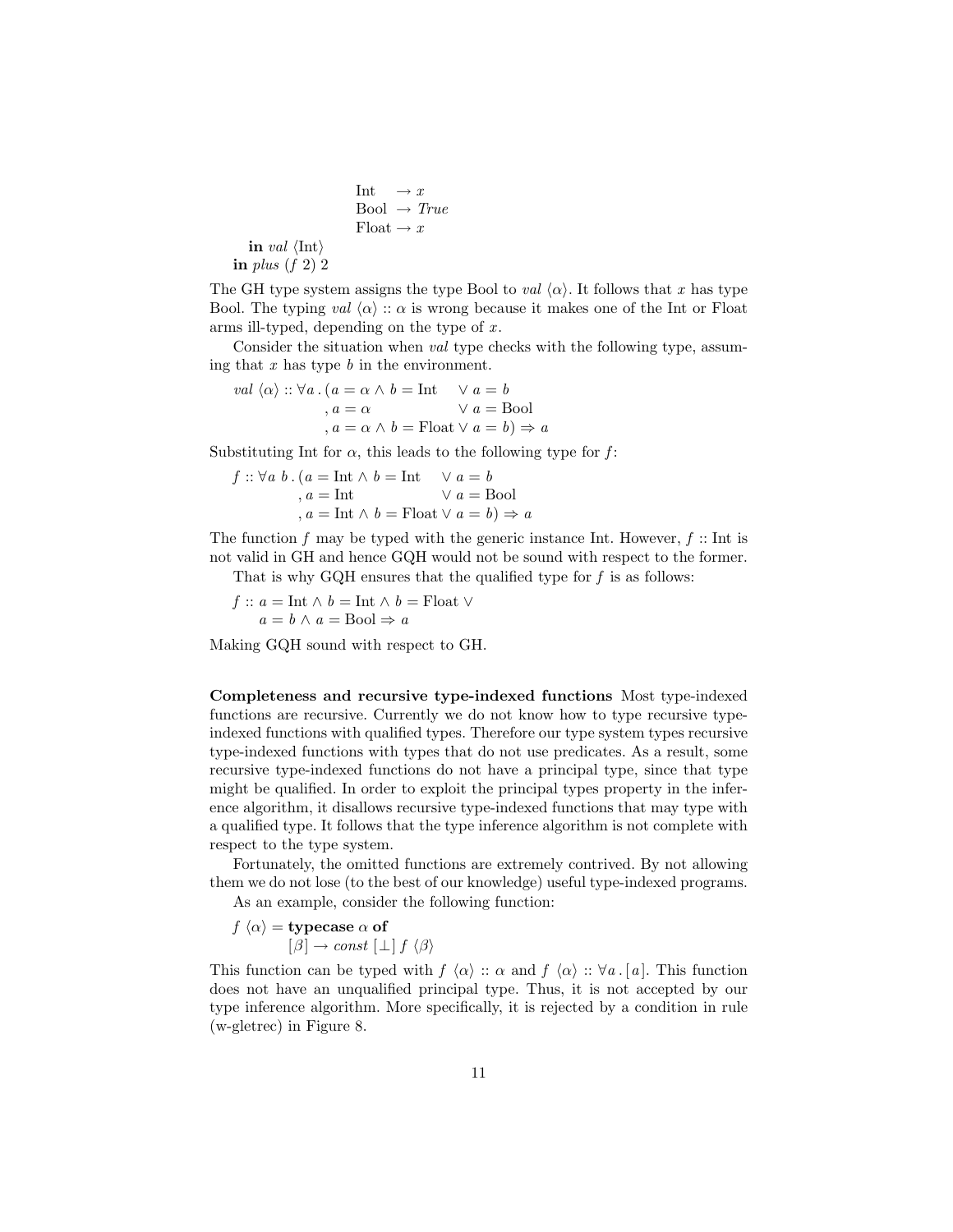| Type schemes                                             | Qualified types                                                 |  |  |
|----------------------------------------------------------|-----------------------------------------------------------------|--|--|
| $\sigma ::= \ldots   q$                                  | $q ::= P \Rightarrow t$                                         |  |  |
| Type predicates                                          | Environment                                                     |  |  |
| $\pi$ := $\epsilon \vee \epsilon$                        | $\Gamma ::= \ldots   \Gamma, x \langle \alpha \rangle :: \cdot$ |  |  |
| $\varepsilon$ : $True \mid \varepsilon \wedge t_1 = t_2$ | Generic instances environment                                   |  |  |
| Predicate sets                                           | $\Delta ::= \emptyset \mid \Delta, x \langle A \rangle \sim t$  |  |  |
| $P, Q ::= \emptyset   P, \pi$                            |                                                                 |  |  |

Fig. 4. Syntax for Generic Haskell with Qualified types and terms. Extends Figure 1

#### 4.2 Type system with qualified types

This section presents the extension of of Generic Haskell's type system with qualified types.

Syntax and notation Figure 4 shows the extensions to Generic Haskell's type language to incorporate qualified types.

A qualified type has predicates that constrain type variables. Predicates are disjunctions of type equation conjunctions. For brevity we omit True when writing predicates. We regard conjunctions of type equations as sets: we assume no duplicate equations and their ordering does not matter; the same holds for sets of predicates. We write union of predicates with a comma  $P, Q$ .

A type environment  $\Gamma$  may now also contain incomplete bindings  $x \langle \alpha \rangle :: \cdot,$ which denote type-indexed functions with, as yet, unknown types. These bindings are used to infer the types of recursive type-indexed functions. An incomplete binding introduces, but does not define, a pattern variable  $\alpha$ ; behavior that is similar to type-indexed function bindings, discussed in Section 2.1.

The generic-instances environment (instances environment for short)  $\Delta$  associates applications of type-indexed functions to type arguments with their inferred types. An instances environment is a set of such associations, we write the union operation with a comma:  $\Delta, \Delta'$ . We write  $\Delta_x$  to express an instance environment  $\Delta$  such that the instances for function x are removed. This environment and incomplete bindings are only used in type inference.

A substitution  $S$  is a finite mapping from type variables to types. We write Sa to denote the type corresponding to type variable  $a$  in the domain of  $S$ . The result of applying substitution S to type scheme  $\sigma$  is the type scheme obtained by replacing every free type variable in  $\sigma$  that is also in dom (S) by the type Sa. We generalize substitution application to environments  $\Gamma$  and instance environments  $\Delta$  by applying substitutions to type schemes occurring in the environments. The extension of a substitution  $S$  for a type variable  $a$  is written  $[a \mapsto t]S$  if  $a \notin$  dom  $(S)$ .

A type scheme  $\sigma \equiv \forall \overline{a_i} \, . \, P \Rightarrow t$ , for bindings  $x \langle \alpha \rangle :: \sigma$  and  $x \langle \alpha \rangle :: \sigma'$ , has a generic instance  $\sigma' \equiv \forall \overline{b_i}$ .  $Q \Rightarrow t'$  if  $t' \equiv t[\overline{t_i}/\overline{a_i}], Q \Vdash P[\overline{t_i}/\overline{a_i}]$  for some types  $\overline{t_i}$  such that variables  $\overline{b_i}$  do not occur free in  $\sigma$ . We write this relation  $\sigma' \leqslant_S \sigma$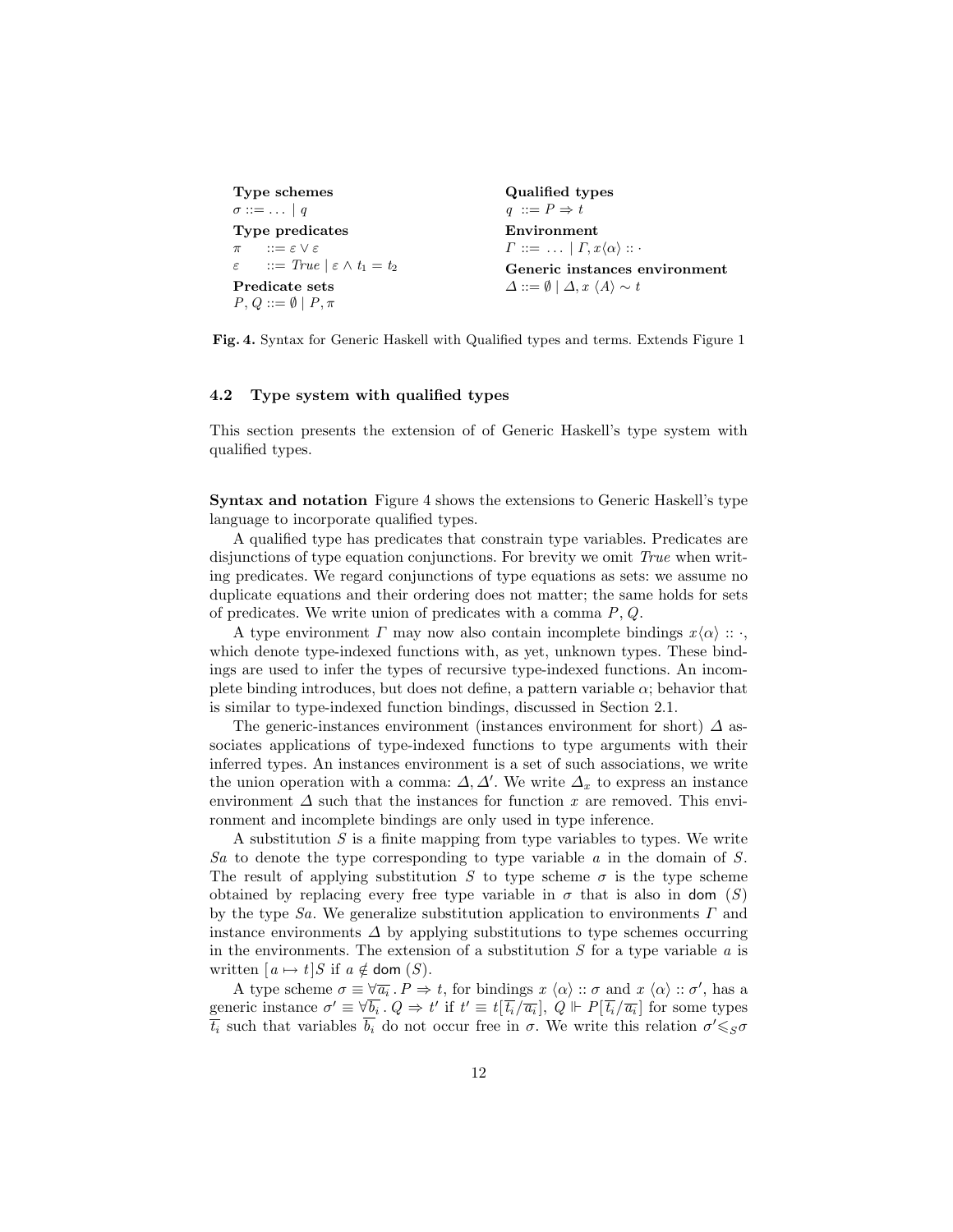where the substitution S is the witness of the generic instance:  $S \equiv [\overline{a_i \mapsto t_i}]$ . We may also choose to omit the substitution:  $\sigma' \leq \sigma$ .

| Entail-TA        |                                                       |                                                            | $\parallel$ True                                           | Vε                                |
|------------------|-------------------------------------------------------|------------------------------------------------------------|------------------------------------------------------------|-----------------------------------|
| $Entail-NonTA$ : |                                                       |                                                            | $\mathbb{F}$ $\epsilon$                                    | $\vee$ True                       |
| L-TA             | $\mathcal{E}_1$                                       | $V \varepsilon_2$                                          | $\mathbb{H} t = t \wedge \varepsilon_1 \vee \varepsilon_2$ |                                   |
| L-NonTA          | $\mathcal{E}$ $\mathcal{E}$ 1                         | $V \varepsilon$                                            | $\mathsf{F}\varepsilon_1$                                  | $\vee t = t \wedge \varepsilon_2$ |
| E-TA             | : $t_1 = t_2 \wedge \varepsilon_1 \vee \varepsilon_2$ |                                                            | $\mathsf{F}\varepsilon_1$                                  | $V \varepsilon$                   |
| E-NonTA          | $\mathcal{E}_1$                                       | $\vee t_1 = t_2 \wedge \varepsilon_2 \Vdash \varepsilon_1$ |                                                            | V E2.                             |

Fig. 5. Entailment relation for predicates.

Type system Figure 6 shows the type checking rules for Generic Haskell with qualified types, which we call GQH. The judgement  $P | \Gamma \vdash e :: \sigma$  assigns a type scheme  $\sigma$  to an expression e under environment  $\Gamma$  when the predicates  $P$  are satisfied.

The type inference rules, except for rule (glet) and rule (glet-rec), are the standard qualified types rules[17].

Rule (glet) types non-recursive type-indexed functions. The type scheme of the function should be a generic instance of all generalized marked types corresponding to the arms. Two more conditions on the type scheme ensure that its predicates are well-formed  $(F^{pred})$  and that occurrences of pattern variables are defined.

Rule (glet-rec) uses a more general marking relation that handles parametrized type patterns  $(\Omega)$ . The definition of the marking relation, in Figure 7, may introduce a predicate in a non-deterministic way. While the simple definition of Figure 3 introduces type variables, this definition constrains arbitrary types in the introduced predicates. Note that we write  $\vdash mark_{\Omega}^{\alpha} t_1 \equiv q_2$  for the marking relation and  $mark_0^{\alpha}t_1 \equiv q_2$  for the algorithmic version. The algorithm differs only in that the introduced predicates constrain fresh variables. Figure 9 shows the introduction of predicates for algorithmic marking.

Rule (glet-rec) requires that the generic function types with an unqualified type scheme  $\sigma$ . Note that the rule allows recursion and that the environment is extended with the defined pattern variables of the type indices when typing arms.

The appendix defines a translation of GQH programs into the GH language to prove soundness.

Theorem 1 (Soundness of GQH). The translation of a well-typed GQH program is a well-typed GH program.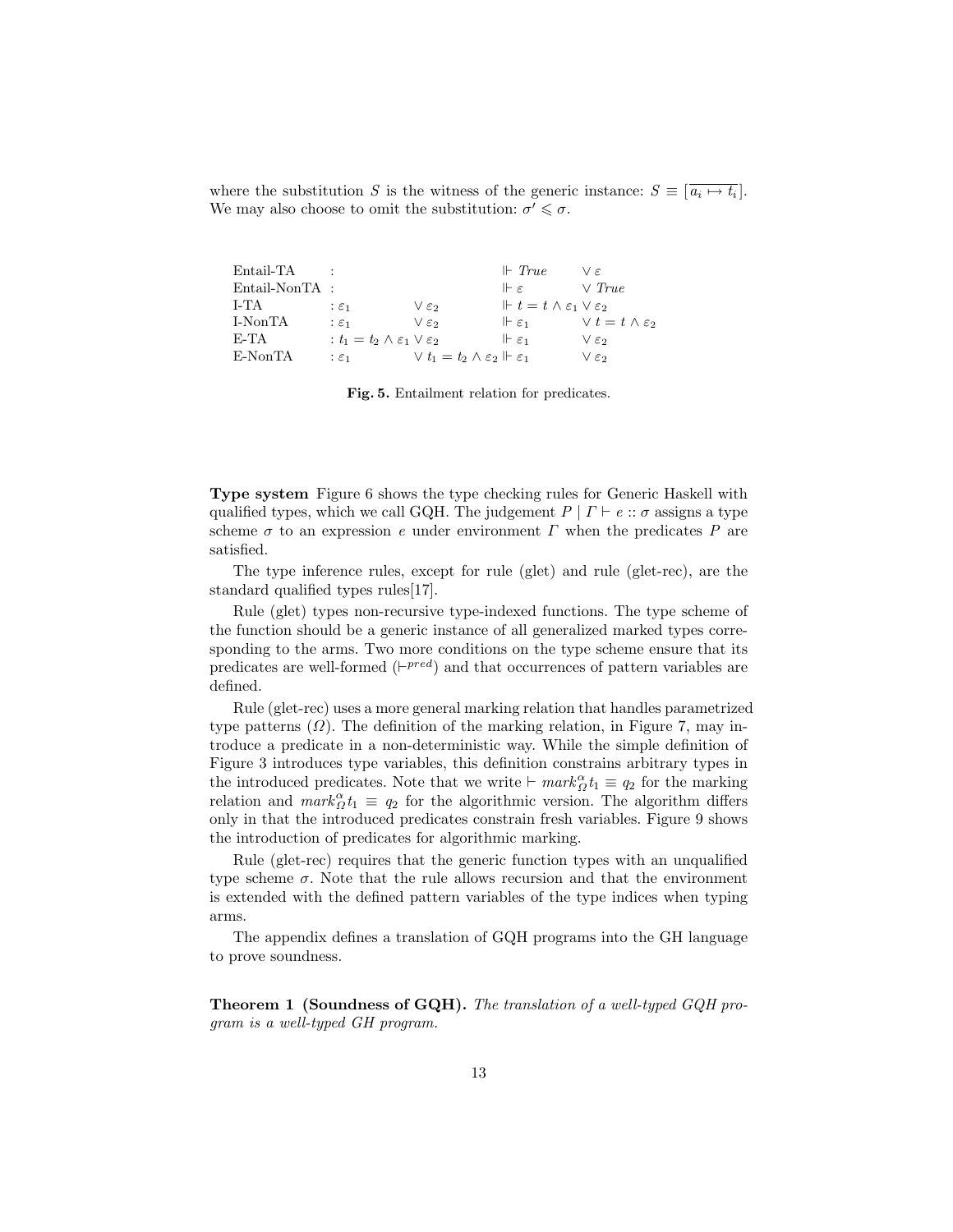

Fig. 6. Type checking rules for Generic Haskell with Qualified types.

#### 4.3 Type inference algorithm

This section describes the type-inference algorithm for type-indexed functions of arity 1. Figure 8 shows the most important rules of our algorithm. The inference judgement for the expression language takes the form  $P \mid S \Gamma \vdash^W e :: t; \Delta$ . The input parameters for the algorithm are an expression  $e$  and an environment  $\Gamma$ . The algorithm either produces a type  $t$ , a substitution  $S$ , a set of predicates  $P$ and constraints on instances of type-indexed functions  $\Delta$ , or it fails.

The key idea of the algorithm is to collect the instance types of type-indexed functions in the instance environment  $\Delta$ , to then use this information to infer the qualified base types of the functions.

The first type-application rule (w-gapp-1) specializes the type scheme of the type-indexed function with a given type argument, provided that all occurrences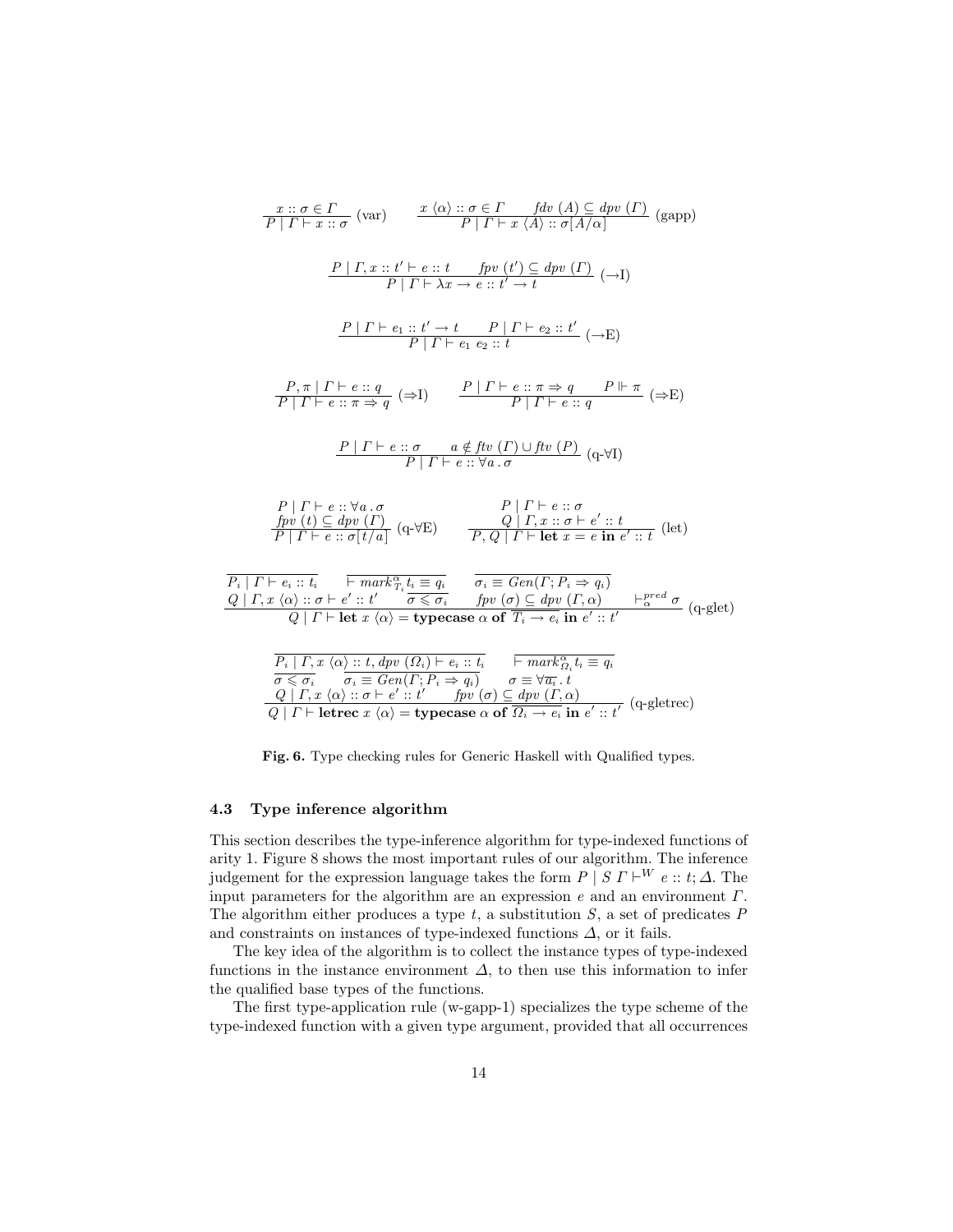$$
\frac{\partial f}{\partial t} = t' \frac{\partial f}{\partial t} + \frac{\partial f}{\partial t} \frac{\partial f}{\partial t} = q \quad (\text{mark})
$$
\n
$$
q \equiv t = \alpha \wedge t_1 = A \vee t = t_2 \Rightarrow t \quad (\text{intrP-1}) \qquad \frac{\partial f}{\partial t} = t_2 \quad (\text{intrP-2})
$$
\n
$$
\frac{\partial f}{\partial t} = \frac{\partial f}{\partial t} \frac{\partial f}{\partial t} = \frac{P_i \Rightarrow t_i'}{\partial t} \quad (\text{mark-app}) \qquad \frac{t}{\partial t} \neq T \frac{\partial f}{\partial t} \quad (\text{mark-rest})
$$
\n
$$
\frac{\partial f}{\partial t} = \frac{\partial f}{\partial t} \frac{\partial f}{\partial t} \frac{\partial f}{\partial t} = \frac{P_i \Rightarrow t_i'}{\partial t} \quad (\text{mark-eps})
$$
\n
$$
\frac{\partial f}{\partial t} = \frac{\partial f}{\partial t} \frac{\partial f}{\partial t} \frac{\partial f}{\partial t} = \frac{P_i \Rightarrow t}{P_i \circ t} \quad (\text{chk-preds})
$$
\n
$$
\frac{a \notin f t v}{P_i \circ t} \quad (\text{chk-preds})
$$
\n
$$
\frac{a \notin f t v}{\partial t} \quad (\text{chl}) \cup f t v \quad (\text{chl})
$$
\n
$$
\frac{a \notin d p v \quad (\text{chl}) \cup d p v \quad (\text{chl})}{\{a_i\} \mid P \mid P_i^{\text{pred}} \quad a = \alpha \wedge \text{chl} \vee \text{chl}} \quad (\text{chl-pred})
$$

Fig. 7. Generalized marking relation and well-formedness of predicates.

of pattern variables are defined. Additionally, it instantiates the quantified type variables with fresh ones.

The second rule (w-gapp-2) deals with recursive occurrences. Since the type of function  $x$  is not yet known, it creates a fresh variable  $a$  and associates it in  $\Delta$  with the type argument A. As type inference progresses, it provides more information about variable a, both in substitution S and environment  $\Delta$ .

The non-recursive generic let collects the arms' types in the instance environment ( $\Delta$ ) with judgment  $P \mid S \Gamma \vdash_{Arms(x)}^W \overline{T_i \rightarrow e_i}; \Delta$ , shown in Figure 10. Judgement  $\vdash^{x} \langle \alpha \rangle \Delta \leadsto q; S_2$  computes a qualified base type for function x using its corresponding instance types. The remaining judgments generalize the base type and use it to type expression e.

The recursive generic let extends the previous rule with the requirement that the *inst* algorithm only finds one instance for base-type scheme  $\sigma$ . In other words, the principal type should not need predicates; if it does, type inference fails. Note that arms are processed with an environment extended with an incomplete binding to allow recursive invocations. An additional check prevents pattern variables  $(fpv \ (\{\overline{\Omega_i}\}) )$  from escaping.

Type inference for arms. The judgement  $P \mid S \cap \vdash_{Arms(x)}^W \overline{A_i \rightarrow e_i}; \Delta$  collects the types of arms  $\overline{e_i}$  in instance environment  $\Delta$ . The case for no arms returns no information. The second case infers the type of arm  $e$ , which is stored in the instance environment together with results  $\Delta$  and  $\Delta_2$ . The pattern variables that are introduced can be used when processing e. Note that the substitution  $(S_2)$  resulting from the recursive call updates type information in  $\Delta$ .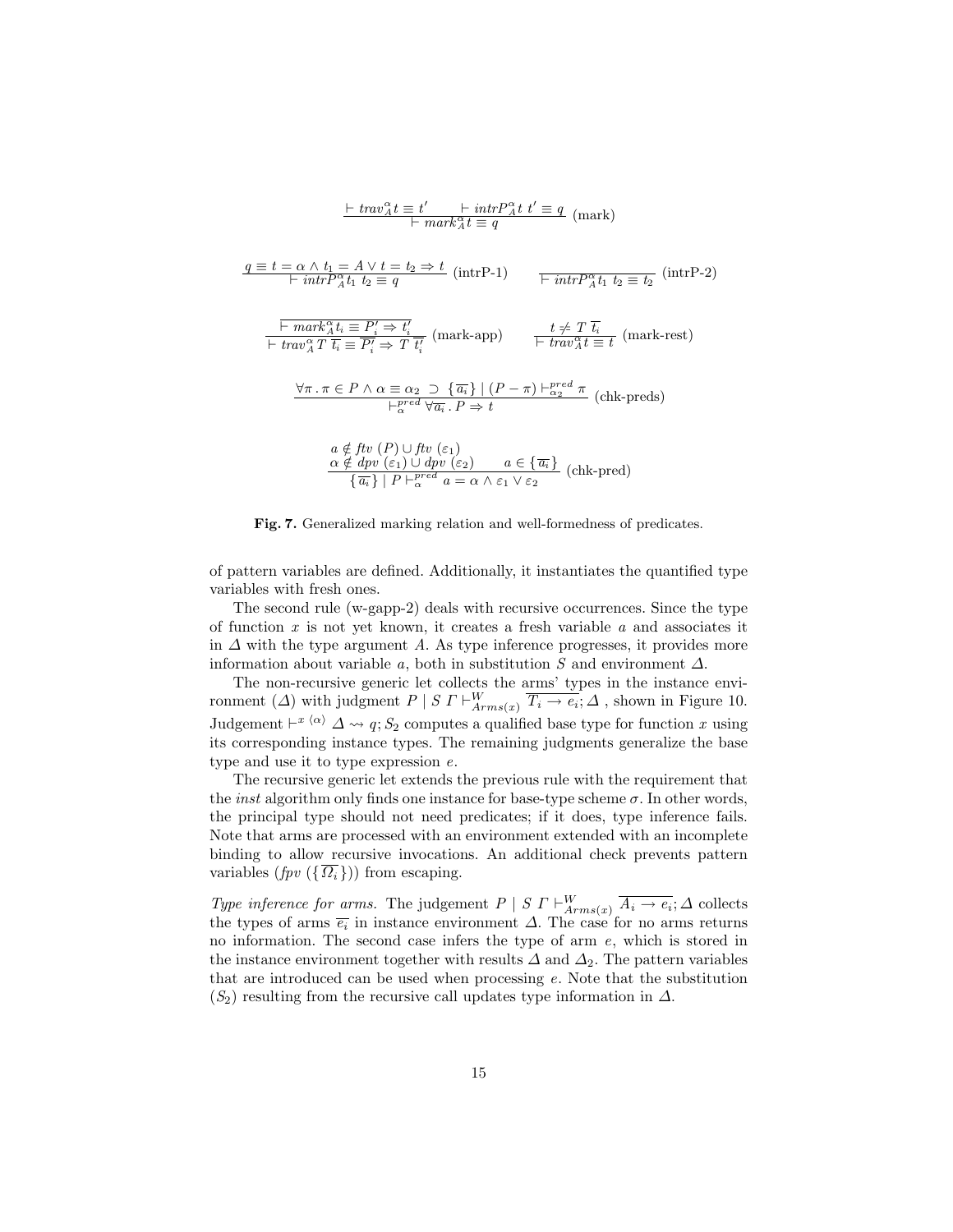| $\frac{x::\forall \overline{a_i} \cdot P \Rightarrow t \in \Gamma \quad \text{ fresh } b_i}{P[\overline{b_i}/\overline{a_i}]   id \Gamma \vdash^W x :: t[\overline{b_i}/\overline{a_i}] : \emptyset}$ (w-var)                                                                                                                                                                                                                                                                                                                                                                                                                                                                            |
|------------------------------------------------------------------------------------------------------------------------------------------------------------------------------------------------------------------------------------------------------------------------------------------------------------------------------------------------------------------------------------------------------------------------------------------------------------------------------------------------------------------------------------------------------------------------------------------------------------------------------------------------------------------------------------------|
| $\frac{x \langle \alpha \rangle : \forall \overline{a_i} \, . \, P \Rightarrow t \in \Gamma \quad \text{ fresh } \overline{b_i} \quad \text{fdv } (A) \subseteq \text{dpv } (\Gamma) \quad (\text{w-gapp-1})}{P[A/\alpha][\overline{b_i}/\overline{a_i}] \mid id \Gamma \vdash^W x \langle A \rangle :: t[A/\alpha][\overline{b_i}/\overline{a_i}] : \emptyset}$                                                                                                                                                                                                                                                                                                                         |
| $\frac{x\langle\alpha\rangle::\in\Gamma\qquad\text{ fresh }a\qquad\text{fd}v(A)\subseteq\text{dp}v(\Gamma)}{\emptyset \text{ id }\Gamma\vdash^W x(A):a:x(A)\sim a}(\text{w-gapp-2})$                                                                                                                                                                                                                                                                                                                                                                                                                                                                                                     |
| $\frac{P \mid S \Gamma, x :: a \vdash^W e :: t; \Delta \quad \text{ fresh } a}{P \mid S \Gamma \vdash^W \lambda x \rightarrow e :: Sa \rightarrow t; \Delta} \ (\text{w}\rightarrow\text{I})$                                                                                                                                                                                                                                                                                                                                                                                                                                                                                            |
| $\begin{array}{l l} P \mid S_1 \; \Gamma \vdash^W e_1 :: t_1; \Delta_1 & Q \mid S_2 \; S_1 \Gamma \vdash^W e_2 :: t_2; \Delta_2 \\ \hline S_2 \, t_1 \sim t_2 \rightarrow a \equiv S_3 & \; \; \text{fresh} \; a \\ \hline S_3 \, S_2 \, P, S_3 \, Q \mid S_3 \, S_2 \, S_1 \; \Gamma \vdash^W e_1 \; e_2 :: S_3 \, a; S_3 \, S_2 \, \Delta_1, S_3 \, \Delta_2} \end{array} \big( \text{w--E} \big)$                                                                                                                                                                                                                                                                                     |
| $P   S_1 T, x :: a \vdash^W e :: t : \Delta S_1 a \equiv t$ fresh a<br>Gen(S <sub>1</sub> $\Gamma$ , $\Delta$ ; $\overline{P} \Rightarrow t$ ) $\equiv \sigma$<br>$Q \mid S_2 \mid S_1 \Gamma$ , $x :: \sigma \vdash^W e' :: t'; \Delta'$<br>$Q \mid S_2 S_1 \Gamma \vdash^W \text{ let } x = e \text{ in } e' :: t'; S_2 \Delta, \Delta'$ (w-let)                                                                                                                                                                                                                                                                                                                                       |
| $P   S_1 \Gamma \vdash^W_{Arms(x)} \overline{T_i \rightarrow e_i}; \Delta \longrightarrow^{x \langle \alpha \rangle} \Delta \leadsto q; S_2$<br>$Gen(S_2S_1T, S_2\Delta_x; S_2P \Rightarrow q) \equiv \sigma$<br>$Q \mid S_3 S_2 S_1 \Gamma, x \langle \alpha \rangle :: \sigma \vdash^{W'} e' :: t'; \Delta'$<br>$\Delta'' \equiv S_3 S_2 \Delta_x, \Delta'$<br>$S_3 Q \mid S_3 S_2 S_1 \Gamma \vdash^{W} \text{let } x \langle \alpha \rangle = \text{typecase } \alpha \text{ of } \overline{T_i \rightarrow e_i} \text{ in } e' :: t'; \Delta'' \text{ (w-glet)}$                                                                                                                    |
| $P   S_1 \Gamma, x \langle \alpha \rangle :: \vdash^W_{Arms(x)} \overline{\Omega_i \rightarrow e_i}; \Delta \qquad \vdash^{x \langle \alpha \rangle} \Delta \leadsto q; S_2$<br>inst $(S_2P \Rightarrow q) \equiv \{(S_3,t)\}\$ $Gen(S_3S_2S_1T, S_3S_2\Delta_x; t) \equiv \sigma$<br>fpv $(\{\Omega_i\})$ #dpv $(S_3S_2S_1\Gamma)$ $\cup$ fpv $(S_3S_2\Delta_x)$ $\cup$ fpv $(\sigma)$<br>$Q \mid S_4 S_3 S_2 S_1 \Gamma, x \langle \alpha \rangle :: \sigma \vdash^W e' :: t'; \Delta'$<br>$\Delta'' \equiv S_4S_3S_2\Delta_x, \Delta'$<br>$S_4Q \mid S_4S_3S_2S_1 \Gamma \vdash^W$ lettrec $x \langle \alpha \rangle =$ typecase $\alpha$ of $\overline{\Omega_i \rightarrow e_i}$ in |
|                                                                                                                                                                                                                                                                                                                                                                                                                                                                                                                                                                                                                                                                                          |

Fig. 8. Type inference algorithm.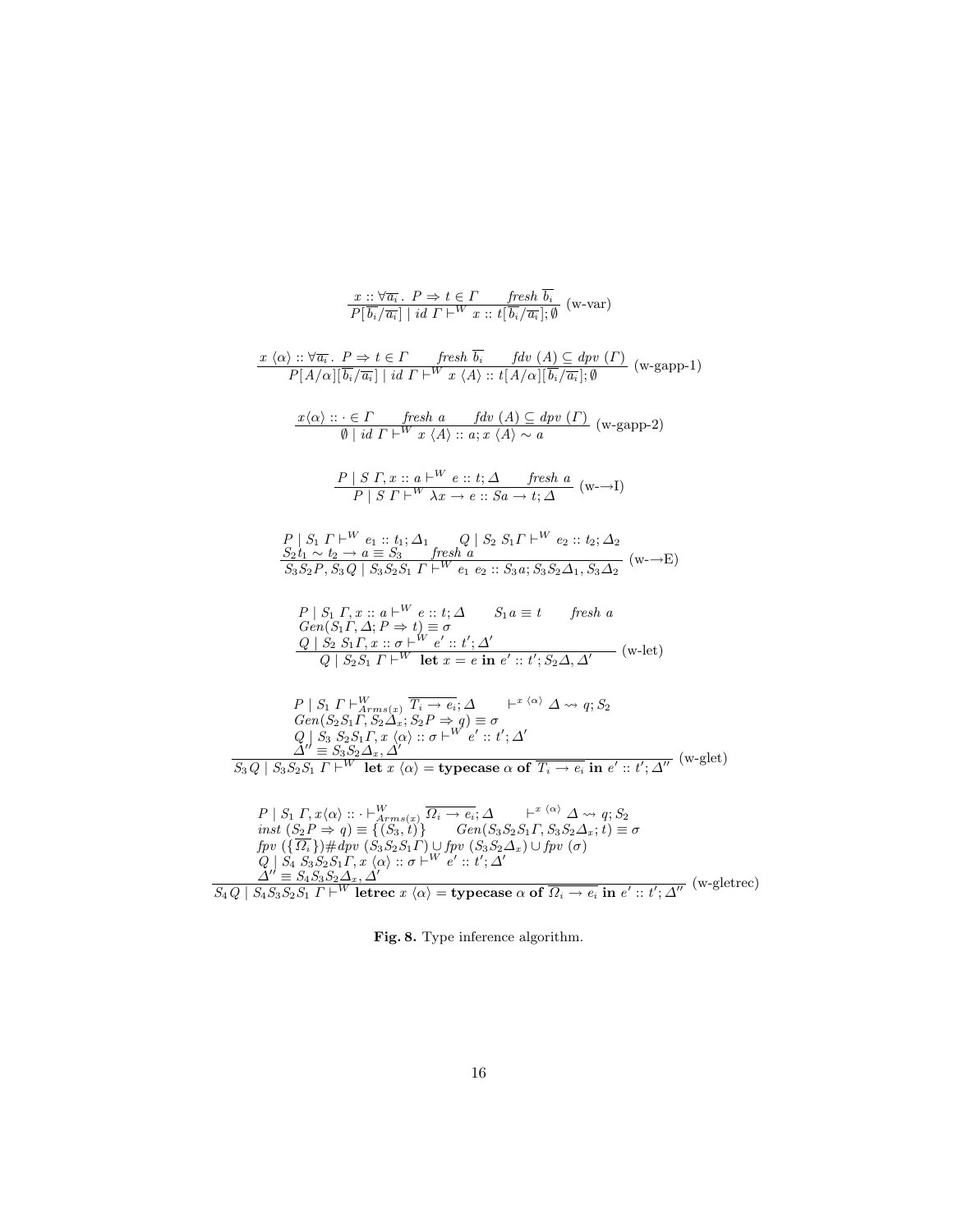$$
a \text{ fresh} \qquad \text{mag} \quad A \quad t_1 \equiv S
$$
\n
$$
q \equiv a = \alpha \land t_1 = A \lor a = t_2 \Rightarrow a \quad (\text{W-intrP-1})
$$
\n
$$
\text{intrP}_{A}^{\alpha} t_1 \quad t_2 \equiv q
$$
\n
$$
\text{mgu } A \quad t_1 \text{ is not defined} \quad (\text{W-intrP-2})
$$

Fig. 9. Introduction of predicates for marking in type inference.

P | id Γ ` W Arms(x) ∅; ∅ (w-arm-1) P | S Γ, fpv (Ω) ` <sup>W</sup> e :: t; ∆ P<sup>2</sup> | S<sup>2</sup> SΓ ` W Arms(x) R; ∆<sup>2</sup> ∆<sup>3</sup> ≡ S2∆, ∆2, x hΩi ∼ S2t S2P,P<sup>2</sup> | S2S Γ ` W Arms(x) Ω → e, R; ∆<sup>3</sup> (w-arm-2) mark <sup>α</sup> Ai t<sup>i</sup> ≡ P<sup>i</sup> ⇒ t 0 i mgu (t 0 i ) ≡ S<sup>1</sup> t <sup>0</sup> ∈ {t 0 i } compound <sup>α</sup>(S1(P<sup>i</sup> ⇒ t 0 )) ≡ q simplify (q) ≡ (S2, q 0 ) ∆ ≡ ∆<sup>x</sup> S ≡ S2S<sup>1</sup> ` x hαi (∆, x hA<sup>i</sup> i ∼ t<sup>i</sup> ) q 0 ; S (unify)



Unification of instance types. The judgement  $\vdash^{x} \langle \alpha \rangle \Delta \leadsto q; S$ , shown in Figure 10, computes a qualified base type from the instance types of type-indexed function x. First, the rule marks all instance types of x in environment  $\Delta$ . Next, it finds the most general unifier of all resulting types without considering predicates. The preliminary base type results from the application of the unifying substitution to all predicates  $P'_i$  and any type  $t'_i$ . Finally, the rule invokes algorithm compound to ensure consistent choices for constrained variables so that the resulting qualified type is well-formed. The remaining condition ensures that all type instances of  $x$  are processed.

Algorithm compound. The algorithm compound rewrites predicates that restrict a type variable to a single predicate. That ensures consistent choices for that type variable.

```
\mathit{compound}_\alpha(a = \alpha \wedge \varepsilon_1 \vee \varepsilon_2, a = \alpha \wedge \varepsilon_1' \vee \varepsilon_2', P)\equiv\mathit{compound}_{\alpha}(a=\alpha \wedge \varepsilon_1 \wedge \varepsilon_1' \vee \varepsilon_2 \wedge \varepsilon_2')compound<sub>α</sub>(a = \alpha \wedge \varepsilon_1 \vee \varepsilon_2, P)\equiv a = \alpha \wedge \varepsilon_1 \vee \varepsilon_2, compound<sub>α</sub>(P)where a = \alpha does not occur in P
compound<sub>α</sub>(\emptyset)
      ≡ ∅
```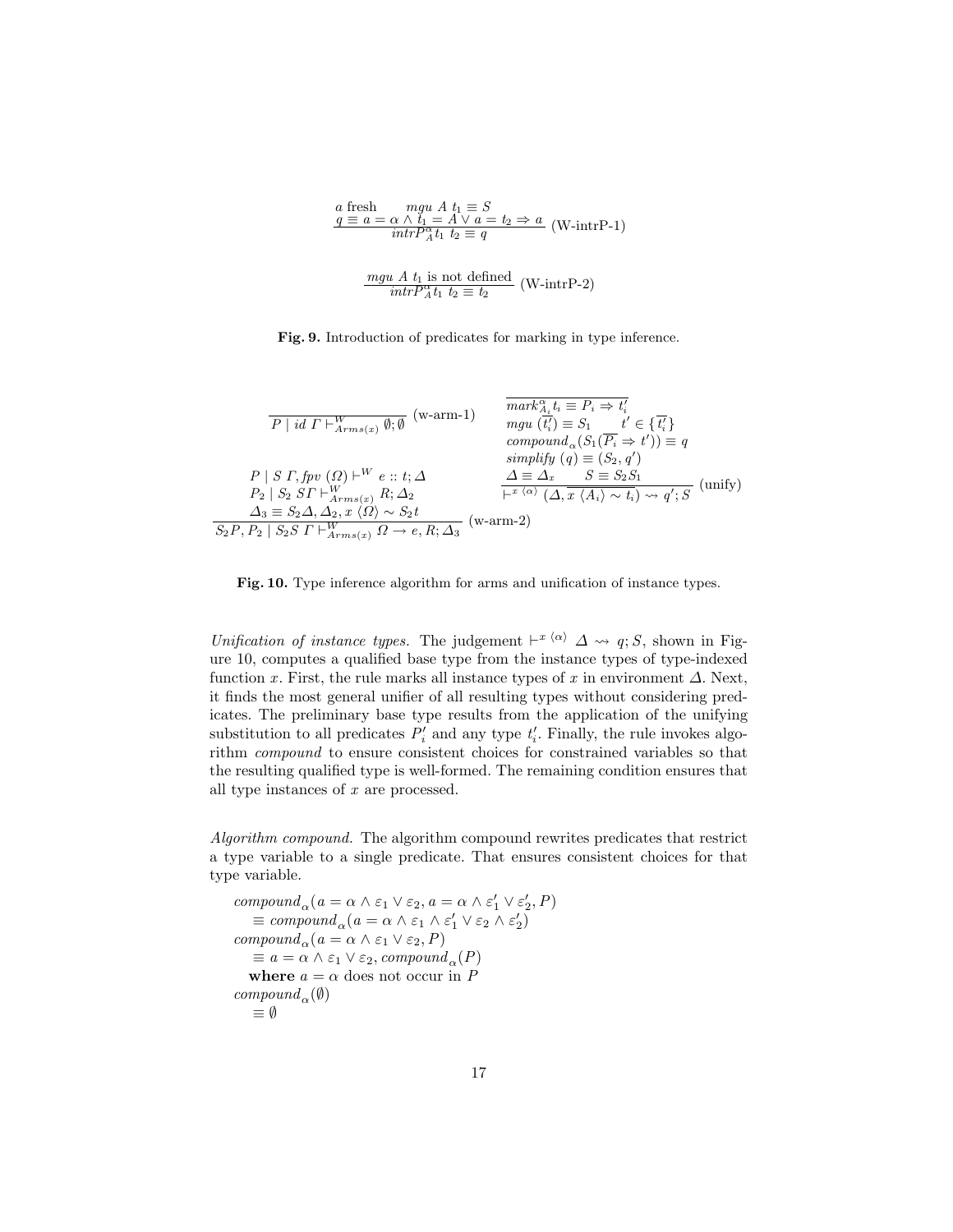Instances algorithm. This algorithm computes the set of instances of a qualified type.

inst  $(q) \equiv inst'$   $(id, q)$ inst'  $(S, (\overline{t_i = t'_i} \vee \overline{t_j = t'_j}, P) \Rightarrow t)$  $=$  inst  $(S_1S, S_1P \Rightarrow S_1t)$ ∪ *inst*  $(S_2S, S_2P \Rightarrow S_2t)$ where  $S_1 = \overline{mgu\ t_i\ t_i'}$  $S_2 = \overline{mgu\;t_j\;t_j'}$ The failure of the mgu algorithm in the computation of  $S_1$  or  $S_2$  makes the corresponding left or right union parameter empty.  $inst'(S, t)$  $= \{(S, t)\}\$ 

Its worst case complexity is exponential. However, most type-indexed functions generate type equations with enough information to make the average case good enough for practical purposes. The overline on the calls to the mgu function denotes the composition of the resulting substitutions.

Predicate simplification. Predicate simplification removes predicates that trivially contradict type equations:

```
simplifu(q)= simplify' (q; \emptyset; id)simplify' (t_1 = t_2 \wedge \varepsilon \vee \overline{t_i = t'_i}, P \Rightarrow t; Q; S)= simplify' (S'(Q, P \Rightarrow t); \emptyset; S'S)where S' = mgu \ t_i \ t'_imgu t_1 t_2 is not defined
simplify' (\overline{t_i = t'_i} \vee t_1 = t_2 \wedge \varepsilon, P \Rightarrow t; Q; S)= simplify' (S'(Q, P \Rightarrow t); \emptyset; S'S)where S' = mgu \ t_j \ t'_jmgu t_1 t_2 is not defined
simplify' (\pi, P \Rightarrow t; Q; S)= simplify' (P \Rightarrow t; \pi, Q; S)where all equations in \pi are unifyable
simplify' (t; P; S)=(S,P \Rightarrow t)
```
The appendix proves the following two theorems for type inference.

Theorem 2 (Soundness of type inference). The type inference result of a program can be used to construct a GQH type derivation for it.

## 5 Conclusions, related and future work

We have introduced several type inference problems typical for generic programming, we have discussed (partial) solutions to these problems, and we have argued why, in most cases, we cannot achieve something better.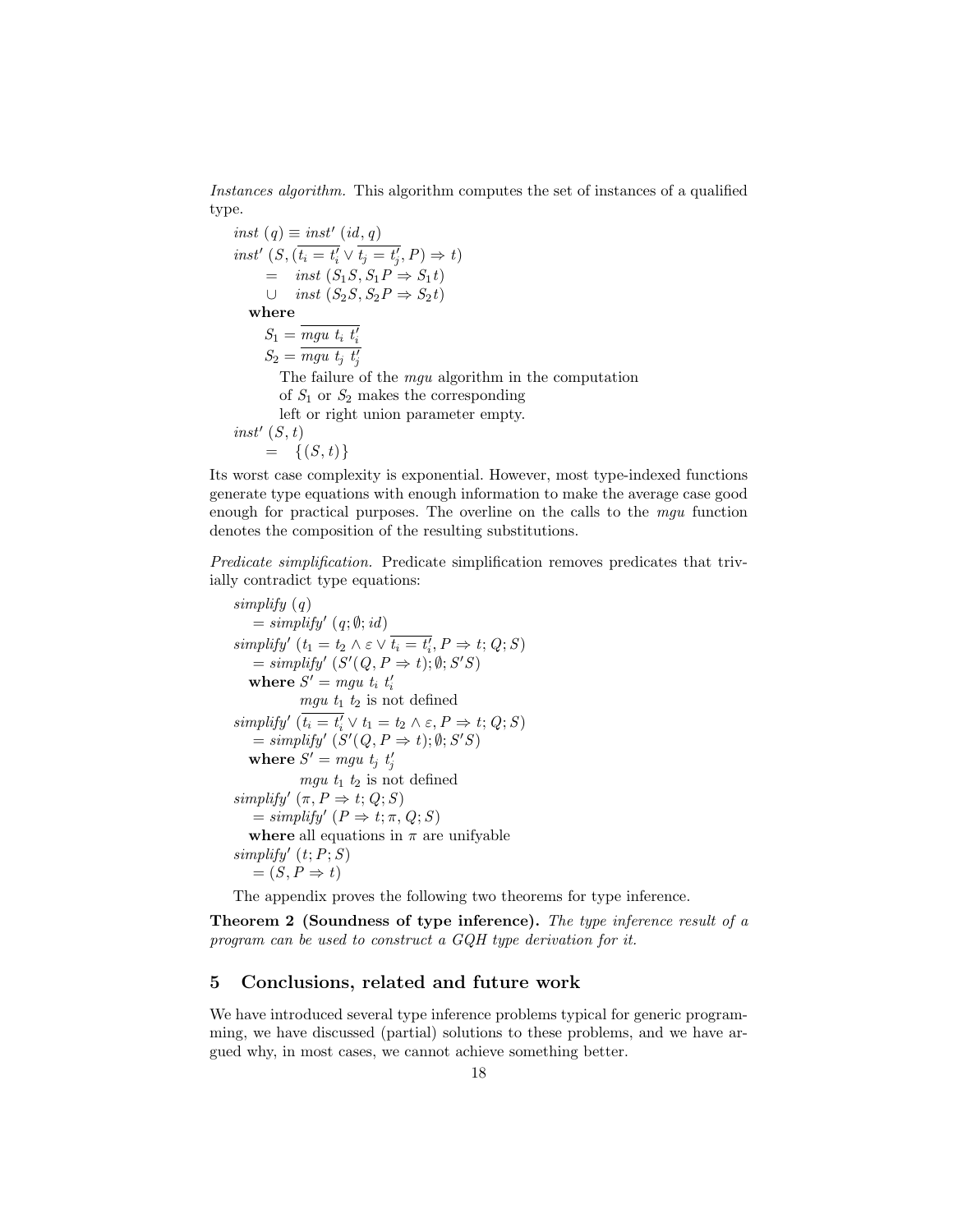Our main technical contribution is the introduction of an adapted type system for a restricted class of type-indexed functions, in which we use a special kind of qualified types for type-indexed functions. In the new type system, typeindexed functions have principal types, and we can give a sound type-inference algorithm for the base type of type-indexed functions. A prototype implementation is available at [23]. The algorithm is not complete, but the counterexamples we found are rather contrived generic functions. In the type system we assume that type-indexed functions have arity 1. This is a fundamental restriction. However, type-indexed functions of arity greater than 1 not in the library of Generic Haskell are rare, so we expect our type-inference algorithm to be useful for most generic programs. Our results also apply to similar approaches to generic programming, such as PolyP, Haskell's derivable type classes, and Clean's generic programming extension.

The type-argument inference problem has also been solved in Clean [1] and PolyP [15], using similar techniques as we propose. Inferring base types for generic functions is similar to System CT [4] and, to a lesser extent, GCaml [8]. In the former, a variant of anti-unification generalizes a set of instance types for overloaded functions. In the latter, base types carry constraints that should be solved at every type application. No attempt is made to infer an unconstrained generalized type. In the 'Scrap your boilerplate' [20] approach the types of the basic generic combinators have to be supplied explicitly, because of the polymorphic arguments used in the combinators. Using Haskell's class system the types of the functions that use these combinators can then be inferred. The same largely holds for Hinze's lightweight approach [11]. Just as kind inference is a lot easier than type inference, inferring the kind of a type-indexed type  $[6,$ 13] is a lot easier than inferring the base type of a type-indexed function.

A type-inference problem we did not look at is to infer the type pattern in the definition of a type-indexed function. Given the type of the type-indexed function eq, we can infer from the arm eq True True = True in the definition of eq that the type pattern for eq in this arm should be Bool. However, it will be difficult to infer the pattern in the arm  $eq = (=)$ . We have not yet looked in detail at this problem.

We expect that the qualified types approach we use might have applications in other areas. The problem of inferring the base type of a type-indexed function is the same as inferring the class declaration given the types of member functions on instance types of the class [26]. This might be useful in checking that given a class declaration and a number of instance declarations, the class declaration doesn't impose unnecessary restrictions on the types of member functions. In the future we hope to investigate the relation between type inference for generic functions and areas such as generalized algebraic data types and intersection types. Furthermore, type inference for generic functions is a first step towards generating generic functions from data type specific functions defined on several data types. We intend to investigate how the techniques described in this paper can be extended to be able to generate generic functions from examples.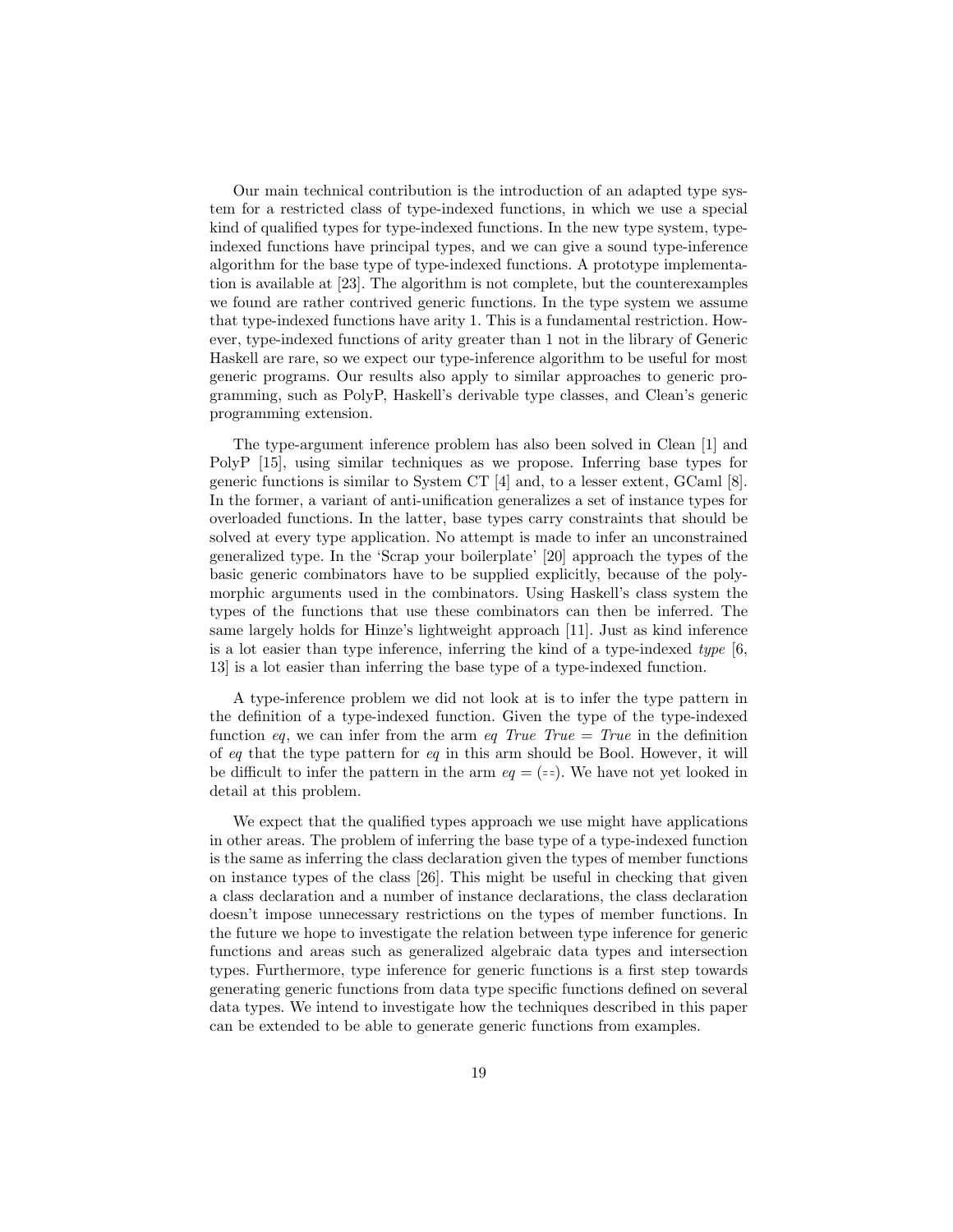Acknowledgements. Carlos Camarão challenged us to investigate the base-type inference question. Ralf Hinze suggested an improvement for our notation.

## References

- 1. Artem Alimarine and Rinus Plasmijer. A generic programming extension for clean. In IFL'01, volume 2312 of LNCS, pages 168–186. Springer-Verlag, 2002.
- 2. Thorsten Altenkirch and Conor McBride. Generic programming within dependently typed programming. In Generic Programming, pages 1–20. Kluwer Academic Publishers, 2003.
- 3. Didier Le Botlan and Didier R´emy. MLF: raising ML to the power of System F. In ICFP'03, pages 27–38, 2003.
- 4. Carlos Camar˜ao, Luc´ılia Figueiredo, and Cristiano Vasconcellos. Constraint-set satisfiability for overloading. In *PPDP* '04: Proceedings of the 6th ACM SIGPLAN international conference on Principles and practice of declarative programming, pages 67–77, New York, NY, USA, 2004. ACM Press.
- 5. Sébastien Carlier and J. B. Wells. Type inference with expansion variables and intersection types in system E and an exact correspondence with  $\beta$ -reduction. In PPDP'04, pages 132–143, 2004.
- 6. Manuel M. T. Chakravarty, Gabriele Keller, Simon Peyton Jones, and Simon Marlow. Associated types with class. In POPL '05, pages 1–13. ACM Press, 2005.
- 7. L. Damas and R. Milner. Principal type-schemes for functional programs. In POPL'82, pages 207–212, 1982.
- 8. Jun Furuse. Generic polymorphism in ML. Journées Francophones des Langages Applicatifs 2001, 2001.
- 9. Ralf Hinze. A generic programming extension for Haskell. In Haskell Workshop, Technical report of Utrecht University, UU-CS-1999-28, 1999.
- 10. Ralf Hinze. Polytypic values possess polykinded types. Science of Computer Programming, 43(2-3):129–159, 2002.
- 11. Ralf Hinze. Generics for the masses. In ICFP '04, pages 236–243, 2004.
- 12. Ralf Hinze and Johan Jeuring. Generic Haskell: applications. In Generic Programming, Advanced Lectures, volume 2793 of LNCS, pages 57–97. Springer-Verlag, 2003.
- 13. Ralf Hinze, Johan Jeuring, and Andres Löh. Type-indexed data types. Science of Computer Programming, 51((1-2)):117–151, 2004.
- 14. Ralf Hinze and Simon Peyton Jones. Derivable type classes. In Haskell Workshop, 2000.
- 15. Patrik Jansson and Johan Jeuring. PolyP a polytypic programming language extension. In POPL'97, pages 470–482, 1997.
- 16. Trevor Jim, Greg Morrisett, Dan Grossman, Michael Hicks, James Cheney, and Yanling Wang. Cyclone: A safe dialect of C. In USENIX Annual Technical Conference, Monterey, CA, 2002.
- 17. Mark P. Jones. Qualified types: theory and practice. Cambridge University Press, 1995.
- 18. Simon Peyton Jones and Mark Shields. Practical type inference for arbitrary-rank types, 2004. Submitted for publication.
- 19. Simon Peyton Jones, Geoffrey Washburn, and Stephanie Weirich. Wobbly types: Practical type inference for generalised algebraic dataypes. Available from http: //www.cis.upenn.edu/~sweirich/publications.html, 2004.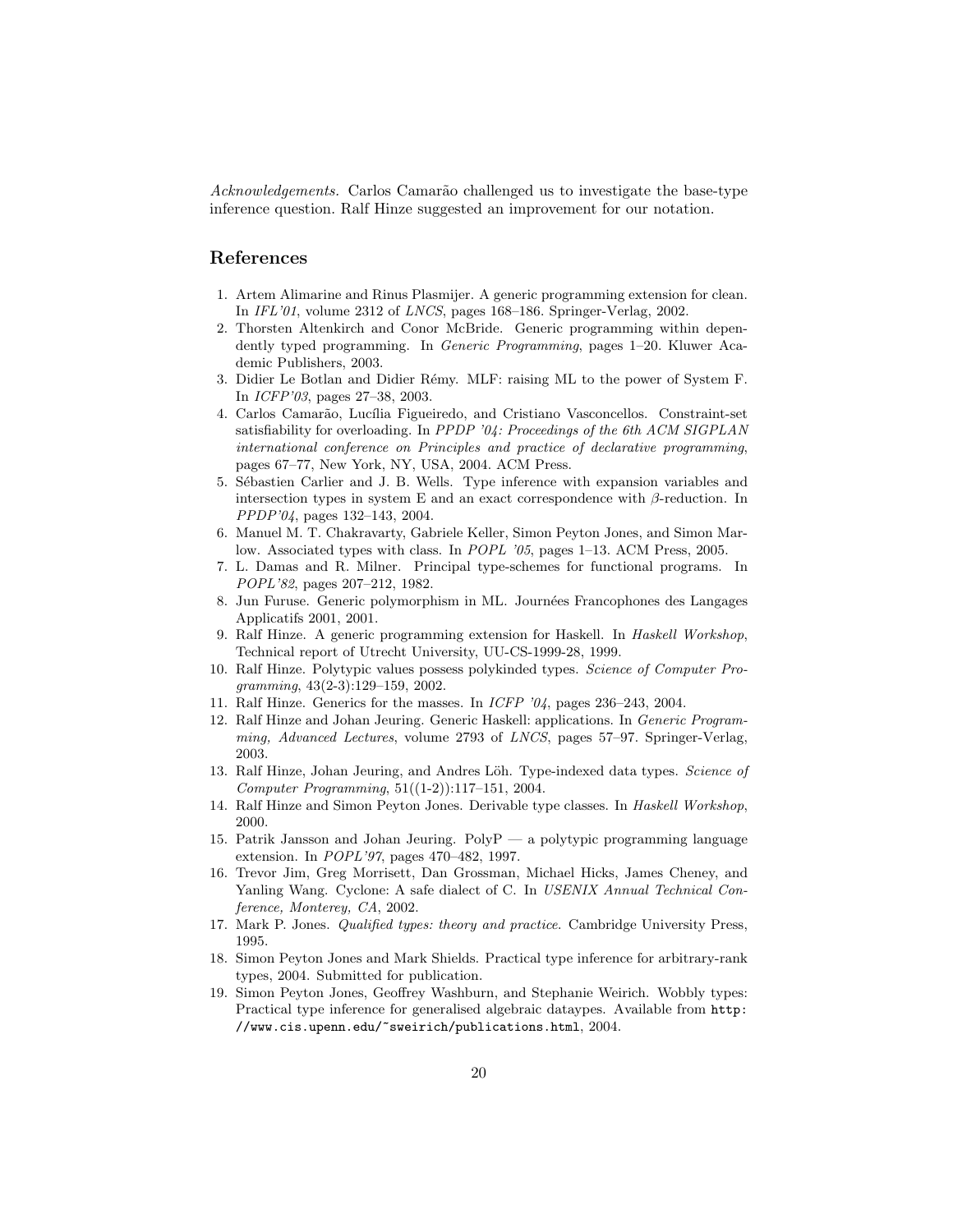- 20. Ralf Lämmel and Simon Peyton Jones. Scrap your boilerplate: a practical approach to generic programming. ACM SIGPLAN Notices, 38(3):26–37, 2003. TLDI'03.
- 21. Andres Löh. Exploring Generic Haskell. PhD thesis, Utrecht University, September 2004.
- 22. Andres Löh, Dave Clarke, and Johan Jeuring. Dependency-style Generic Haskell. In ICFP'03, pages 141–152. ACM Press, 2003.
- 23. Alexey Rodriguez, Johan Jeuring, and Andres Löh. Type Inference for Generic Haskell. Technical Report and Prototype available from http://www.cs.uu.nl/ wiki/Alexey/GHTypeInference, 2005.
- 24. Vincent Simonet and François Pottier. Constraint-based type inference for guarded algebraic data types. Submitted for publication, July 2003.
- 25. Dimitrios Vytiniotis, Stephanie Weirich, and Simon Peyton Jones. Boxy type inference for higher-rank types and impredicativity. Available from http://www. cis.upenn.edu/~sweirich/publications.html, 2005.
- 26. P. Wadler and S. Blott. How to make ad-hoc polymorphism less ad hoc. In POPL '89: Proceedings of the 16th ACM SIGPLAN-SIGACT symposium on Principles of programming languages, pages 60–76, New York, NY, USA, 1989. ACM Press.
- 27. Hongwei Xi, Chiyan Chen, and Gang Chen. Guarded recursive datatype constructors. In POPL '03, pages 224–235. ACM Press, 2003.

## A Soundness proof for type system

### A.1 Typed translation

This is a an extension of the GQH judgments from Figure 6. We use this to prove the soundness of the system.

A derivation  $P | I \vdash e \stackrel{S}{\leadsto} e' :: \sigma$  translates a well-typed GQH program  $e$  and produces a GH program  $e'$ . The substitution S identifies a particular instance of  $\sigma$ , using relation *inst: inst*  $(\sigma) \equiv (S, \sigma')$ .

A GQH binding  $x :: \sigma$  has a qualified type  $\sigma$ . Its translation to GH assigns it an instance type, which is unqualified type. We use a substitution subscript to identify one of the possible instances of  $x$ .

#### A.2 Soundness proof

**Definition 1** (Instance type schemes<sup>1</sup>). The inst relation holds when a type scheme in the QGH type system has a substitution S that satisfies the predicates and the same substitution obtains an instance GH type scheme.

$$
inst\ (\forall \overline{a_i} \cdot P \Rightarrow t) \equiv (S, \forall \overline{b_i} \cdot St)
$$
  
where  $\Vdash SP$   

$$
\{\overline{b_i}\} = \{\overline{a_i}\} - \text{dom }(S)
$$

The current section (for the soundness proof of GQH) uses this definition of inst instead of the algorithmic one presented in Section 4.3.

 $1$  We don't explicitly distinguish between GH and QGH type schemes with different syntactic categories. It is not a problem since it is always clear from the context.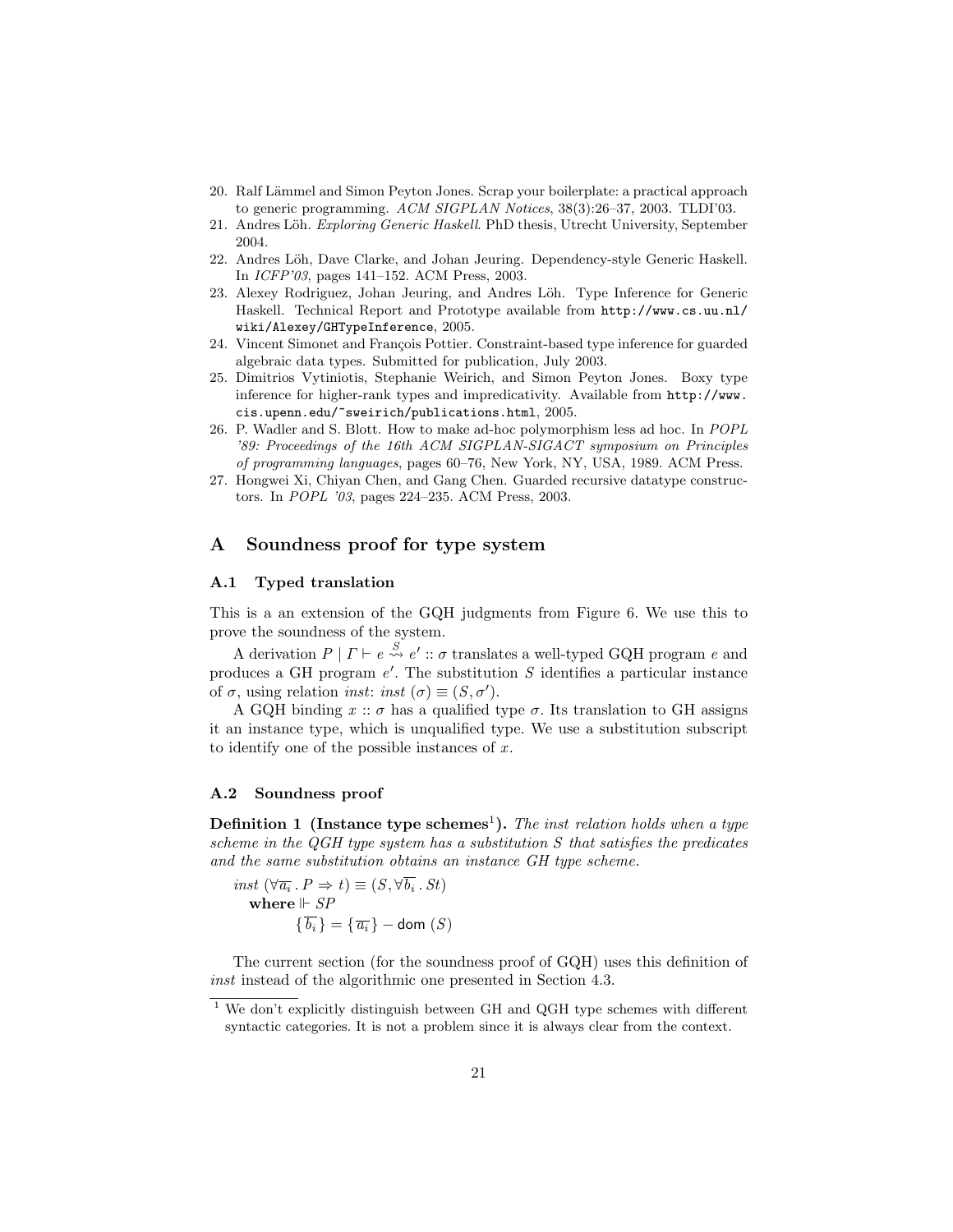$$
\frac{x(\alpha) :: \sigma \in \Gamma \qquad \text{fpv}(A) \subseteq \text{dpv}(F) \qquad \text{inst}(\sigma) \equiv (S, \sigma')}{P | \Gamma \vdash x \langle A \rangle \overset{S[A\alpha]}{\leadsto} x_S \langle A \rangle :: \sigma[A/\alpha]}
$$
\n
$$
\frac{P | \Gamma, x :: t' \vdash e \overset{\emptyset}{\leadsto} e' :: t \qquad \text{fpv}(t') \subseteq \text{dpv}(\Gamma)}{P | \Gamma \vdash \lambda x \rightarrow e \overset{\emptyset}{\leadsto} \lambda x_{\emptyset} \rightarrow e' :: t' \rightarrow t} \quad (\text{qt--1})
$$
\n
$$
\frac{P | \Gamma \vdash e_1 \overset{\emptyset}{\leadsto} e'_1 :: t' \rightarrow t \qquad P | \Gamma \vdash e_2 \overset{\emptyset}{\leadsto} e'_2 :: t'}{P | \Gamma \vdash e_1 e_2 \overset{\emptyset}{\leadsto} e'_1 e'_2 :: t} \quad (\text{qt--E})
$$
\n
$$
\frac{P | \Gamma \vdash e \overset{S}{\leadsto} e' :: \sigma[t/a] \qquad a \notin \text{ftv}(\Gamma) \cup P}{P | \Gamma \vdash e \overset{[a \rightarrow t]S}{\leadsto} e' :: \forall a \cdot \sigma} \quad (\text{qt--VI})
$$
\n
$$
\frac{P | \Gamma \vdash e \overset{[a \rightarrow t]S}{\leadsto} e' :: \forall a \cdot \sigma \qquad a \notin \text{dom}(S)}{P | \Gamma \vdash e \overset{S}{\leadsto} e' :: \sigma[t/a]} \quad (\text{qt--VE})
$$
\n
$$
\frac{P | \Gamma \vdash e \overset{\emptyset}{\leadsto} e' :: q}{P | \Gamma \vdash e \overset{\emptyset}{\leadsto} e' :: \sigma[t/a]} \quad \frac{P | \Gamma \vdash e \overset{\emptyset}{\leadsto} e' :: \pi \Rightarrow q \qquad P \Vdash \pi}{P | \Gamma \vdash e \overset{\emptyset}{\leadsto} e' :: q} \quad (\text{qt--B})
$$

Fig. 11. Type translation rules for QGH, Part 1. Extends Figure 6.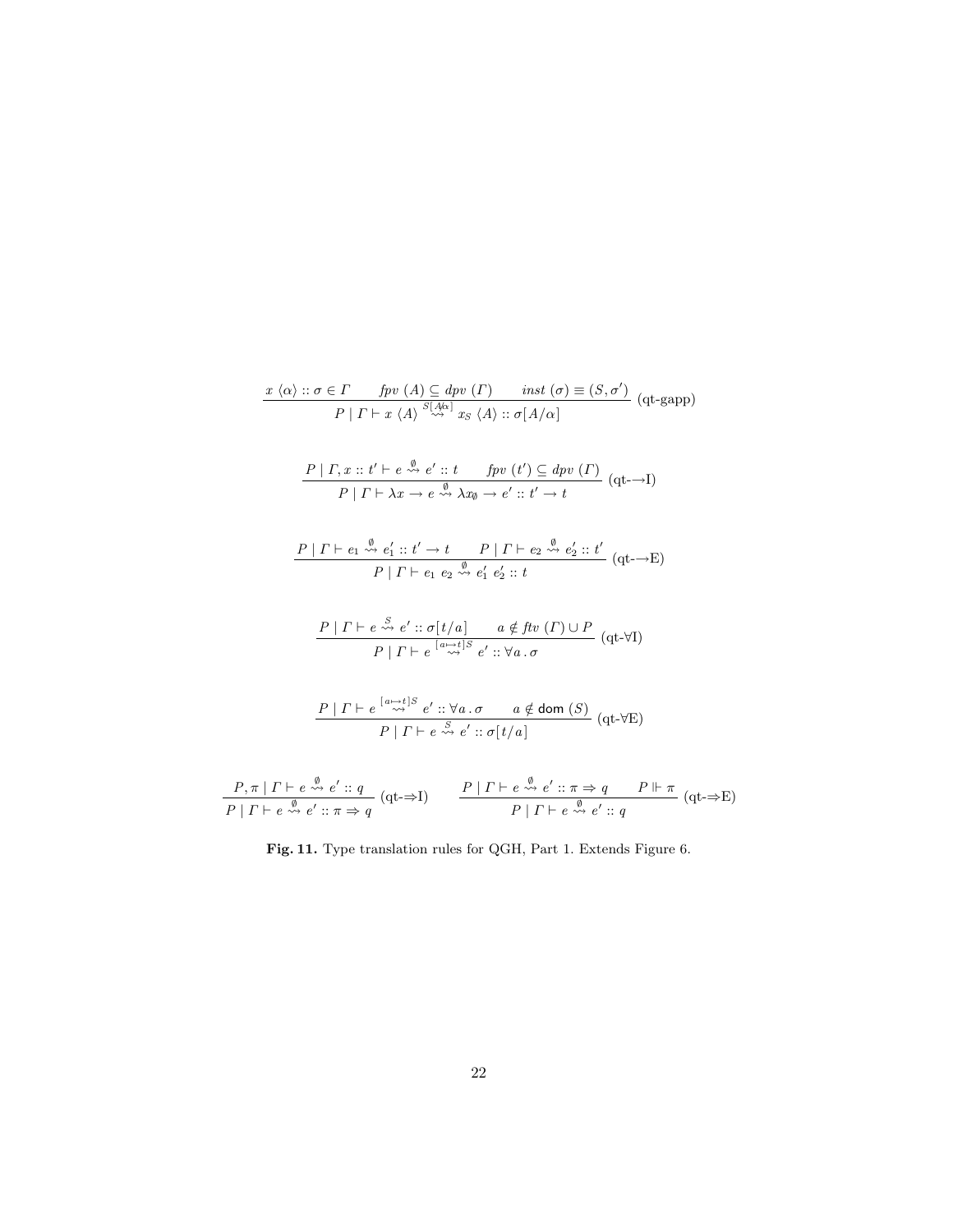$$
\overline{E_i} = \left\{ \text{let } x_S = e' \text{ in } [] / \frac{P | \Gamma \vdash e \stackrel{S}{\leadsto} e''' : \sigma}{\text{inst } (\sigma) = (S, \sigma')} \right\}
$$
\n
$$
\frac{Q | \Gamma, x :: \sigma \vdash e' \stackrel{\emptyset}{\leadsto} e'' :: t}{P, Q | \Gamma \vdash \text{let } x = e \text{ in } e' \stackrel{\emptyset}{\leadsto} \overline{E_i} [e''] :: t} \text{ (qt-let)}
$$

$$
\overline{E_j} = \left\{ \text{let } x_{S_j} \langle \alpha \rangle = \text{typesase } \alpha \text{ of } \overline{T_i \rightarrow e_{ij}} \text{ in } [] \text{ } / \frac{\frac{\overline{S_j S_i P_i} \mid \Gamma \vdash e_i \stackrel{\emptyset}{\sim} e_{ij} :: S_j S_i t_i}{\overline{F_i} \cdot \overline{F_i} \cdot \overline{F_i}}}{\sigma \leq \overline{S_i \sigma_i}} \right\}
$$
\n
$$
\frac{Q \mid \Gamma, x \langle \alpha \rangle :: \sigma \vdash e' \stackrel{\emptyset}{\sim} e'': t' \qquad \text{fpv } (\sigma) \subseteq \text{dpv } (\Gamma, \alpha) \qquad \overline{\overline{F_i \rightarrow e_i} \sigma} \text{ in } e' \stackrel{\emptyset}{\sim} \overline{E_j} \mid e''] :: t'}{\sigma \mid \overline{F_i \rightarrow e_i} \cdot \overline{F_j} \cdot \overline{F_j} \mid e'' \mid :: t'} \qquad \text{(qt-glet)}
$$

$$
\frac{S_i P_i \mid \Gamma, x \langle \alpha \rangle :: t, dpv \ (\Omega_i) \vdash e_i \stackrel{\emptyset}{\leadsto} e'_i :: S_i t_i \quad \overline{\vdash mark^{\alpha}_{\Omega_i} t_i \equiv q_i}
$$
\n
$$
\overline{\sigma \leq \sigma_i} \quad \overline{\sigma_i \equiv Gen(\Gamma; P_i \Rightarrow q_i)} \quad \sigma \equiv \forall \overline{a_j} \ . t
$$
\n
$$
\frac{Q \mid \Gamma, x \langle \alpha \rangle :: \sigma \vdash e' \stackrel{\emptyset}{\leadsto} e'': t' \quad \textit{fpv} \ (\sigma) \subseteq dpv \ (\Gamma, \alpha)}{Q \mid \Gamma \vdash \textbf{letrec} \ x \langle \alpha \rangle = \textbf{typecase} \ \alpha \ \textbf{of} \ \overline{\Omega_i \rightarrow e_i} \ \textbf{in} \ e'}
$$
\n
$$
\stackrel{\emptyset}{\leadsto} \textbf{let} \ x_{\emptyset} \ \langle \alpha \rangle = \textbf{typecase} \ \alpha \ \textbf{of} \ \overline{\Omega_i \rightarrow e'_i} \ \textbf{in} \ e'': t' \ \textbf{in} \ e' \ \textbf{in} \ e'.
$$

Fig. 12. Type translation rules for QGH, Part 2. Extends Figure 6.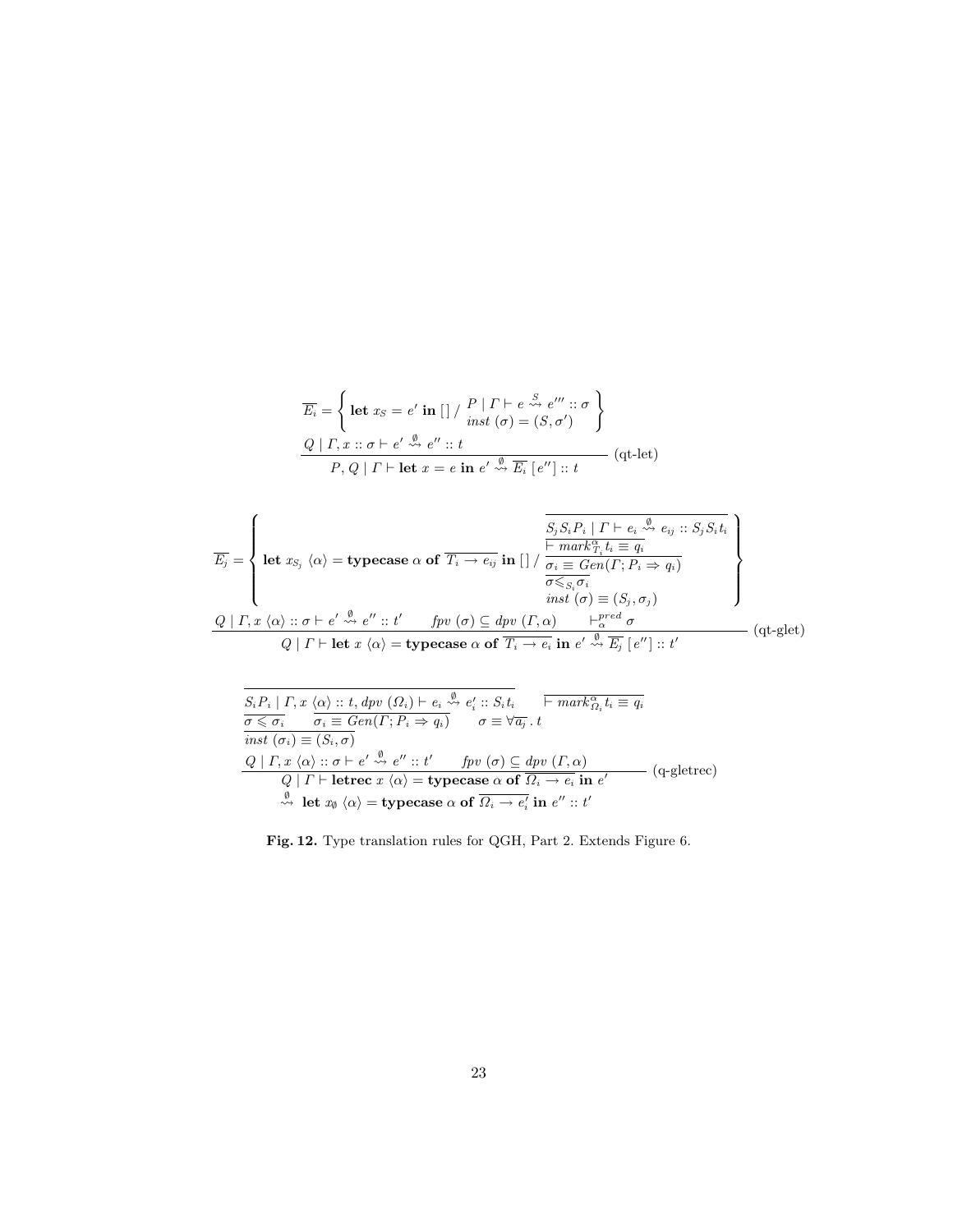**Lemma 1.** The inst relation is always defined on unqualified types: inst (t)  $\equiv$  $(0, t)$ .

Definition 2 (Instances environment). The function inst transforms a QGH environment  $\Gamma$  into an environment valid in the GH type system. The transformation takes every binding from  $\Gamma$  and produces a set of bindings, each indexed by a substitution that witnesses the instance type of the original type scheme  $\sigma$ .

$$
inst_{\Gamma} (\Gamma) \equiv \{ x_S \langle \alpha \rangle :: \sigma' \mid x \langle \alpha \rangle :: \sigma \in \Gamma
$$
  
, 
$$
inst (\sigma) \equiv (S, \sigma') \} \cup
$$
  

$$
\{ x_S :: \sigma' \mid x :: \sigma \in \Gamma
$$
  
, 
$$
inst (\sigma) \equiv (S, \sigma') \}
$$

Lemma 2 (Preservation of instances under pattern variable substitu**tion).** If inst  $(\sigma[A/\alpha]) \equiv (S', \sigma')$  for a binding  $x \langle \alpha \rangle : \sigma$  with well-formed predicates, then there exist a substitution  $S''$  and type scheme  $\sigma''$  such that inst  $(\sigma) = (S'', \sigma''), \sigma''[A/\alpha] \equiv \sigma'$  and  $S''[A/\alpha] = S'.$ 

*Proof.* We prove the lemma by constructing the required  $S''$  and  $\sigma''$ . Being wellformed, predicates in  $\sigma$  with an occurring  $\alpha$  have the form  $a = \alpha \wedge \varepsilon_1 \vee \varepsilon_2$ . From the definition of *inst*  $(\sigma[A/\alpha]) \equiv (S', \sigma')$ , we have  $\Vdash S'(a = A \wedge \varepsilon_1 \vee \varepsilon_2)$ for every predicate in  $\sigma[A/\alpha]$ . Now, we construct S'' by making  $S' a \equiv S'' a$  for type variables a that are not equated to the type argument  $\alpha$  in  $\sigma$ . Otherwise, we consider the predicate where  $a$  is equated to  $\alpha$ ; we have two possibilities:  $S'$ satisfies  $a = A \wedge \varepsilon_1$  or  $\varepsilon_2$ , both in  $\sigma[A/\alpha]$ . In the former case, we make  $S''a \equiv \alpha$ which satisfies  $a = \alpha \wedge \varepsilon_1$  and in the latter case we choose  $S''a \equiv S'a$  which satisfies  $\varepsilon_2$ .

We justify that  $S'' a \equiv \alpha$  satisfies equations  $\varepsilon_1$  and the other predicates in  $\sigma$ . Suppose it doesn't, then there is an equation in  $\sigma$  along the lines of  $a = A$ . Such an equation does not occur in well-formed predicates and is thus a contradiction. Well-formedness also forbids equations such as  $A = \alpha$  in  $\sigma$ , which would not be satifiable in  $\sigma$  but would in  $\sigma[A/\alpha]$ .

Repeating the procedure for all variables we have  $S''[A/\alpha] = S'$  and by def. of inst we obtain inst  $(\sigma) \equiv (S'', \sigma'')$ . Finally, it follows that  $\sigma''[A/\alpha] \equiv \sigma'$ .

**Lemma 3.** For all a,  $\sigma$ ,  $\sigma'$ , S and t such that  $a \notin$  dom  $(S)$  we have that inst  $(\forall a \cdot \sigma) \equiv (\lceil a \mapsto t \rceil S, \sigma')$  if and only if inst  $(\sigma \lceil t/a \rceil) \equiv (S, \sigma')$ .

**Lemma 4.** For all bindings  $x \langle \alpha \rangle :: \sigma$ , A, S', S'',  $\sigma'$ ,  $\sigma''$  such that inst  $(\sigma) \equiv$  $(S', \sigma')$  and inst  $(\sigma[A/\alpha]) \equiv (S'', \sigma'')$ ; we have  $\sigma'' \equiv \sigma'[A/\alpha]$  if  $S'' \equiv S'[A/\alpha]$ .

**Lemma 5.** For all  $\pi$ , t, S and q such that  $\Vdash \pi$  we have that inst  $(\pi \Rightarrow q) \equiv$  $(\emptyset, t)$  if and only if inst  $(q) \equiv (\emptyset, \sigma)$ .

Lemma 6 (Instances of a generic instance). If  $\sigma \leqslant_S \sigma'$  then inst  $(\sigma) \equiv$  $(S'', \sigma'')$  implies inst  $(\sigma') \equiv (S''S, \sigma'')$ .

Lemma 7 (Mark has solutions). If  $\vdash mark_A^{\alpha} \Gamma$ ;  $t_1 \equiv P_2 \Rightarrow t_2$  and  $\Vdash SP_2$ then  $St_1 \equiv St_2[A/\alpha]$ .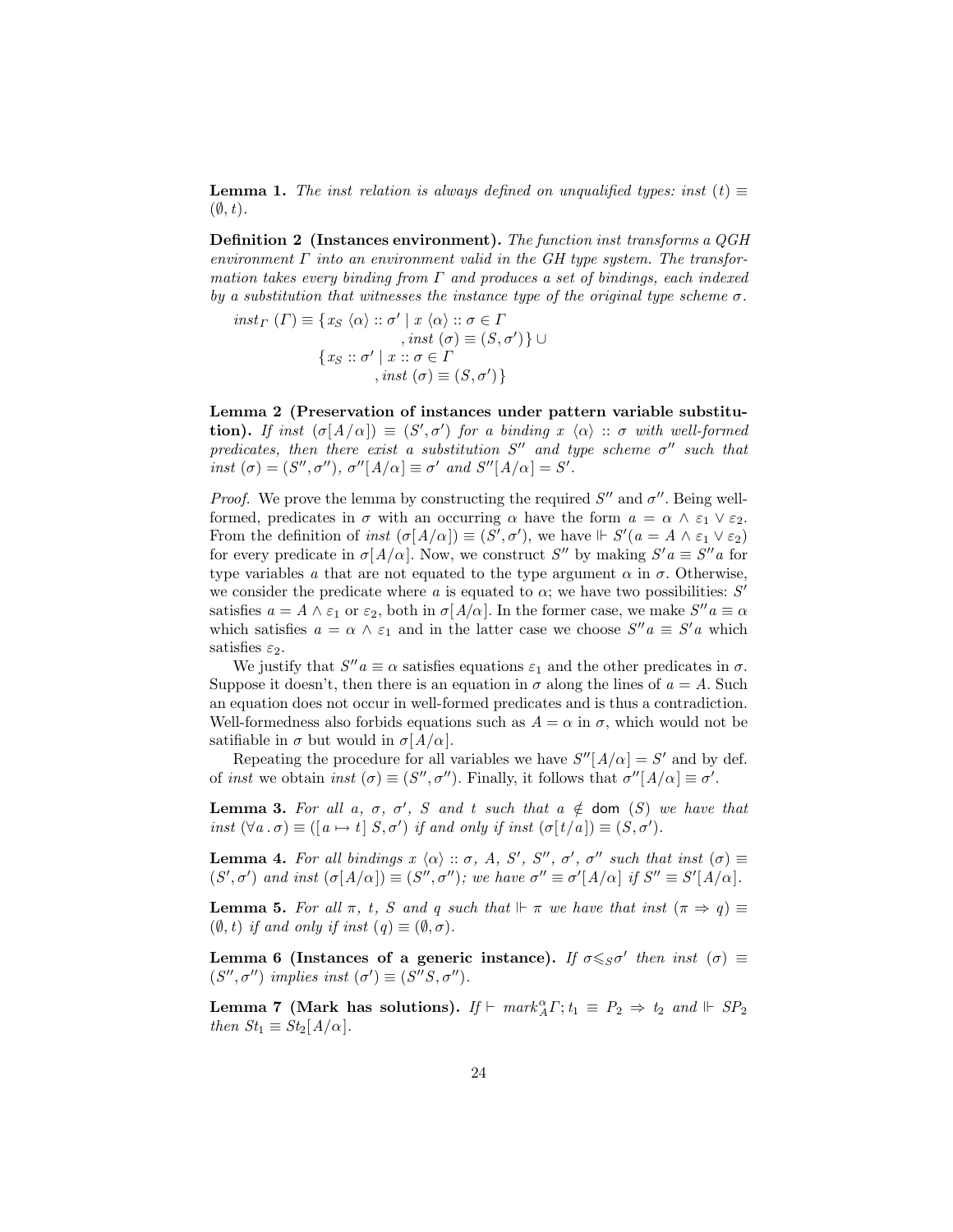*Proof.* We prove the following: If  $\vdash mark_A^{\alpha} \Gamma$ ;  $t_1 \equiv P_2 \Rightarrow t_2$  or  $\vdash trav_A^{\alpha} \Gamma$ ;  $t_1 \equiv$  $P_2 \Rightarrow t_2$  and  $\mathrel{\Vdash} SP_2$ , then  $St_1 \equiv St_2[A/\alpha]$ .

- Case (makeQ): We use the ind. hyp.: if  $\vdash \textit{trav}_A^{\alpha} \Gamma$ ;  $t_1 \equiv P_2 \Rightarrow t_2$  and  $\Vdash SP_2$ , then  $St_1 \equiv St_2[A/\alpha]$ .
- From  $\mathbb{F} S(P, a = \alpha \wedge t = A \vee a = t')$  it follows that  $\{Sa \equiv \alpha, St \equiv A\}$  or  ${Sa = St' }$ . We need to prove  $St \equiv Sa[A/\alpha]$ . Under the first set of conditions we can establish  $A \equiv \alpha [A/\alpha]$  and then  $A \equiv A$ . Under the second set we have  $St \equiv St'[A/\alpha]$  which is exactly what the ind. hyp. tells us.
- Case (mark-rest): This case is trivial.
- Case (mark-app): By the ind. hyp. we have: if  $\overline{\vdash mark_A^{\alpha} \Gamma; t_i \equiv P'_i \Rightarrow t'_i}$  and  $\parallel$  SP<sub>i</sub>, then  $St_i$  ≡ St<sub>i</sub><sup>[</sup>A/ $\alpha$ ]. The premises are easily satisfied, so using congruence we obtain:  $T \overline{St_i} \equiv T \overline{St_i' [A/\alpha]}$ . The substitutions do not affect T, thus, it follows that  $S(T \overline{t_i}) \equiv S(T \overline{t'_i})[A/\alpha].$

**Theorem 3 (Soundness).** If  $P | \Gamma \vdash e \stackrel{S}{\leadsto} e' :: \sigma$  and  $\Vdash P$  and inst  $(\sigma) \equiv$  $(S, \sigma')$  and inst<sub>Γ</sub>  $(Γ) \equiv Γ'$  then  $Γ' \vdash e' :: σ'.$ 

Note that relation inst may not hold when the type scheme has a predicate where a free variable occurs. It follows that this theorem does not hold for such predicates. It is easy to handle such cases moving the predicate from the scheme to predicates P. Otherwise that variable can be quantified.

Proof. We use an induction argument on the type derivation.

- Case (qt-var): From  $x :: \sigma \in \Gamma$ , inst  $(\sigma) \equiv S; \sigma'$  and the definition of inst<sub>Γ</sub> (Γ)  $\equiv$  Γ' we have  $x_S :: \sigma' \in \Gamma'$ , which is the required premise to obtain  $\Gamma' \vdash x_S :: \sigma'.$
- Case (qt-gapp): From  $x \langle \alpha \rangle : \sigma \in \Gamma$  and  $inst(\sigma) \equiv (S, \sigma')$  we have  $x_S \langle \alpha \rangle : \sigma' \equiv (S, \sigma')$  $\sigma' \in \Gamma'$  such that  $inst_{\Gamma}(\Gamma) \equiv \Gamma'.$  It follows that  $\Gamma' \vdash x_{S} \langle A \rangle :: \sigma' [A/\alpha].$ From *inst*  $(\sigma[A/\alpha]) \equiv (S[A/\alpha], \sigma'')$  and Lemma 4 we have  $\sigma'[A/\alpha] \equiv \sigma''$ and thus  $\Gamma' \vdash x \langle a \rangle :: \sigma''$ , as required.
- Case (qt-→I): We have *inst*  $(t' \rightarrow t) \equiv (\emptyset, t' \rightarrow t)$  and *inst*  $(t) \equiv (\emptyset, t)$ which we use to satisfy the ind. hyp. premise and obtain  $\Gamma'' \vdash e' :: t$  such that  $inst_{\Gamma}$  ( $\Gamma, x :: t'$ )  $\equiv \Gamma''$ . By the definition of  $inst_{\Gamma}$  we also have that  $\Gamma'' \equiv \Gamma', x_{\emptyset} :: t'$  and thus  $\Gamma' \vdash \lambda x_{\emptyset} \rightarrow e' :: t' \rightarrow t$ .
- Case (qt- $\rightarrow$ E): Using Lemma 1 we satisfy the needed premises of the induction cases to obtain  $\Gamma' \vdash e'_1 :: t' \to t$  and  $\Gamma' \vdash e'_2 :: t'$ . It follows that  $\Gamma' \vdash e'_1 \; e'_2 :: t.$
- Case  $\overline{(\mathbf{q} \cdot \mathbf{v})}$ : We have inst  $(\forall a \cdot \sigma) \equiv [a \mapsto t] S; \sigma'$  which implies inst  $(\sigma[t/\sigma])$  $[a]$ )  $\equiv$  (S,  $\sigma'$ ) by Lemma 3. The induction hypothesis states that if inst ( $\sigma$ [t/  $[a]$  =  $(S, \sigma'')$  for all  $\sigma''$  then  $\Gamma' \vdash e :: \sigma''$ . It follows that  $\Gamma' \vdash e :: \sigma'$ .
- Case (qt-∀E): We have *inst*  $(σ[t/a]) ≡ (S, σ')$  which implies *inst*  $(∀a . σ) ≡$  $([a \mapsto t] S, \sigma')$  by Lemma 3. The induction hypothesis states that if inst  $(\forall a \cdot \sigma) \equiv$  $([a \mapsto t], S, \sigma'')$  then  $\Gamma' \vdash e :: \sigma''$  for all  $\sigma''$ . It follows that  $\Gamma' \vdash e :: \sigma'$ .
- $-$  Čase (qt-⇒I): From *inst* (π  $\Rightarrow$  q)  $\equiv$  ( $\emptyset$ , t') and Lemma 5 it follows that inst  $(q) \equiv (\emptyset, t')$  which we use to obtain  $\Gamma' \vdash e' :: t'$  from the induction hypothesis.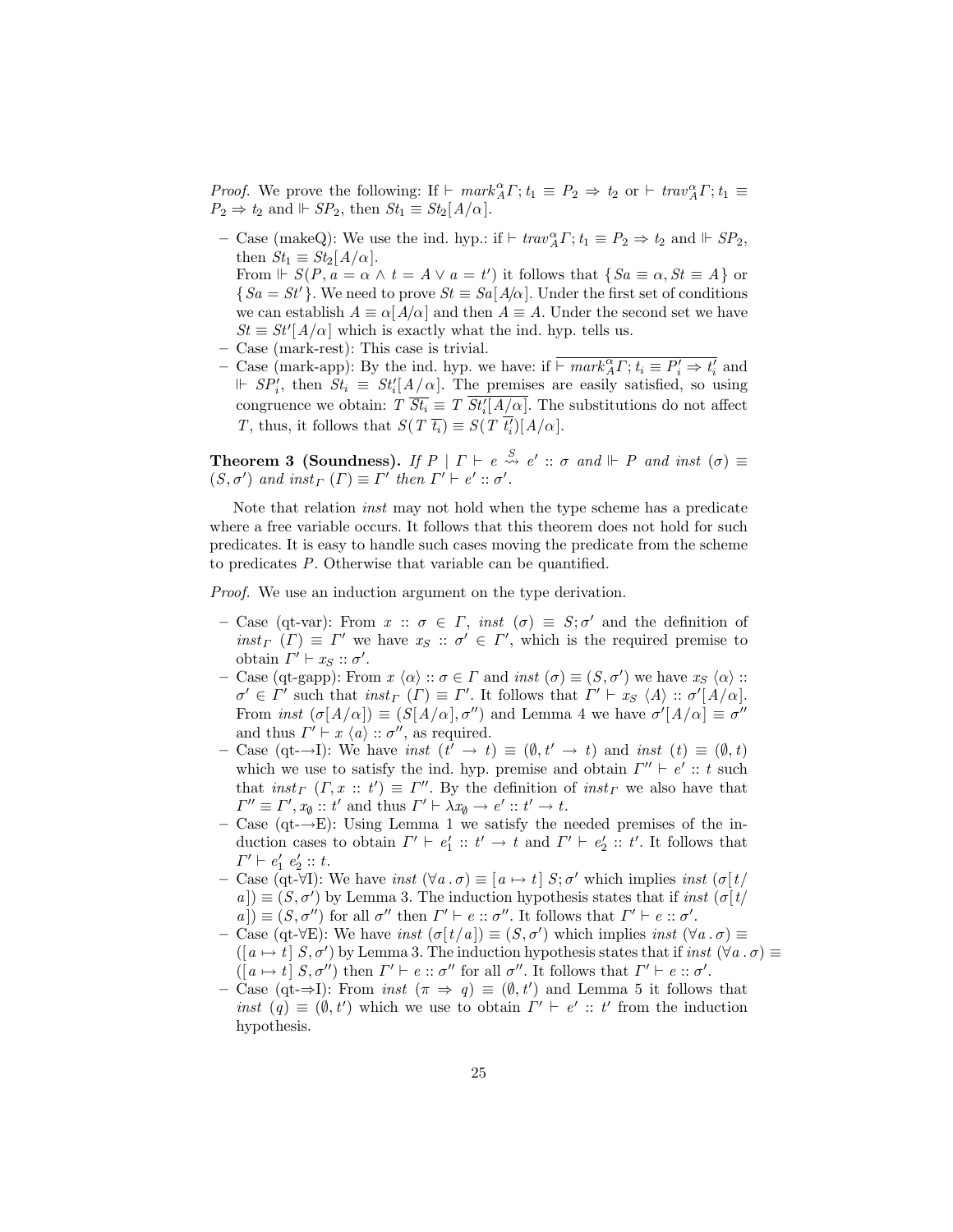- Case (qt-⇒E): From *inst* (*q*)  $\equiv$  (*ψ*, *t'*),  $\Vdash$  π and Lemma 5 it follows that inst  $(\pi \Rightarrow q) \equiv (\emptyset, t')$  which we use to obtain  $\Gamma' \vdash e' :: t'$  from the induction hypothesis.
- Case (qt-let): Assertion *inst* ( $\sigma$ )  $\equiv$  ( $S, \sigma'$ ) satisfies the induction hypothesis premise to obtain  $\Gamma' \vdash e''' :: \sigma'$  for all  $e'''$  in  $\overline{E_i}$ . Note that we may weaken the typing of instance  $\sigma_i$  with an assumption  $x_{S_j}$ :  $\sigma_j$  of another instance j as follows  $\Gamma', x_{S_j} :: \sigma_j \vdash e_i :: \sigma_i$  since  $x \notin fv$  (e). From the definition of  $inst_I$ we have  $inst_{\Gamma}(\Gamma, x:: \sigma) \equiv \Gamma', \overline{x_{S_i}:: \sigma_i}$  for all  $S_i$  and  $\sigma_i$  such that  $inst(\sigma) \equiv$  $(S_i, \sigma_i)$ . It follows that we can obtain  $\Gamma', \overline{x_{S_i} :: \sigma_i} \vdash e'': t$  from the induction hypothesis. We now show that by nesting the definitions for the instances of x we build the required environment  $\Gamma', \overline{x_{S_i} :: \sigma_i}$  starting from  $\Gamma'$ . Indeed, taking  $E_0$  [ $E_1$  [ $e''$ ]] as a translation (assuming two instances), we start with the environment  $\Gamma'$ , extended to  $\Gamma', x_{S_0} :: \sigma_0$ , and then  $\Gamma', x_{S_0} :: \sigma_0, x_{S_1} :: \sigma_1$ when it reaches  $e''$ . Since we can weaken the typing of an instance of x by inserting the bindings of previous instances, we are able to build a typed translation for let.
- Case (qt-glet): From *inst*  $(\sigma) \equiv (S_j, \sigma_j)$ , Lemma 6 and the def. of *inst*, we have  $\Vdash S_j S_i P_i$ , which satisfies a condition from the ind. hyp. to give  $\Gamma' \vdash$  $e_{ij}$ :  $S_j S_i t_i$ . Using assumption  $q_i \equiv P'_i \Rightarrow t'_i$  and Lemma 7 we obtain  $S_j S_i t_i \equiv$  $S_j S_i t'_i [T_i/\alpha]$ . From assumption  $\forall \overline{a_k} \cdot t_j \equiv \sigma_j$  and the def. of *inst* it follows that  $t_j \equiv S_j S_i t'_i$  and so  $\Gamma' \vdash e_{ij} :: t_j [T_i/\alpha]$ , which we may weaken as above with an additional assumption:  $\Gamma', x_{S_{j'}} \langle \alpha \rangle :: \sigma_{j'} \vdash e_{ij} :: t_j$ . From the ind. hyp.  $\Gamma$ ,  $\overline{x_{S_j} \langle \alpha \rangle :: \sigma_j} \vdash e'' :: t'$  and the previous result we may nest instance definitions to obtain the desired typing derivation for the translation. Note that the definition of *inst* ensures To obtain  $\overline{a_k}$  #ftv  $(\Gamma')$ , we choose variables not occurring in  $\Gamma$  for the quantified variables of  $\sigma$ , then by the definition of *inst* it follows that the same holds for  $\sigma_j$ .
- Case (qt-gletrec): From *inst*  $(\sigma_i) \equiv (S_i, \sigma)$  and assumming  $q_i \equiv P'_i \Rightarrow t'_i$  we have  $\Vdash S_i P_i$ ,  $S_i P'_i$ . Then we obtain  $\Gamma', x_{\emptyset} \langle \alpha \rangle :: t, dpv \ (\Omega_i) \vdash e_i :: S_i t_i$  such that *inst*  $(\Gamma) \equiv \Gamma'$ . From Lemma 7 we have  $S_i t_i \equiv S_i t'_i [\Omega_i/\alpha]$  and by the def. of *inst*:  $S_i t'_i \equiv t$ ; it follows that  $\Gamma', x_{\emptyset} \langle \alpha \rangle : t \vdash e'_i : t[\Omega_i/\alpha]$ . From the ind. hyp. we have  $\Gamma', x_{\emptyset} \langle \alpha \rangle :: \sigma \vdash e'': \sigma$ . Finally, to complete the proof, we obtain  $\overline{a_j}$  #ftv (Γ') following the same argument as in the previous case.

The typed translation rules in Figure 6 are different than the ones in Figure 11. It remains for us to show that whenever a term is typable under GQH, we can translate it to GH.

Definition 3 (Well-formed environments). As pointed out in Section 2.1, a well-formed environment  $\Gamma$  binds possibly type-indexed functions to type schemes. The type schemes of type-indexed functions should be well-formed. The environment  $\Gamma$  may also introduce type pattern variables explicitly  $(\Gamma, \alpha)$  or in typeindexed function bindings  $(\Gamma, x \langle \alpha \rangle : \sigma)$ , but only if not already bound in environment Γ.

Lemma 8 (Preservation of typing under substitution). If  $P | \Gamma \vdash e :: \sigma$ then for all S we have  $SP | ST \vdash e :: S\sigma$ .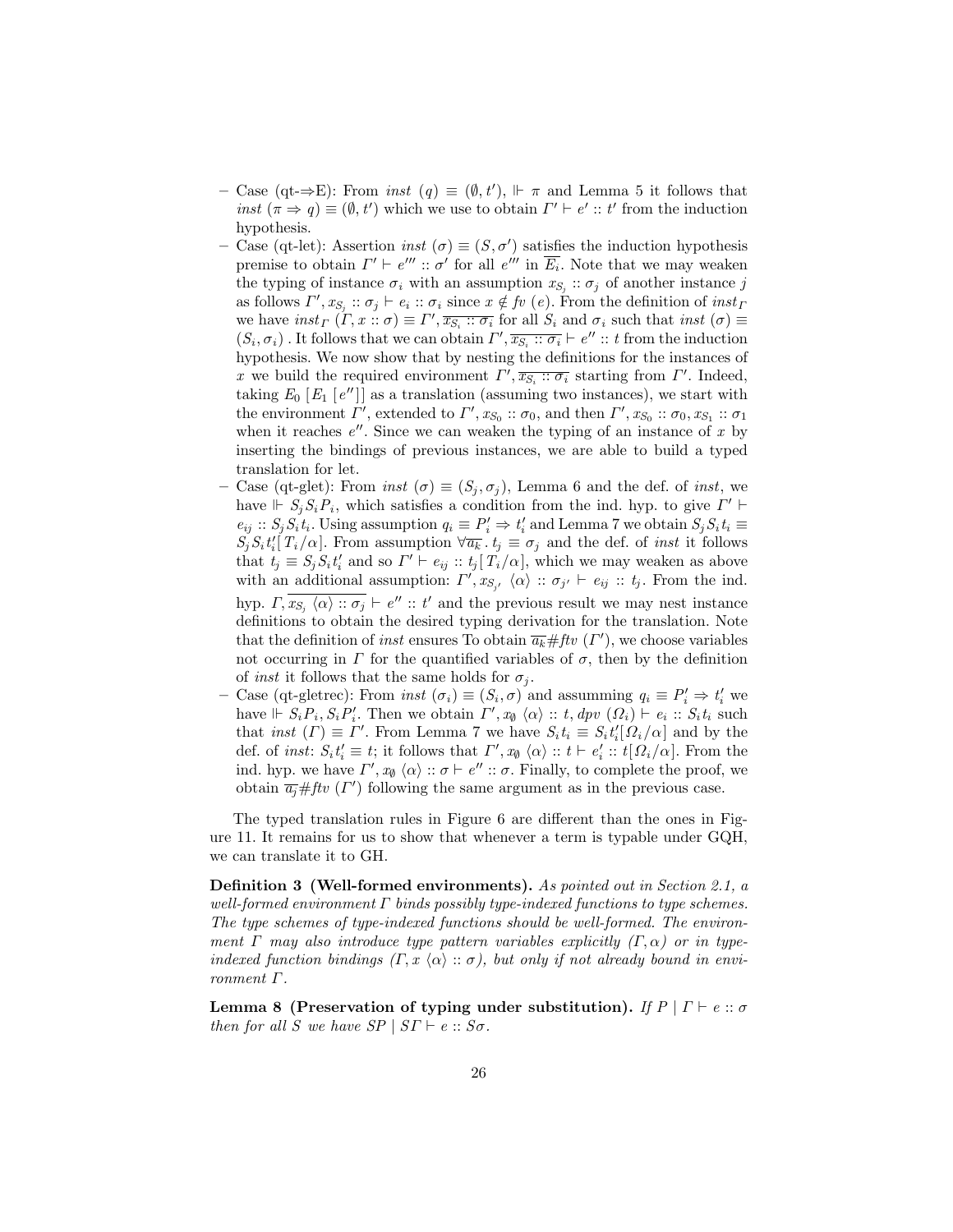Lemma 9 (Preservation of typing under predicate extension). If  $P$  |  $\Gamma \vdash e :: \sigma$  then for all Q we have  $P, Q \mid \Gamma \vdash e :: \sigma$ .

Lemma 10 (Specification of unification). If  $t_1 \sim t_2 \equiv S$  then  $St_1 \equiv St_2$ 

Lemma 11 (Preservation of type equality under substitution). If  $t_1 \equiv$  $t_2$  then  $St_1 \equiv St_2$  for all S.

**Theorem 4.** If  $P | I \vdash e :: \sigma, \Vdash P$  and inst  $(\sigma) \equiv (S, \sigma')$  for a well-formed environment  $\Gamma$  then  $P | \Gamma \vdash e \stackrel{S}{\leadsto} e' :: \sigma$ .

Proof. We do the proof only for the most interesting cases.

- Case (gapp): From *inst*  $(\sigma[A/\alpha]) \equiv (S, \sigma')$  and Lemmma 2 we have that inst  $(\sigma) \equiv (S', \sigma'')$  such that  $\sigma''[A/\alpha] \equiv \sigma'$  and  $S'[A/\alpha] \equiv S$ . It follows that  $P \mid \Gamma \vdash e \stackrel{S}{\leadsto} e' :: \sigma[A/\alpha].$
- Case (qt-let): We proceed to build the  $E_i$  expressions with holes for every  $\sigma'$  such that *inst* ( $\sigma$ )  $\equiv$  (*S*,  $\sigma'$ ). We use the ind. hyp. with substitution *S* to obtain  $P \mid \Gamma \vdash e \stackrel{S}{\leadsto} e^{\prime\prime\prime} :: \sigma$ . The next ind. hyp. gives us  $Q \mid \Gamma, x :: \sigma \vdash e' \stackrel{\emptyset}{\leadsto}$  $e'': t.$
- Case (qt-glet): We proceed to build the  $E_i$  expressions with holes for every  $\sigma_i$ such that *inst*  $(\sigma) \equiv (S_j, \sigma_j)$ . First, we make explicit the witness substitution for every arm  $\sigma \leqslant \sigma_i$  as follows:  $\sigma \leqslant_{S_i} \sigma_i$ . From Lemma 8 we obtain  $S_j S_i P_i$  $S_j S_i \Gamma \vdash e_i :: S_j S_i t_i$ . We choose  $\sigma$  such that the quantified variables do not occur in Γ, the same holds for  $\sigma_i$  and thus  $S_i S_i \Gamma \equiv \Gamma$ ; it follows that  $S_j S_i P_i \mid \Gamma \vdash e_i :: S_j S_i t_i$ . Now applying the ind. hyp. we obtain  $S_j S_i P_i$  $\Gamma \vdash e_i \stackrel{\emptyset}{\leadsto} e_{ij} :: S_j S_i t_i$  and  $Q \mid \Gamma, x \langle \alpha \rangle :: \sigma \vdash e' \stackrel{\emptyset}{\leadsto} e'' :: t'$  while the remaining conditions are already available. Note that the ind. hyp. requires a well-formed environment. We enforce well-formedness on the new binding with a well-formedness check on its predicates.
- Case (qt-gletrec): Similar to the previous case.

## B Type Inference

Lemma 12 (Definedness of pattern variables in type inference). If for a well-formed environment  $\Gamma$ , expression e, type inference  $P \mid S \Gamma \vdash^W e :: t; \Delta$ succeeds, then we have that fpv  $(P) \subseteq dpv$   $(\Gamma)$ , fpv  $(t) \subseteq dpv$   $(\Gamma)$ , fpv  $(\Delta) \subseteq$  $dpv(T)$  and  $fpv(Sa) \subseteq dpv(T)$  for every a such that  $a \in \text{dom}(S)$ .

Lemma 13 (Definedness of pattern variables in type inference for arms). If for a well-formed environment  $\Gamma$ , arms  $\overline{\Omega_i \to e_i}$ , type inference  $P \mid S$   $\Gamma \vdash^W_{Arms(x)}$  $\overline{\Omega_i \to e_i}; \Delta$  succeeds, then we have that  $fpv(P) \subseteq dpv(P)$ ,  $fpv(\Delta) \subseteq dpv(P)$ and fpv  $(Sa) \subseteq dpv$  (Γ) for every a such that  $a \in$  dom (S).

Proof. The proof for most cases of these two theorems is trivial. We outline the proof for the two most interesting cases.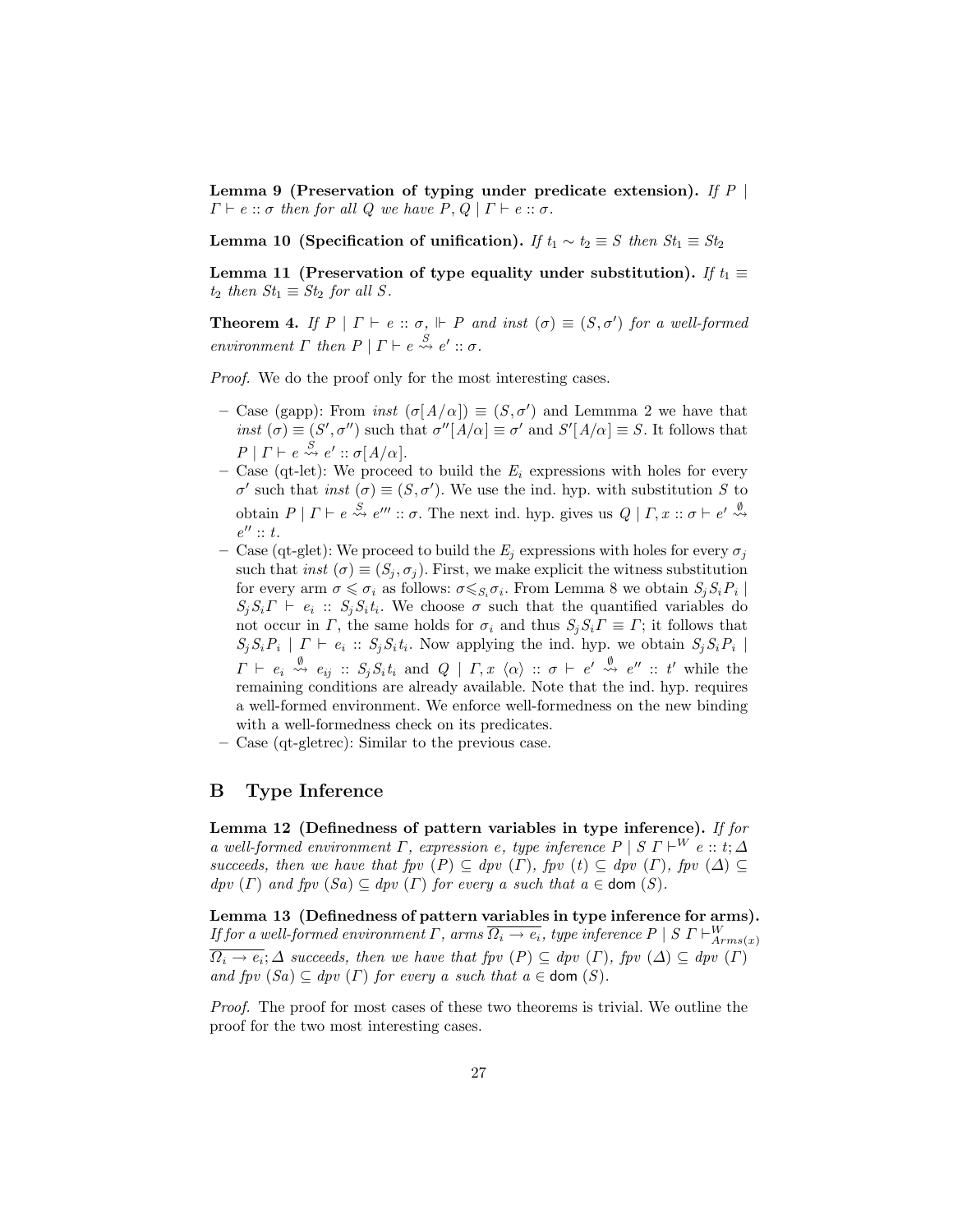- Case (w-glet): Unification of instance types only introduce the pattern variable  $\alpha$ , together with the ind. hyp. we have that  $fpv (q) \in dpv (r, \alpha)$  and fpv  $(S_2a) \in dpv$   $(\Gamma, \alpha)$  for  $a \in$  dom  $(S_2)$ . Combined with the definition of generalization, this gives us  $fpv(\sigma) \in dpv(T, \alpha)$ . It is easy to show that the second ind. hyp. gives us the remaining necessary conditions to prove this case.
- Case (w-gletrec): A difference with the previous case is that instance unification introduces pattern variables from type patterns. A result is that pattern variables in q, t and the ranges of  $S_2$  and  $S_3$  do not occur in dpv  $(\Gamma, \alpha)$ . However, the check in the third line ensures that those pattern variables do not escape. It follows that the second ind. hyp. is satisfied and this case holds.

Theorem 5 (Soundness of type inference). If  $P | S \rvert S \rvert T$ ,  $\overline{x_i \langle \alpha \rangle ::} \vdash^W e ::$  $t; \Delta \text{ and } inst_{\Delta}(\Delta, \overline{x_i}) \equiv (S', \overline{t_i}) \text{ then } S'P | S'SI, \overline{x_i \langle \alpha_i \rangle :: t_i} \vdash e_1 :: S't.$ 

Proof. We do a case analysis for the most interesting cases only:

- Case (w-gapp-1): We have that  $x \langle \alpha \rangle :: \forall \overline{a_i} . S'P \Rightarrow S't \in S'T, \overline{x_i \langle \alpha_i \rangle :: t_i}$ since quantified variables are not in the domain of  $S'$ , it follows by rule (qgapp) that  $S'P[A/\alpha][\overline{b_i}/\overline{a_i}] | \Gamma, \overline{x_i \langle \alpha_i \rangle :: t_i} \vdash x \langle A \rangle :: \forall \overline{a_i} . S'P[A/\alpha] \Rightarrow$  $S' t[A/\alpha]$ . We obtain the expected  $S' P[A/\alpha][\overline{b_i}/\overline{a_i}] | \Gamma, \overline{x_i \langle \alpha_i \rangle :: t_i} \vdash x \langle A \rangle ::$  $S' t[A/\alpha][\overline{b_i}/\overline{a_i}]$  using rules (q- $\forall E$ ) and (q- $\Rightarrow E$ ).
- Case (w-gapp-2): We have that  $inst_{\Delta}(\Delta; \overline{x_i \langle \alpha_i \rangle}, x \langle \alpha \rangle) \equiv (S', (\overline{t_i}, t))$  and thus  $x \langle \alpha \rangle :: t \in S'T, \overline{x_i \langle \alpha_i \rangle :: t_i}, x \langle \alpha \rangle :: t$ . By rule (q-gapp) it follows that  $\emptyset$  |  $S' \Gamma, \overline{x_i \langle \alpha_i \rangle :: t_i}, x \langle \alpha \rangle :: t \vdash x \langle A \rangle :: t[A/\alpha]$ . Finally by the definition of inst<sub>△</sub> we have  $\emptyset$  |  $S'T$ ,  $\overline{x_i \langle \alpha_i \rangle :: t_i}, x \langle \alpha \rangle :: t \vdash x \langle A \rangle :: S'a$ , as desired.
- Case (w-→E): We need to obtain  $S'_3S_3(S_2P, Q)$  |  $S'_3S_3S_2S_1T, x_i$   $\langle \alpha \rangle$  :: t<sub>i</sub> +  $e_1$   $e_2 :: S'_3S_3a$  using  $S_3S_2P, S_3Q \mid S_3S_2S_1 \cap \overline{x_i \langle \alpha_i \rangle ::} \vdots \vdots \vdots$   $\vdots W \mid e_1 \mid e_2 :: S_3a; S_3S_2\Delta_1, S_3\Delta_2$ and  $inst_{\Delta} (S_3 S_2 \Delta_1, S_3 \Delta_2; \overline{x_i (\alpha_i)}) \equiv (S'_3, \overline{t_i}).$ From the first ind. hyp. we have that if  $inst_{\Delta}(\Delta_1; \overline{x_i(\alpha_i)}) \equiv (S'_1, \overline{t'_i})$  then  $S'_1P \mid S'_1S_1\Gamma, \overline{x_i \langle \alpha_i \rangle :: t'_i} \vdash e_1 :: S'_1t_1 \text{ for all } S'_1. \text{ From Lemma 15, if } inst_{\Delta}(S_3S_2\Delta_1; \overline{x_i \langle \alpha_i \rangle}) \equiv$  $(S''_1, \overline{t'_i})$  holds for any  $S''_1$  then we may choose  $S'_1 \equiv S''_1 S_3 S_2$  to satisfy the premise of the first ind. hyp. Next, we use Lemma 14 so that satisfaction of  $ins_{\Delta}$   $(S_3S_2\Delta_1, S_3\Delta_2; \overline{x_i(\alpha_i)}) \equiv (S'_3, \overline{t_i})$  implies  $inst_{\Delta}$   $(S_3S_2\Delta_1; \overline{x_i(\alpha_i)}) \equiv$  $(S''_1, \overline{t'_i})$  such that  $S'_3 \equiv S''_1$  and  $\overline{t_i \equiv t'_i}$ . It follows that we obtain the ind. hyp. premise  $inst_{\Delta}(\Delta_1; \overline{x_i(\alpha_i)}) \equiv (S_3'S_3S_2, \overline{t_i})$  and thus,  $S_3'S_3S_2P | S_3'S_3S_2S_1\Gamma, \overline{x_i(\alpha_i)} :: t_i \vdash$  $e_1$ :  $S'_3S_3S_2t_1$ . Applying Lemma 9, we obtain the desired  $S'_3S_3S_2P, S'_3S_3Q$  $S'_3S_3S_2S_1\Gamma, \overline{x_i\langle \alpha_i \rangle :: t_i} \vdash e_1 :: S'_3S_3S_2t_1.$  Following a similar procedure for the second ind. hyp. we obtain  $S'_3S_3S_2P$ ,  $S'_3S_3Q \mid S'_3S_3S_2S_1I$ ,  $\overline{x_i \langle \alpha_i \rangle :: t_i} \vdash e_2 ::$  $S'_3S_3t_2$ . Using Lemma 10 and Lemma 11 we know that  $S'_3S_3S_2t_1 \equiv S'_3S_3t_2 \rightarrow$  $S_3'S_3a$  and thus  $S_3'S_3S_2P, S_3'S_3Q | S_3'S_3S_2S_1T, \overline{x_i \langle \alpha_i \rangle :: t_i} \vdash e_1 :: S_3'S_3t_2 \rightarrow$  $S'_3S_3a$ ; which gives the required  $S'_3S_3S_2P$ ,  $S'_3S_3Q$  |  $S'_3S_3S_2S_1\Gamma$ ,  $\overline{x_i\langle\alpha_i\rangle::t_i}\vdash$  $e_1 \ e_2 :: S_3'S_3 a.$
- Case (w-glet): We need to establish  $S''Q$  |  $\Gamma' \vdash$  let ...  $e' :: S''t'$  using  $inst_\Delta\left(\Delta'', \overline{x_j\langle\alpha_j\rangle}\right) \equiv (S'', \overline{t_j}) \text{ and } Q \mid S \mid \overline{S}, \overline{x_j\langle\alpha_j\rangle::\cdot} \vdash^W \textbf{let} \dots e' :: t'; \Delta''$ where  $S \equiv S_3 S_2 S_1$  and  $\Gamma' \equiv S'' S \Gamma, \overline{x_j \langle \alpha_j \rangle :: t_j}$ .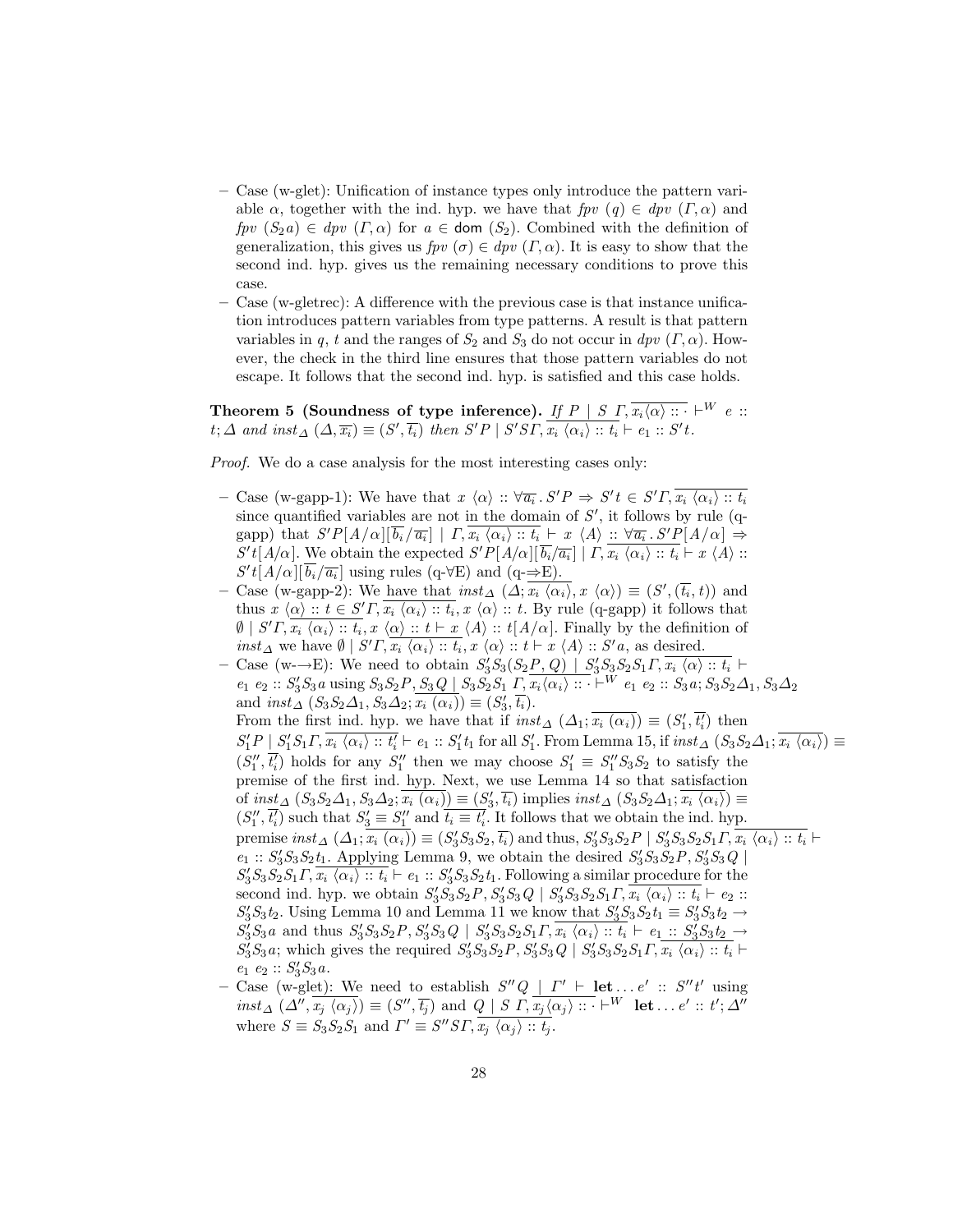By Theorem 6 if  $inst_{\Delta}(\Delta; \overline{x_j \langle \alpha_j \rangle}) \equiv (S'_1, \overline{t'_j})$  then  $S'_1 S_1 P_i | S'_1 S_1 I, \overline{x_j \langle \alpha_j \rangle} :: t'_j \vdash$  $e_i$ ::  $S'_1 S_1 t_i$  such that  $P \equiv S_1 P_i$  and  $x \langle T'_i \rangle \sim S_1 t_i \in \Delta$ . Using Lemmas 15 and 14, as in the application case, we obtain the required  $S''SP_i | \Gamma' \vdash e_i$ :  $S''St_i$  and  $S''S_3S_2P \equiv S''SP_i$ .

Now, type inference for arms gives us  $x \langle T_i \rangle \sim S_1 t_i \in \Delta$ , which combining with Lemma 18 gives  $\vdash mark^{\alpha}_{T_i} S_1 t_i \equiv P'_i \Rightarrow t'_i$  for every  $T_i$  and  $S_1 t_i$ for some  $P'_i$  and  $t'_i$  such that  $t_2 \equiv S_2 t'_i$ ,  $P_2 \Vdash S_2 P'_i$  and  $q \equiv P_2 \Rightarrow t_2$ . We use Lemma 19 and preservation of type equality under substitution to infer  $\vdash mark_{T_i}^{\alpha}S''St_i \equiv S''S_3S_2(P'_i \Rightarrow t'_i)$  (required by q-glet),  $S''S_3t_2 \equiv$  $S''S_3S_2t'_i$ ,  $S''S_3P_2 \Vdash S''S_3S_2P'_i$  and  $q \equiv (P_2 \Rightarrow t_2)$ . We assume  $\sigma' \equiv$  $Gen(\Gamma'; S''S_3S_2P \Rightarrow S''S_3q)$  and  $\sigma_i \equiv Gen(\Gamma'; S''S_3S_2(S_1P_i, P'_i \Rightarrow t'_i)).$ The needed statement  $\sigma' \leq \sigma_i$  follows trivially from  $S''S_3S_2P, S''S_3P_2$  $S''S_3S_2(S_1P_i, P'_i), S''S_3t_2 \equiv S''S_3S_2t'_i$  and the fact that free variables of  $\sigma_i$ are also free in  $\sigma'$ .

The ind. hyp. for e' combined with Lemma 8 gives  $S''S_3Q \mid \Gamma', x \langle \alpha \rangle$ :  $S''S_3\sigma \vdash e' :: S''t'$ , as needed. Now, it remains for us to show that  $\sigma' \equiv$  $S''S_3\sigma$ . We note that  $S_3$  may substitute only free variables of  $\sigma$ , thus  $S_3Gen(S_2S_1T, S_2\Delta_x; S_2P \Rightarrow S_3S_2T_S, S_3P_S, S_3P_S, S_3P_S, S_3P_S, S_3P_S, S_3P_S, S_3P_S, S_3P_S, S_3P_S, S_3P_S, S_3P_S, S_3P_S, S_3P_S, S_3P_S, S_3P_S, S_3P_S, S_3P_S, S_3P_S$  $q() \equiv Gen(S_3S_2S_1T, S_3S_2\Delta_x; S_3(S_2P \Rightarrow q))$ . The same argument applies to S'' so that  $S''S_3\sigma \equiv Gen(S''S_3S_2S_1\Gamma, S''S_3S_2\Delta_x; S''S_3(S_2P \Rightarrow q))$ . From the definition of  $inst_{\Delta}$  we have that  $ftv(S''\Delta'') \equiv ftv(\overline{t_j})$ , we may now write  $S''S_3\sigma \equiv Gen(\Gamma'; S''SP \Rightarrow S''q)$  because the free variables of  $S''\Delta'$  don't overlap with the quantified variables of  $S''S_3\sigma'$ . It follows that  $S''S_3Q \mid \Gamma', x \langle \alpha \rangle :: \sigma' \vdash e' :: S''t'.$  The remaining condition for the definedness of pattern variables follows from Lemmas 12 and 13.

- Case (w-gletrec): We need to establish  $S''Q$  |  $\Gamma' \vdash$  let ...  $e' :: S''t'$  using  $inst_{\Delta}(\Delta'',\overline{x_i\langle \alpha_j\rangle}) \equiv (S'',\overline{t_j})$  and  $Q \mid S \mid \overline{S} \mid \overline{x_j\langle \alpha_j\rangle \cdots} \vdash^W \textbf{let} \ldots e' :: t';\Delta''$ where  $S \equiv S_4 S_3 S_2 S_1$  and  $\Gamma' \equiv S'' S \Gamma, \overline{x_j \langle \alpha_j \rangle :: t_j}$ .

By Theorem 6 if  $inst_{\Delta}(\Delta; \overline{x_j \langle \alpha_j \rangle}, x \langle \alpha \rangle) \equiv (S'_1, (\overline{t'_j}, t_x))$  then  $S'_1 S_1 P_i$  $S'_1S_1\Gamma, \overline{x_j \langle \alpha_j \rangle :: t'_j}, x \langle \alpha \rangle :: t_x \vdash e_i :: S'_1S_1t_i \text{ such that } P \equiv S_1P_i \text{ and }$  $x \langle \Omega_i \rangle \sim S_1 t_i \in \mathring{\Delta}$ . First, we use Lemma 18 to obtain  $\vdash mark_{A_i}^{\alpha} t_k \equiv P'_k \Rightarrow t'_k$ for every  $x \langle A_k \rangle \sim t_k \in \Delta$  such that  $P'' \Vdash S_2 P'_k$ ,  $t'' \equiv S_2 t'_k$  and  $q \equiv P'' \Rightarrow t''$ . Next, by the definition of algorithm *inst*, we have that  $\mathbb{I}^{\mathsf{c}} S_3 S_2 P$ ,  $S_3 P''$  and  $S_3 t'' \equiv t$ . Applying substitutions where necessary and using Lemma 7, we have  $S_4S_3S_2t_k \equiv S_4t[A_k/\alpha]$ , giving  $inst_{\Delta}$   $(S_4S_3S_2\Delta; x \langle \alpha \rangle) \equiv (id, S_4t)$ (2). By the definition of  $inst_{\Delta}$ , we can write  $inst_{\Delta}$   $(\Delta''; x_j \langle \alpha_j \rangle, x \langle \alpha \rangle) \equiv$  $(S'',(\overline{t_j},S''S_4t))$ . Now, applying Lemmas 15 and 14 we obtain  $S''SP_i$  $\Gamma', x \overline{\langle \alpha \rangle} :: S'' S_4 t \vdash e_i :: S'' S t_i.$  Since  $x \overline{\langle \Omega_i \rangle} \sim St_i \in \Delta$ , then  $\vdash mark_{A_i}^{\alpha} St_i \equiv$  $SP'_i \Rightarrow St'_i$ ,  $\Vdash S''SP'_i$  and  $S''St_i \equiv S''S_4t$ . We take  $\sigma' = Gen(\Gamma'; S''S_4t)$  and  $\sigma_i = Gen(\Gamma'; S''S(\overrightarrow{P'_i} \Rightarrow t'_i)),$  it follows that  $\sigma' \leq \sigma_i$  for all  $\sigma_i$ .

We combine the ind.hyp. with instance lemmas as above to obtain  $S''Q$  $\Gamma', x \langle \alpha \rangle :: S''S_4\sigma \vdash e' :: S''t'.$  It remains to show  $\sigma' \equiv S''S_4\sigma.$  We follow the reasoning of the previous case:

$$
S''S_4Gen(S_3S_2S_1T, S_3S_2\Delta_x; t) \equiv
$$
  

$$
S''Gen(ST, S_4S_3S_2\Delta_x; S_4t) \equiv
$$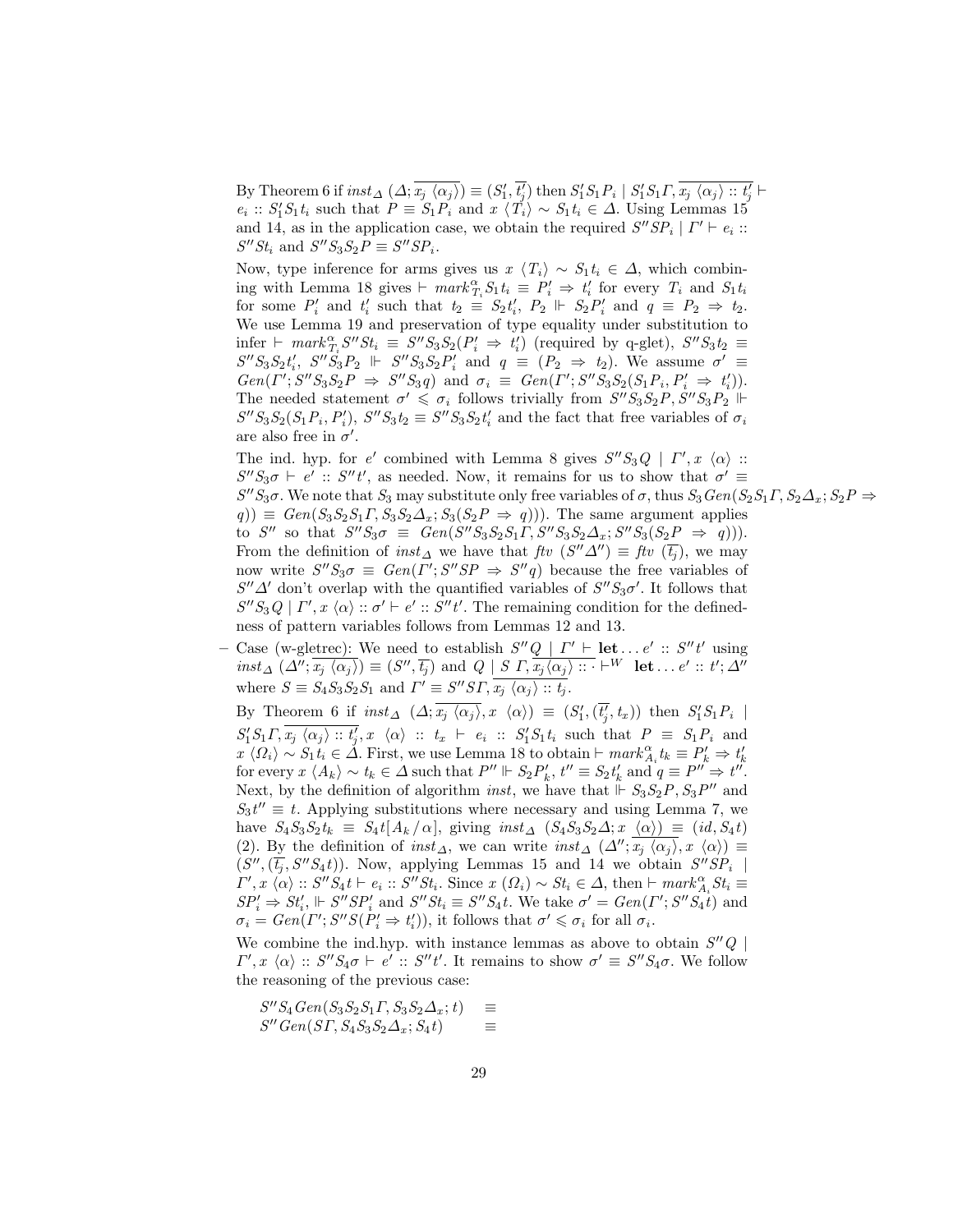$Gen(S''ST, S''S_4S_3S_2\Delta_x; S''S_4t) \equiv$  $Gen(\Gamma'; S''S_4t)$ 

Next, we use Lemmas 12 and 13 to show that pattern variables in the type scheme are defined. This concludes our proof.

Theorem 6 (Soundness of type inference for arms). If  $P \mid S \: I, \overline{x_j \langle \alpha_j \rangle :: \cdot} \vdash^W_{Arms(x)}$ 

 $\overline{\Omega_i \to e_i}; \Delta$  and inst $\Delta (\Delta, \overline{x_j \langle \alpha_j \rangle}) \equiv (S', \overline{t_j})$  then for every  $e_i$  and  $\Omega_i$  there are  $t_i$  and  $P_i$  such that  $x \langle \Omega_i \rangle \sim t_i \in \Delta$ ,  $S'SP_i | S'ST, \overline{x_j \langle \alpha_j \rangle :: t_j} \vdash e_i :: S't_i$  and  $S'P \equiv \overline{S'SP_i}$  for some  $\overline{P_i}$ .

Proof. By case analysis.

– Case (w-arm-1): Holds trivially.

- Case (w-arm-2): Given  $S_2P, P_2 \mid S_2S \rvert T, \overline{x_j \langle \alpha_j \rangle :: \cdot} \vdash^W_{Arms(x)} \Omega \to e, \overline{\Omega_i \to e_i}; \Delta_3$ and  $inst_{\Delta}(\Delta_3,\overline{x_j(\alpha_j)}) \equiv (S',\overline{t_j})$  we want to prove that for every  $e_i$  and  $\Omega_i$ (also e and  $\Omega$ ) there are  $t_i$  and  $P_i$  such that  $x \langle \Omega_i \rangle \sim t_i \in \Delta_3$ , t and P such that  $x \langle \Omega \rangle \sim t \in \Delta_3$ ,  $S'P_i | S'S_2ST, \overline{x_j \langle \alpha_j \rangle :: t_j} \vdash e_i :: S't_i$ ,  $S'S_2P \mid S'S_2ST, \overline{x_j \langle \alpha_j \rangle :: t_j} \vdash e :: S'S_2t \text{ and } S_2P, P_2 \equiv S_2P, \overline{P_i}.$ Using Lemma 5 we obtain that if  $P | S \rvert T, \overline{x_i \langle \alpha \rangle ::} \vdots \vdots \vdots$   $e \rvert W \rvert e :: t; \Delta$  and  $inst_{\Delta}(\Delta,\overline{x_j\langle\alpha_j\rangle}) \equiv (S'',\overline{t'_j})$  then  $S''P \mid S''ST, \overline{x_j\langle\alpha_j\rangle::t'_j} \vdash e::S''t$ . Using Lemmas 15 and 14 we obtain  $S'S_2P | S''S_2ST, \overline{x_j \langle \alpha_j \rangle :: t_j} \vdash e :: S''S_2t$ . Using a similar procedure for the ind. hyp. we obtain  $S'P_i \mid S''S_2ST, \overline{x_j}\langle \alpha_j \rangle :: t_j \vdash$  $e_i$ :: S't<sub>i</sub> and furthermore  $x_i \langle \alpha_i \rangle \sim t_i \in \Delta_2$  and  $P_2 \equiv \overline{P_i}$  for all arms *i*. We have all the required conditions for the ind. hyp. part of the theorem. It is easy to see that  $S_2P, P_2 \equiv S_2P, \overline{P_i}, x \langle \alpha \rangle \sim S_2t \in \Delta_3$  and  $x_i \langle \alpha_i \rangle \sim t_i \in \Delta_3$ , thereby proving the theorem.

#### B.1 Properties of unification of instance types

We add the following case to process instance environments that lack a binding for  $x$ .

$$
\Delta_x \equiv \Delta
$$
  
a fresh  

$$
\frac{a \text{ fresh}}{\vdash^x \Delta \leadsto a; \emptyset} \text{ (unify-empty)}
$$

This case is not strictly needed since the language forbids definitions of generic functions with no cases. Nevertheless, this case is necessary to prove the correctness of the algorithm.

Definition 4 (Instance of an instances environment). The instance of an instances environment  $\Delta$  is written inst<sub> $\Delta$ </sub>  $(\Delta; x_i \langle \alpha_i \rangle) \equiv (S, \overline{t_i})$ . It holds if for all  $x_i \langle A_j \rangle \sim t_j \in \Delta$  we have that  $St_j \equiv t_i[A_j/\alpha_i].$ 

**Lemma 14.** If inst<sub> $\Delta$ </sub>  $(\Delta, \Delta'; \overline{x_i \langle \alpha_i \rangle}) \equiv (S, \overline{t_i})$  then inst<sub> $\Delta$ </sub>  $(\Delta; \overline{x_i \langle \alpha_i \rangle}) \equiv (S, \overline{t_i'})$ .

**Lemma 15.** If  $\text{inst}_{\Delta} (S \Delta; \overline{x_i \langle \alpha \rangle}) \equiv (S', \overline{t'_i}) \text{ then } \text{inst}_{\Delta} (\Delta; \overline{x_i \langle \alpha \rangle}) \equiv (S'S, \overline{t'_i}).$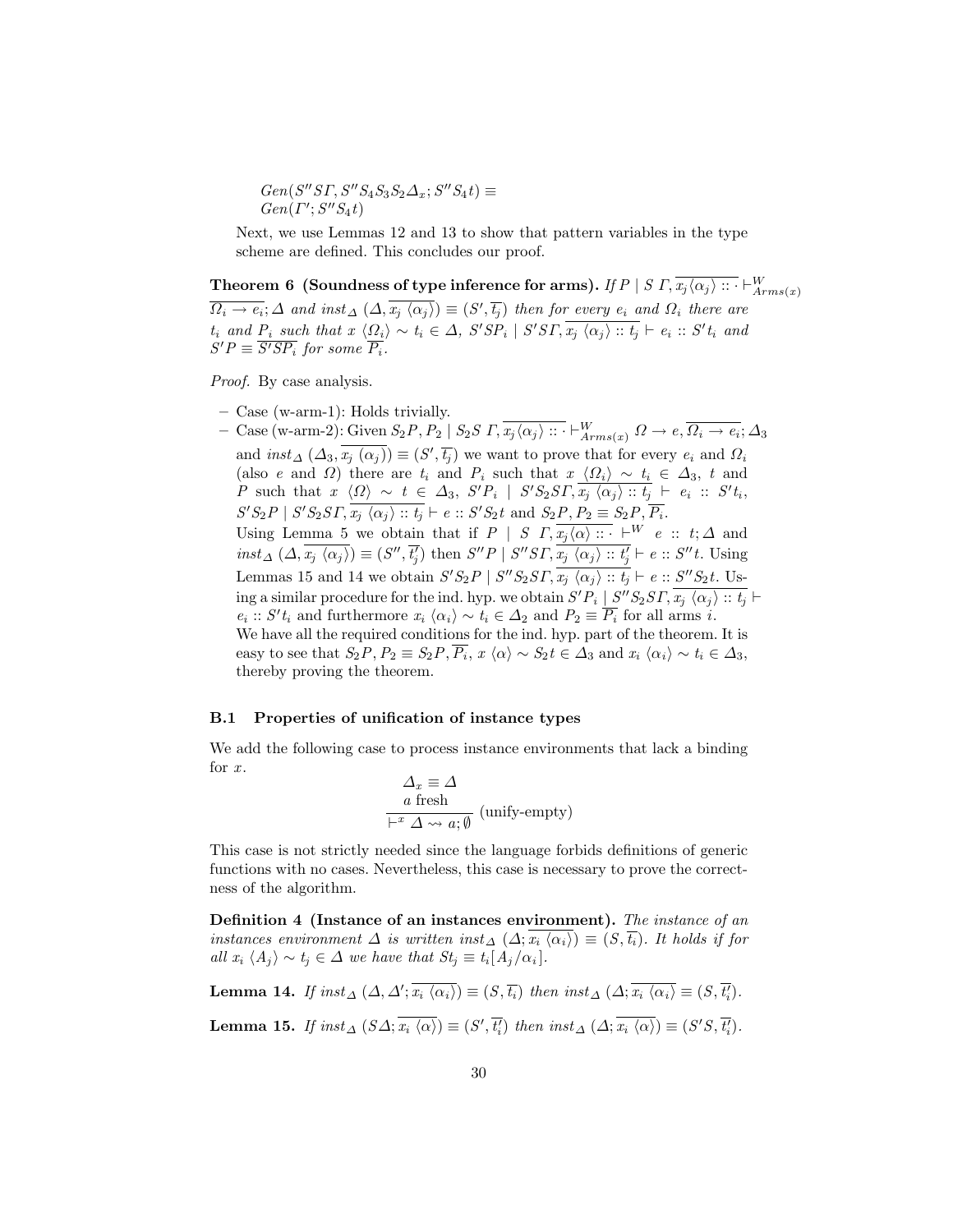The two previous lemmas are easily proved using the definition of  $inst_{\Delta}$ .

**Lemma 16.** If  $(S', t')$  is a solution for algorithm inst  $(P \Rightarrow t)$  then  $\Vdash S'P$  and  $S' t \equiv t'.$ 

**Lemma 17.** If  $\vdash mark_A^{\alpha} \Gamma; St \equiv P' \Rightarrow t'$  and  $\Vdash S'P$  then  $\vdash mark_A^{\alpha} \Gamma; t \equiv P'' \Rightarrow$  $t''$  such that  $S'SP''$  and  $S't' \equiv S'St''$ .

Lemma 18 (Properties of instance unification).  $\textit{If} \vdash^x \langle \alpha \rangle \varDelta \leadsto P \Rightarrow t; S$ and  $x \langle A_i \rangle \sim t_i \in \Delta$  then  $\vdash mark_{A_i}^{\alpha} t_i \equiv P_i \Rightarrow t_i'$  for every  $A_i$  and  $t_i$  such that  $t \equiv St'_{i}, P \equiv SP_{i}, \sigma \equiv Gen(\Gamma; P \Rightarrow t)$  and  $\vdash^{pred}_{\alpha} \sigma$  for all  $\Gamma$  and some  $\overline{P_{i}}$  and  $\overline{t_i}$ .

*Proof.* Initially, all qualified types  $P_i \Rightarrow t'_i$  are well formed if generalized. That is because the introduced variables are fresh and the types  $t_i$  do not have an occurrence of  $\alpha$ . After unification, we have three sets of predicates, well-formed predicates, predicates with the fresh variable replaced by a type constant and predicates sharing the fresh variable. The compound algorithm eliminates the last set of predicates by replacing each group of sharing predicates by a single one that entails the group. Note that at this point predicates with consistent equations are well-formed.

We continue the proof by showing that simplification gets rid of non-wellformed predicates, keeping the well-formed ones. The main algorithm is, in fact, simplify'. We maintain two invariants. First, the second parameter holds wellformed predicates. The other invariant for the first parameter is that predicates with consistent equations are well-formed. We do a case analysis:

- One of the left equations is inconsistent. We must apply the substitutions obtained by the unifier to the rest of the predicates. Remember that the fresh variables (if any) occur in only one predicate. Thus only variables occuring in the original type are substituted in the other predicates. It follows that well-formed predicates are still well-formed.
- One of the right equations is inconsistent. By the same argument as above, fresh variables in the other predicates are left untouched. Moreover, since the type argument  $\alpha$  is equated to a fresh variable, no  $\alpha$  is added to the other predicates. It follows that well-formedness of the other predicates is preserved.
- Predicate with consistent equations. Having consistent equations, the current predicate is well-formed.
- No more predicates. This case returns a qualified type with well-formed predicates.

The remaining properties of the algorithm follow easily from the definitions of the used algorithms.

Lemma 19 (Preservation of marking under substitution). If  $\vdash mark^{\alpha}_At \equiv$ q then for all substitutions S we have that  $\vdash mark_A^{\alpha}St \equiv Sq$ .